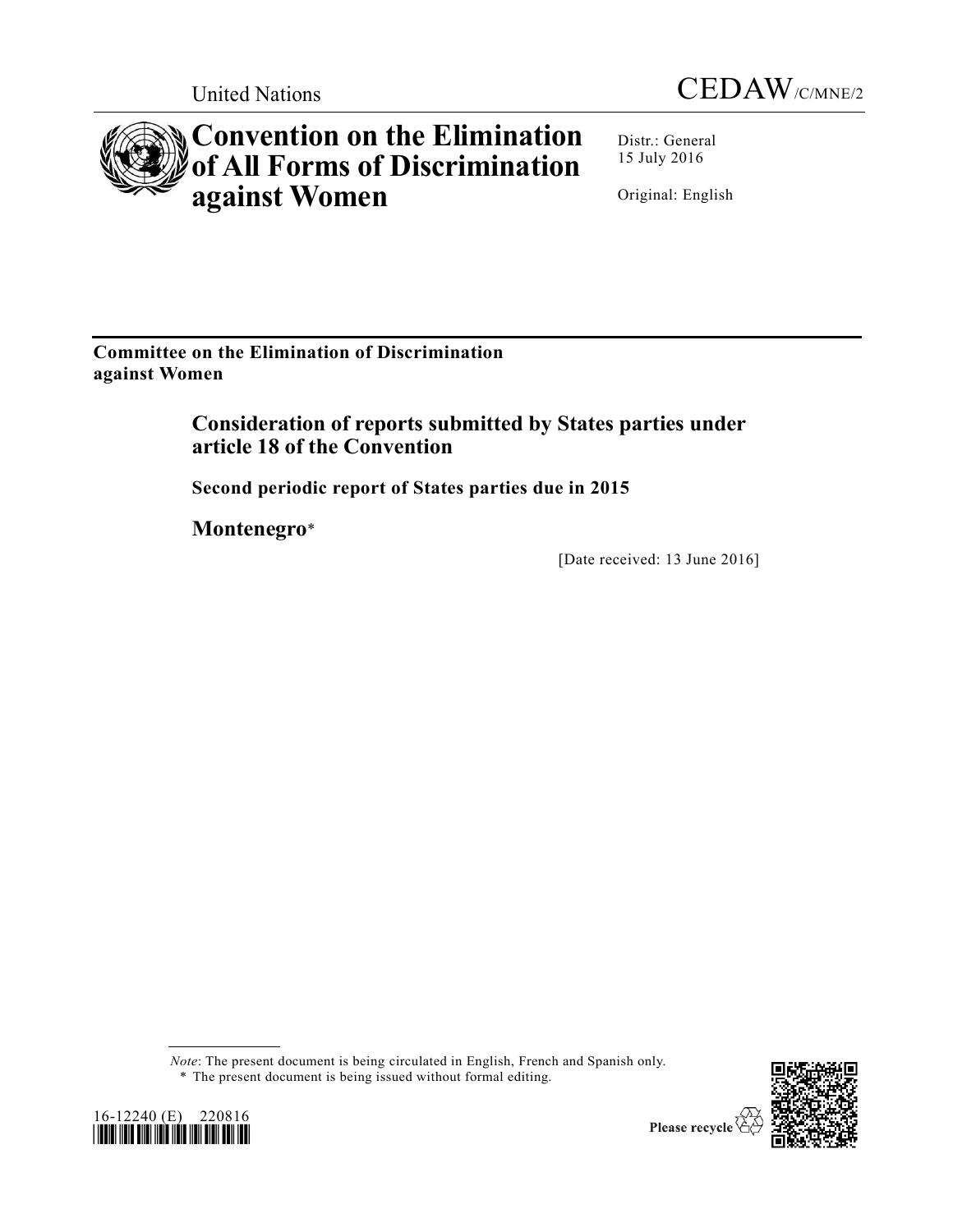# **Introduction**

1. Montenegro acceded to the CEDAW Convention as a part of the succession process.

2. The deadline for submitting Report (Under the Article 18 of the CEDAW Convention) was 23 October 2007, that is a year after the Convention entered into force in relation to Montenegro.

3. The Initial Report was adopted by the Government of Montenegro in February 2010, and forwarded to the CEDAW Committee in May 2010.

4. The Committee considered the initial report of Montenegro [\(CEDAW/C/MNE/1\)](http://undocs.org/CEDAW/C/MNE/1) at its 1002nd and 1003rd meetings on 6 October 2011 [\(CEDAW/C/SR.1002](http://undocs.org/CEDAW/C/SR.1002) and 1003).

5. The Committee expressed its appreciation to Montenegro for its initial report and also welcomed the adoption, since the entry into force of the Convention for the State party, of several legislative measures aimed at eliminating discrimination against women, as well as the establishment of various institutional mechanisms and policies for advancing women's rights.

6. The Committee reminded of the obligation of Montenegro to continuously and systematically apply all the provisions of the Convention. Bearing in mind that in certain areas no results have been achieved, the Committee in its stated concluding remarks gave recommendations.

7. The Committee requested Montenegro to provide, within two years, written information on the steps undertaken to implement the recommendations contained in paragraphs 19 and 23, which refer to violence against women and participation in political and public life.

8. The Ministry for Human and Minority Rights, in cooperation with the sectors in charge prepared the responses to these recommendations.

9. In December 2014, the Rapporteur for Follow-up on Concluding Observations of the CEDAW Committee, Ms. Barbara Bailey, sent the comments to the report that Montenegro submitted in 2014, and in it she provided additional recommendations in relation to paragraphs 19 and 23.

10. In accordance with the recommendation of CEDAW Committee, the concluding observations of the Committee were sent to all the relevant ministries and Government authorities, the Parliament of Montenegro, as well as judiciary, in order to ensure their full implementation.

11. Following the guidelines of the CEDAW Committee, the periodic report adheres to the envisaged form and content of a report. It contains introduction, written information on the steps undertaken to implement the recommendations contained in Concluding Observations of the CEDAW Committee from 2011, including additional recommendations for the paragraphs 19 and 23 received in 2014, as well as the report on the implementation of the articles of the Convention and annexes.

12. The process of drafting the II Periodic Report was coordinated by the Ministry of Human and Minority Rights, which formed the working group consisting of the representatives of the: Committee for Gender Equality of the Parliament, Ministry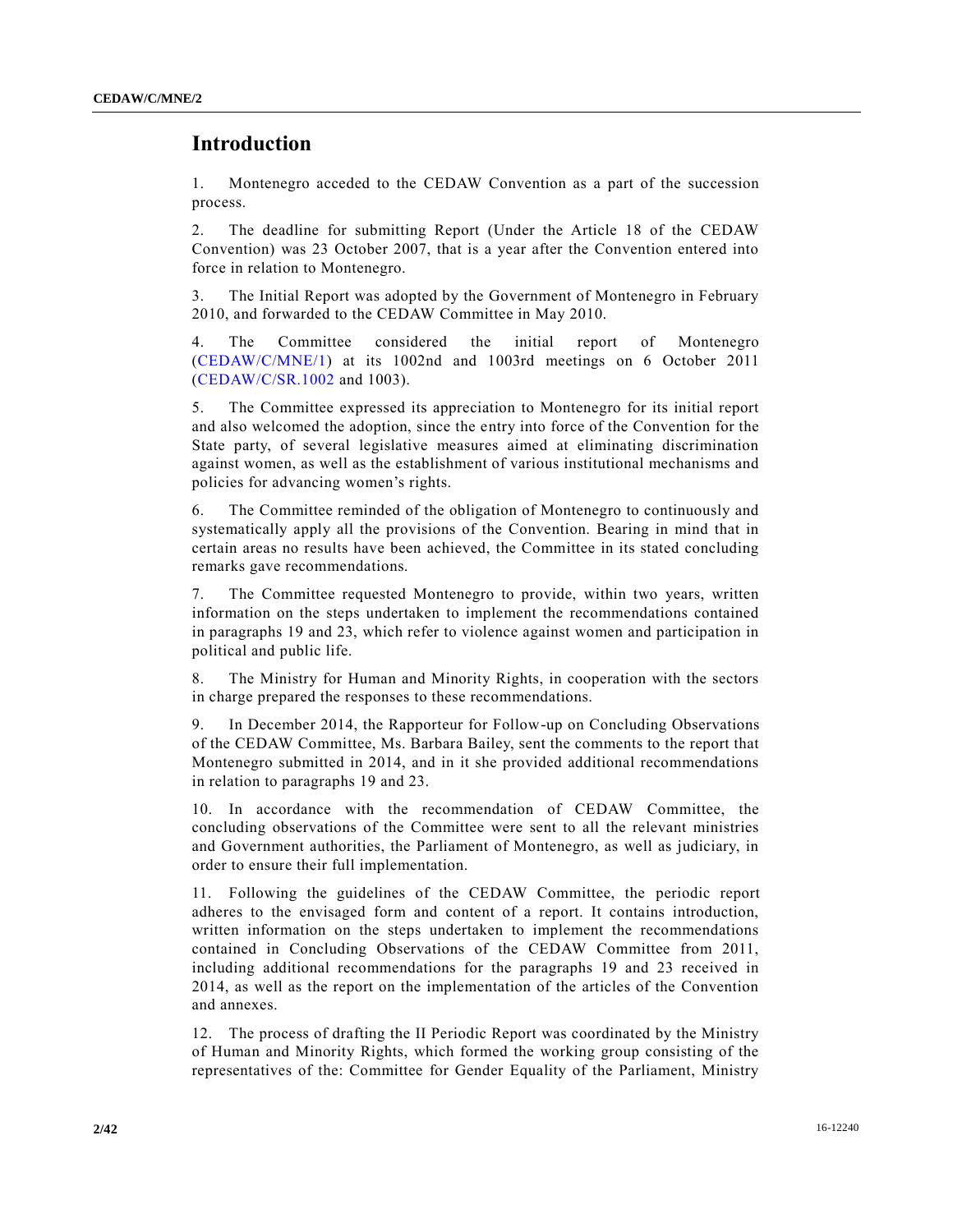for Human and Minority Rights, Ministry of Justice, Ministry of Foreign Affairs and European Integrations, Ministry of Education, Ministry of Health, Ministry of Labour and Social Welfare, Ministry of Interior, Ministry of Economy, Ministry of Defence, Police Directorate, Supreme Court, Supreme State Prosecutor's office, Protector of Human Rights and Freedoms, Office for Fighting Trafficking in Human Beings, as well as an independent gender expert.

13. Since no NGOs applied to participate in the working group through the Public Call, report was forwarded to NGOs and their responses are included in the II Periodic Report.

14. II Periodic report was adopted by the Government of Montenegro.

# **Part I**

# **Written information on the steps undertaken to implement the recommendations contained in Concluding Observations from 2011, including additional recommendations for the paragraphs 19 and 23 from 2014**

#### *Key recommendations***:**

15. While reaffirming that the Government has the primary responsibility and is particularly accountable for the full implementation of the obligations of the State party under the Convention, the Committee stresses that the Convention is binding on all branches of the State apparatus. It invites the State party to encourage its Parliament, in line with its procedures, where appropriate, to take the necessary steps with regard to the implementation of the present concluding observations and the State party's next reporting process under the Convention.

16. As of 2012, the Committee for Gender Equality of the Parliament of Montenegro has been organizing a session on the occasion of the 8th March, International Women's day, under the name Women Parliament, with the aim to promote women human rights in Montenegro.

17. From 2013 to 2015 the Committee organized a number of thematic sessions with the aim to raise awareness about women rights, exchange opinion on improving the legal solution for quota for less represented sex in the Electoral law, and finding mechanisms which would make them efficient, to consider the issues of political participation of women in the process of EU accession, women networking in political parties, the status of women with disabilities, women in rural areas and their political and economic empowerment, to discuss about RE women and assessing how public policies contribute to improving their position, and identifying and including all the relevant stakeholders in finding the solution to fight forced marriages.

18. The Committee organized the seminar for members of six parliamentary committees with the aim of higher consideration of the gender aspect through the work of the Parliament.

19. In 2013/2014, the Committee conducted the "Second survey on the level of knowing and applying the Law on Gender Equality in Montenegrin institutions ", which covered 68 institutions and parliamentary parties. In relation to the survey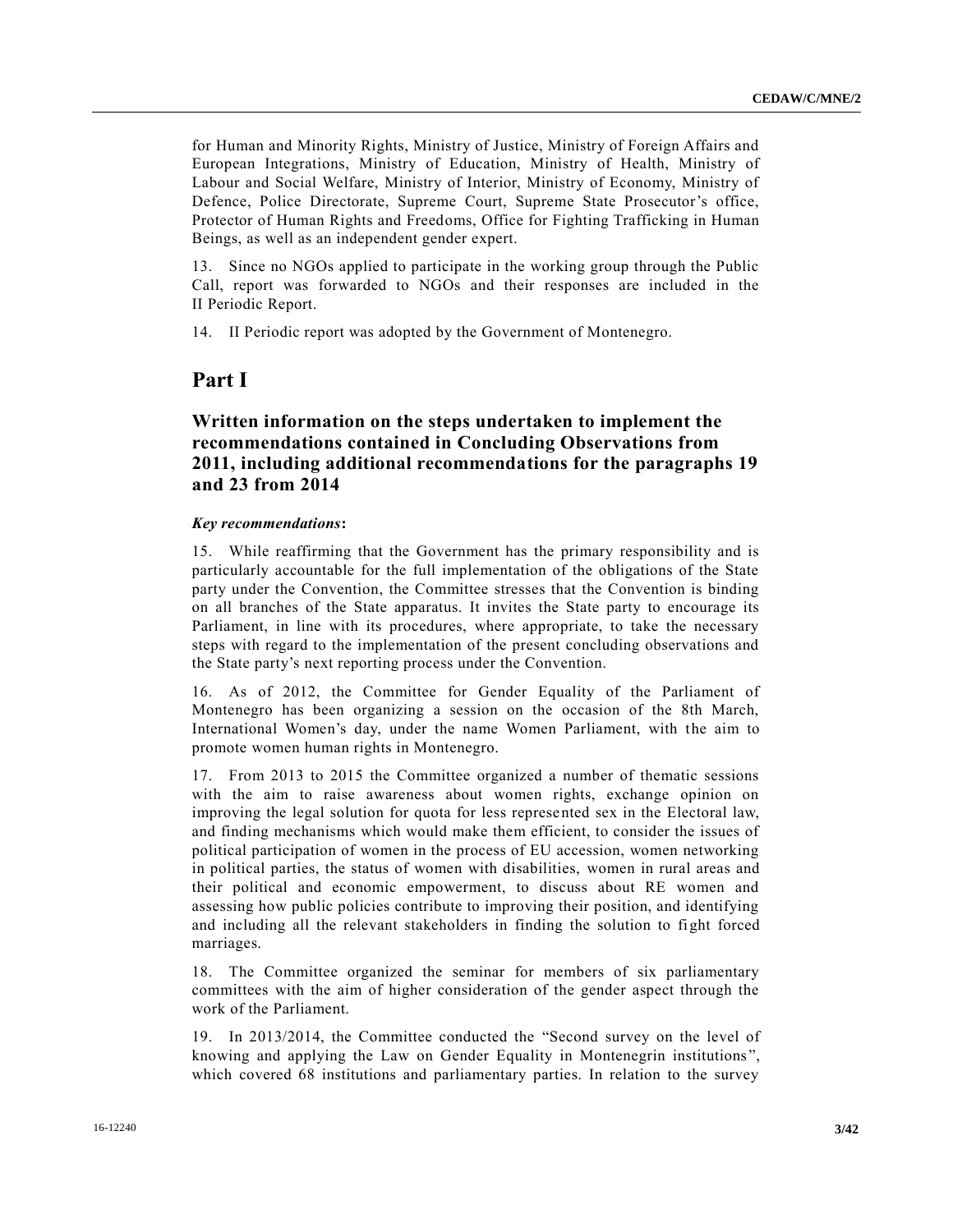conducted in 2010, the number of respondents who listed one document which regulates gender equality issue rose by 23 per cent, the number of those who listed two documents rose by 9 per cent, and the same percentage applies to the number of those who listed three documents. The study identified the areas from the sphere of political participation where the smallest improvement has been made towards achieving gender equality, and where the state mostly lacks instruments for realizing its Constitutional obligation to run the policy of equal opportunity. This study led to the process of preparing the amendments to the Law on Gender Equality which was adopted by the Parliament of Montenegro in June 2015.

20. In April 2015, the Parliament of Montenegro and the Committee for Gender Equality, in cooperation with the OSCE Mission to Montenegro organized the 17th Cetinje Parliamentary Forum with the topic of "Human rights and gender equality in the sector of security and defence". The forum discussed the participation of women in public and political life, and stated that Montenegro takes a solid stand with regards to gender equality, since the percentage of women in the Army is 8 per cent, having in mind that certain developed countries have lower percentage, and in the USA the percentage is circa 15 per cent.

21. In May 2015, the Ministry for Human and Minority Rights, in cooperation with the NATO Communication team, organized conference "Women, peace and security — the policy of gender equality in the process of European and NATO integrations", where the Permanent NATO Representative for Women, Peace and Security took part.

# **Visibility of the Convention, the Optional Protocol and the Committee's general recommendations**

## **Recommendation in paragraph 9(a) of the previous concluding observations [\(CEDAW/C/MNE/CO/1\)](http://undocs.org/CEDAW/C/MNE/CO/1)**

22. The Convention principles have been included in the relevant laws and the institutional framework. In the period from submitting the Initial Report the amendments have been adopted to the: Law on Anti-discrimination (2014), Law on Protector of Human Rights and Freedoms of Montenegro (2014) and the Law on Gender Equality (2015). The new Law on Prohibition of Discrimination against People with Disabilities was adopted (2015). This legislative framework determines stronger protection against all the forms of discrimination, introduces criminal provisions, and induces greater authority to the institution Protector of Human Rights and Freedoms, as described under paragraph 13 in this document.

## **Recommendation in paragraph 9(b)**

23. The protection of women and the application of the CEDAW Convention has been the integral part of the trainings conducted by the Judicial Training Centre. From 2011, 10 trainings were organized, with the following topics:

- 1. Gender equality terminology and theory 5 trainings.
- 2. Prohibition of gender-based discrimination international standards.

3. Drafting the Commentary on the Law on Protection from Violence in Family.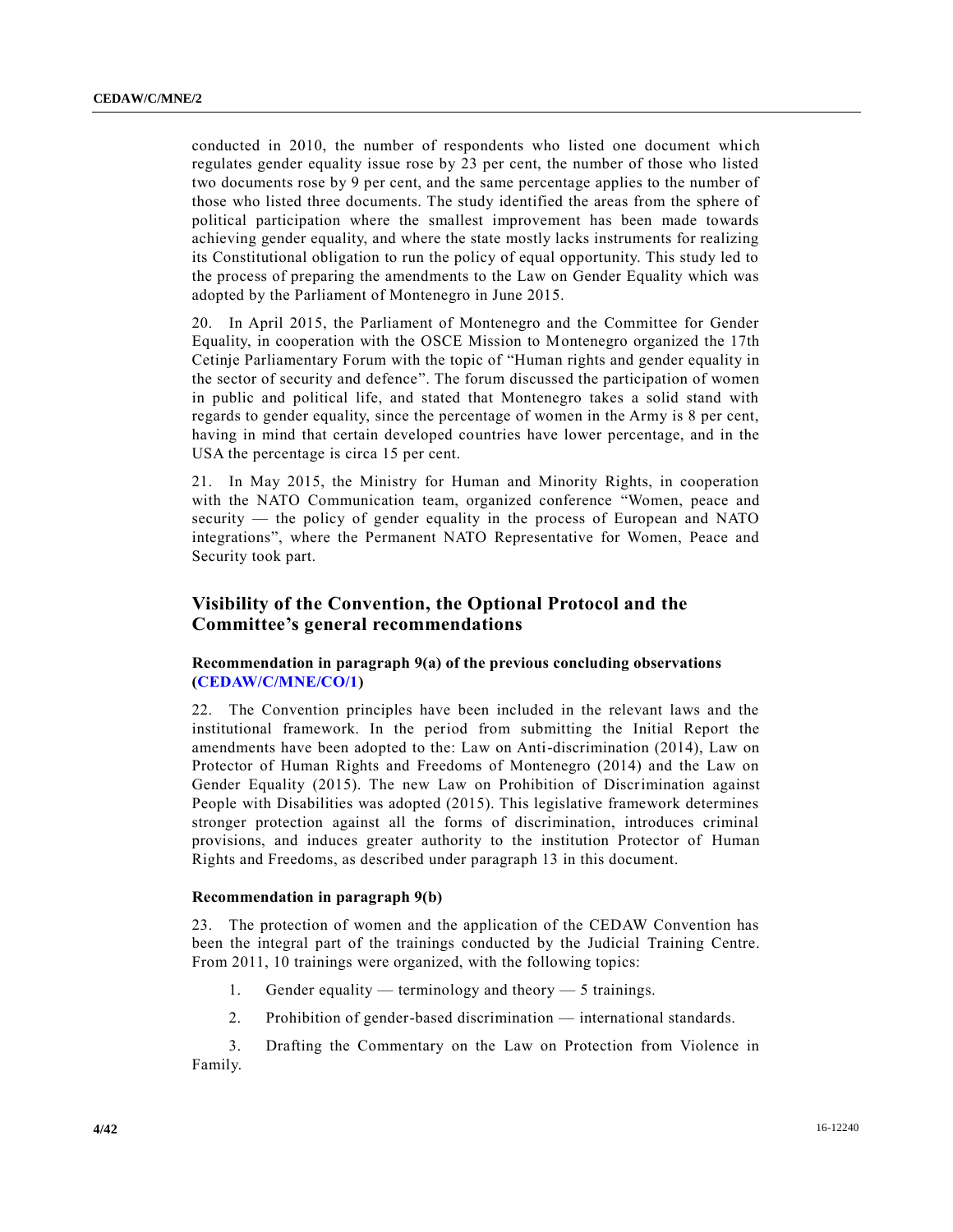4. Improving the system of institutional support to victims of violence in family through activities of UNDP.

5. Protection of a child victim/witness of violence in family in judicial proceedings.

6. Violence in family with the accent on protection of child victim/witness of family violence.

#### **Recommendation in paragraph 9(c)**

24. The Ministry for Human and Minority Rights continuously, through all its activities including trainings, campaigns, presentations and publications promote the principles of the CEDAW and Optional Protocol, which are uploaded on the official website of the Ministry. On the trainings CEDAW has priority in presentation.

25. The Ministry regularly conducts campaigns such as "16 days of activism against violence over women", "Rural women, active women", "Find the time to be a dad" etc. During 2014 the Ministry organized the campaign ''I support, respect, protect and advocate a HUMAN''. The campaign was preceded by a study on public perceptions and attitudes on discrimination in 2013, which had shown that women are the 4th most discriminated group. Compared with the study conducted in 2011, the percentage lowered by 3 per cent, which presents a symbolic trend of decreasing the discrimination against women. In 2015 the Ministry initiated campaign under the slogan "Respect difference! Reject discrimination! Accept a HUMAN!".

#### **National Action Plan**

#### **Recommendation in paragraph 11**

26. Realization of recommendations of the Committee is an integral part of the activities within the NAP for Achievement of Gender Equality. The NAP has been brought for the period of 4 years (2013-2017), and the areas are defined in accordance with the Beijing Declaration and Platform for Action. Out of 12 critical areas from the Beijing Platform, Montenegro opted for nine areas: Improving human rights of women and gender equality; Gender sensitive education and upbringing; Gender equality in economy; Gender sensitive health protection; Gender based violence; Media and culture; Equality in the process of decision making in political and public life; International politics and cooperatio n; and Institutional mechanisms for application of gender equality. This document was based on the context of Montenegrin accession to the EU, the recommendations of the CEDAW Committee, and national priorities in the domain of gender equality policies. The Government adopts annual reports on implementation of this Action Plan.

27. During 2013 the Commission for monitoring of the implementation of this Action Plan was formed. It consists of members of relevant institutions and 2 representatives of NGOs, and it holds meetings regularly.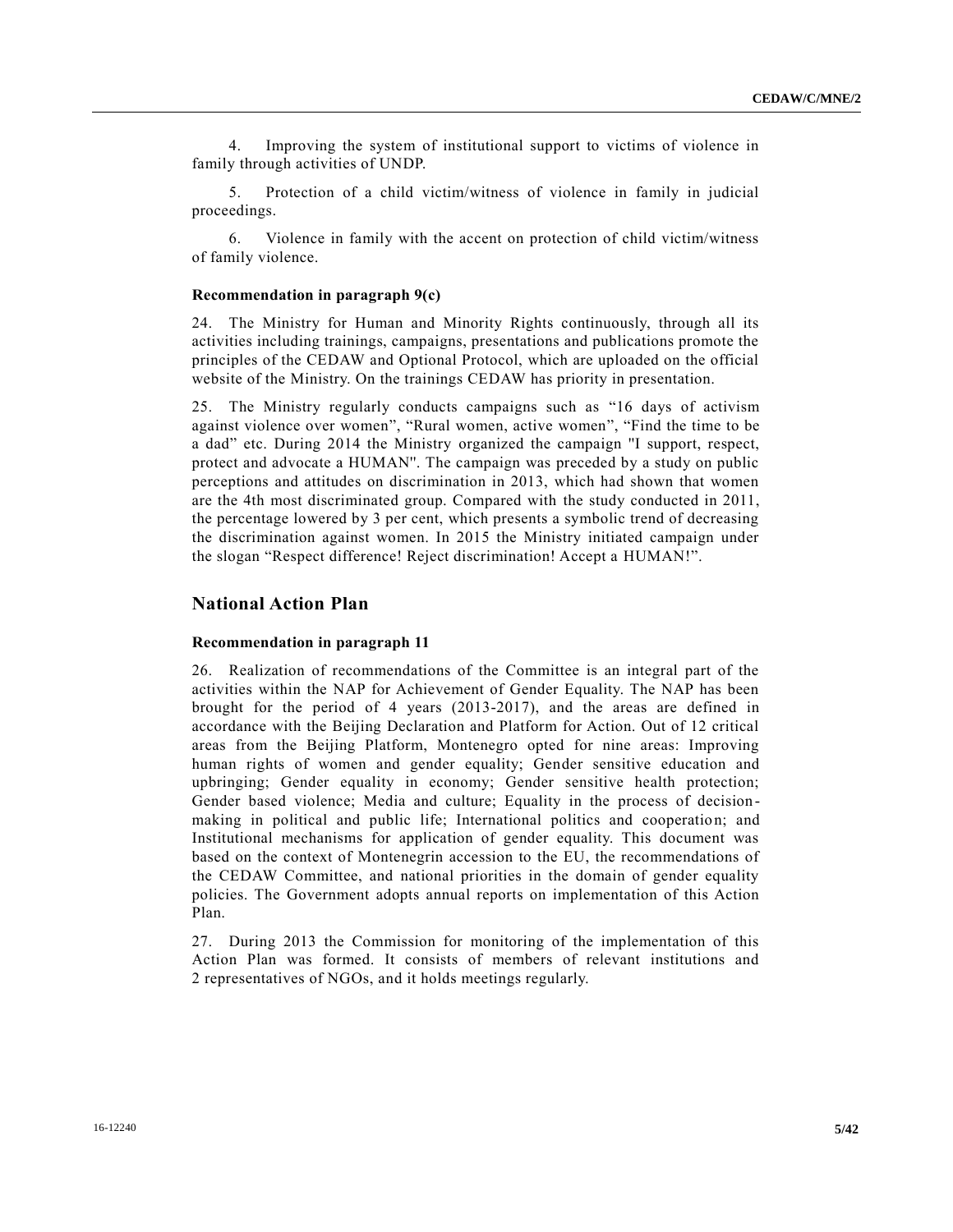# **Legal complaint mechanisms**

#### **Recommendation in paragraph 13(a)**

28. In 2014 the Law on Amendments to the Law on Protector of Human Rights and Freedoms of Montenegro was adopted. In the meantime the decision was brought which stipulates that the Protector can have 4 deputies. The Law on Amendments to the Law on Gender Equality was adopted in 2015 in the Parliament of Montenegro. It stipulates that the matters of direct and indirect gender-based discrimination (besides all the forms of discrimination), within the scope of its authorities is dealt by the Protector, and that the application-based proceedings in the cases of gender-based discrimination are transferred from the authority of the Ministry for Human and Minority Rights to the authority of this institution.

29. The internal act of the Protector systematizes the fourth basic group of jobs-Institutional mechanism for the protection from discrimination, minority rights and gender equality, within the scope of which jobs of protecting human rights and freedoms are performed in the following areas: protection from discrimination, the rights of members of minority nationalities and other minority national communities, the rights of the elderly, religious rights, the rights of persons with disabilities, gender equality (including protection from violence in family from April 2015), gender identity and sexual orientation and other related areas. Human resources have been strengthened, since in total 6 positions have been systematized, and three positions have been filled so far.

30. In 2014 the Parliament of Montenegro conducted the selection of one Deputy Protector for this area, who assumed the position in January 2015, when another servant was employed — Advisor for anti-discrimination. In September 2015 one more Advisor was employed (in total 4 advisors employed), while in 2016 it is planned to fill 2 more positions of public servants.

## **Recommendation in paragraph 13(b)**

31. The Law on Amendments to the Law on Protector of Human Rights and Freedoms of Montenegro advances the financial autonomy and independence of this institution through granting the Protector with the authority to dispose of the funds earmarked for them through the Law on the Budget. Deciding on the dynamics of spending the funds of the Protector through the budget year is still, in the authority of the Ministry of Finance.

32. Finances for the work of the Protector are ensured through the budget of Montenegro. On average 80-85 per cent of the annual budget of the Protector are used for functioning of the institution. In the overall model of financing of the institution there is no separate structure of the revenue and expenses of the anti-discrimination sector, or the section which deals with gender equality.

33. The initial act for the accreditation of the institution of Protector to the International Coordinating Committee of National Human Rights Institutions (ICC) was submitted on 23 June 2015.

## **Recommendation in paragraph 13(c)**

34. In the period 2011-2015 the institution of Protector received 21 complaints referring to gender-based discrimination.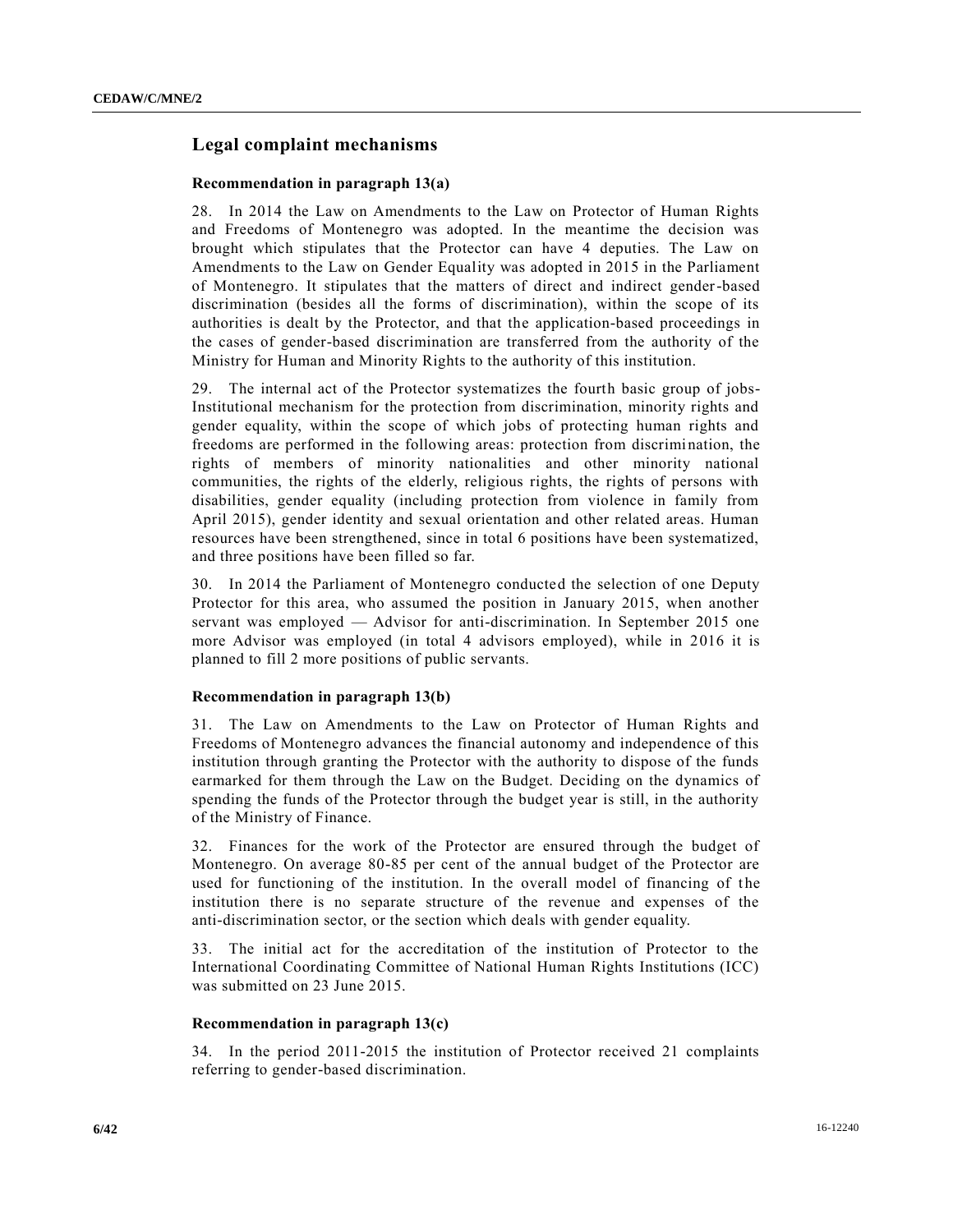35. During 2011 two complaints were submitted. In one case the Protector did not determine breach of right, while the second complaint was transferred to 2012, when the Protector determined breach of right and formed the opinion with the recommendation. The recommendation was brought and acted upon in 2012.

36. In 2012 the Protector had 12 complaints referring to gender-based discrimination. In one complaint the Protector determined the violation of a right and it indicated to the authority in question that it should undertake certain appropriate measures in order to respect gender equality in accordance with the national legislation and international law. In three cases the Protector did not determine violation of the right which was the subject of complaints. In three cases the Protector discontinued the proceedings due to the initiation of court proceedings after filing in the complaints. In four cases the Protector discontinued the proceeding since the submitters did not supplement the complaints in the envisaged period, or after it. In one case, the submitter was advised to use other legal means.

37. In 2013, two complaints for gender-based discrimination were submitted to the Protector, and one complaint was prepared upon its own initiative, which makes it three complaints during the year. In one case the Protector removed the breach of right which was the subject of the complaint. In the second case the Protector did not determine violation of rights, while in the third complaint which was prepared upon its own initiative, the breach of right was eliminated during the proceeding.

38. During 2014 three complaints for gender-based discrimination were submitted to the Protector. In one case no violation of right was determined, and in the second case the submitter of complaint was instructed to use other legal means. In the third complaint, the submitter of complaint, after filing the complaint with the Protector initiated the court proceeding, and hence the proceeding based on that complaint was discontinued.

39. In 2015 the Protector received one complaint for gender-based discrimination, and that proceeding is still ongoing. The reported discrimination mostly referred to the area of labour and employment, violence in family, education, and the most frequent form of the breach of anti-discrimination principles was mobbing.

40. Legal changes from 2014 remove the mobbing from the list of special forms of discrimination, and at the same time the proceeding for protection from mobbing has been defined in the special Law on Prohibition of Harassment at Work.

41. The Protector is of the opinion that this small number of complaint could be (but not necessarily) the result of the fact that in the period (2011-2015) there were formally two legal means for protection from gender-based discrimination, since by the time the amendments to the Law on Gender Equality were brought, the application indicating to direct or indirect gender-based discrimination had been submitted to the Ministry of Human and Minority Rights.

42. In the same time, The Law on Prohibition of Discrimination did not contain explicit provision on gender-based discrimination, but in the wider context the provision on prohibition of discrimination based on gender identity. At the Initiative of the Protector, this legal provision was erased by the novelties of the Gender Equality Law, which were adopted in June 2015. The application-based proceeding was removed from the Gender Equality Law, and this authority is completely transferred to the Protector, in the appeal proceedings which are submitted to this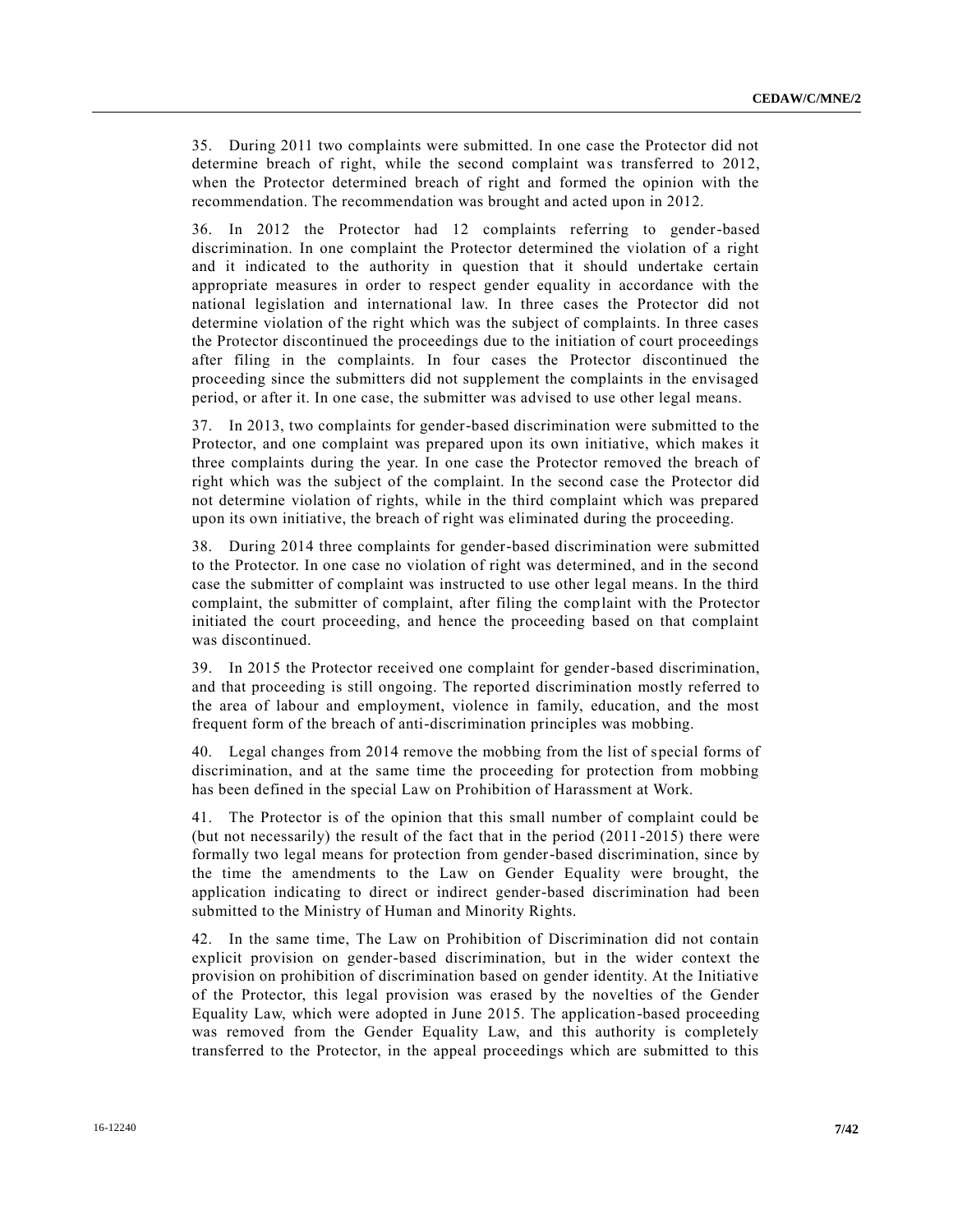institution pursuant to the Law on Prohibition of Discrimination and the Law on Protector of Human Rights and Freedoms of Montenegro.

## **National machinery for the advancement of women**

## **Recommendation in paragraph 15(a)**

43. **Strengthening** of the capacities of the Department for Gender Equality was in the focus of the expert mission on strengthening gender equality institutional mechanisms, which was organized within TAIEX programme of the European Commission, in October 2014. The expert mission recommended to establish the National Council and to work on improving the administrative capacities of the Department. In the Programme of Implementation of the NAP for 2015-2016, it is planned to set up the National Council for monitoring the implementation of gender equality policies, and to employ one more person in the Department by the end of 2017. Currently there are three persons working in the Department (The Head and two advisors).

#### **Recommendation in paragraph 15(b)**

44. The Ministry for Human and Minority Rights, the OSCE Mission to Montenegro, and local municipalities continuously implement activities for advancing gender equality policies at the local level. Some of the results are:

- 20 Memorandums of understanding with 20 municipalities, with the plan to sign them with the remaining 3 municipalities in Montenegro by the end of 2015;
- Appointing Coordinators for gender equality in 20 municipalities;
- Adopting Decisions on Gender Equality in 12 municipalities;
- In 11 municipalities Councils for Gender Equality have been formed;
- In 5 municipalities Offices for Gender Equality were established so far;
- In 9 municipalities Local Action Plans have been adopted;
- In the budgets for 2014, 6 municipalities planned targeted funds for the implementation of activities from local action plans. Other municipalities have also regular budgetary funds for the activities from the scope of gender equality, but the progress is seen in the fact that in these 6 municipalities there is a separate budget line. It is expected that this trend will continue, because the Government Conclusion stipulates that all the institutions have to plan budget for the activities from the NAP for Gender Equality (or local action plans where applicable), within regular budgetary framework.

## **Recommendation in paragraph 15(c)**

45. Cooperation with NGOs is continuous, and meetings are held on a regular basis. At least once a year Forum for dialogue with NGOs is organized, where topics of common interest are discussed. The activities are also conducted through joint campaigns, trainings, research, and implementation of projects.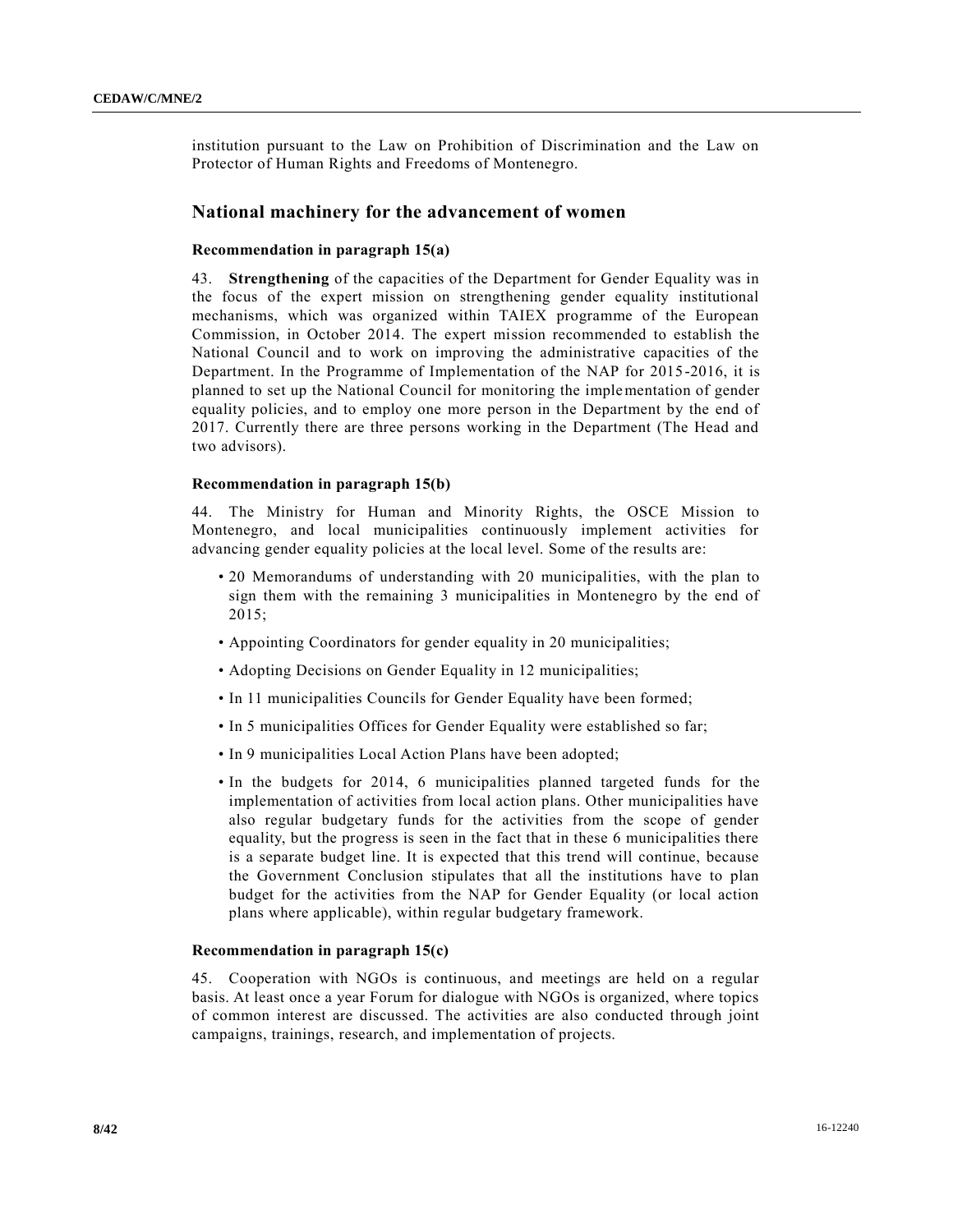46. Women NGOs are the members of working groups for development of laws and strategies. They are also the members of the Commissions for monitoring NAP — (2 representatives). The state finances NGO, among other ways, through the Open call for disbursement of National lottery funds, and at the level of local municipalities. An example of good cooperation is conducting of the campaign "16 days of activism against violence against women". In 2014, the campaign was organized with NGO "Centre for Women's rights".

47. During 2014 and 2015, the Ministry for Human and Minority Rights in cooperation with NGO "SOS hotline for women and children victims of violence" implemented the project "Establishing efficient system of prevention and protection of children and youth from violence in family through educational institutions ", financed by the Embassy of Norway, within which a "Handbook for the staff of educational institutions on action prevention and protection of children and youth form violence in family" was printed.

In June 2015 Ministry for Human and Minority Rights signed MoU with nine NGOs which run support services for women and children victims of violence in family.

## **Stereotypes and discriminatory practices**

#### **Recommendation in paragraph 17(a)**

48. The Law on Gender Equality stipulates that special affirmative measures for ensuring gender equality can be undertaken in all the areas of social life where there is perceived unequal treatment of women and men.

49. In 2014 the Ministry for Human and Minority Rights signed a MoU with the Employers' Union, with the aim of respecting and promoting gender equality in all the areas of entrepreneurship and in employer-employee relations. The Ministry also signed a MoU with the Police Academy with the aim of increasing the number of enrolled women.

50. In 2015 the Strategy for Development of Women Entrepreneurship was adopted.

51. In 2013 a *Handbook for teachers of the subject "Healthy life styles"* was prepared, where gender equality issue is covered. In 2013 two trainings for 40 teachers of civic education on the topic of gender equality were organized, and during 2014 and 2015 this training was attended by circa 130 of them.

52. There is an elective course *Civic education* in high school which treats gender equality, and in school year 2012/2013, this course was chosen by 2778 students.

53. During campaign "16 days of activism against violence against women", the Ministry for Human and Minority Rights, in cooperation with NGOs holds public classes in schools with the topic of gender equality and gender-based violence.

54. In 2013 the Bureau for Educational Services in cooperation with NGO "Roma Education Fund" organized a set of workshops for RE population. These are: 39 workshops for RE mothers with the topic of early child development and 41 workshops with the topic of enhancing literacy skills. With RE girls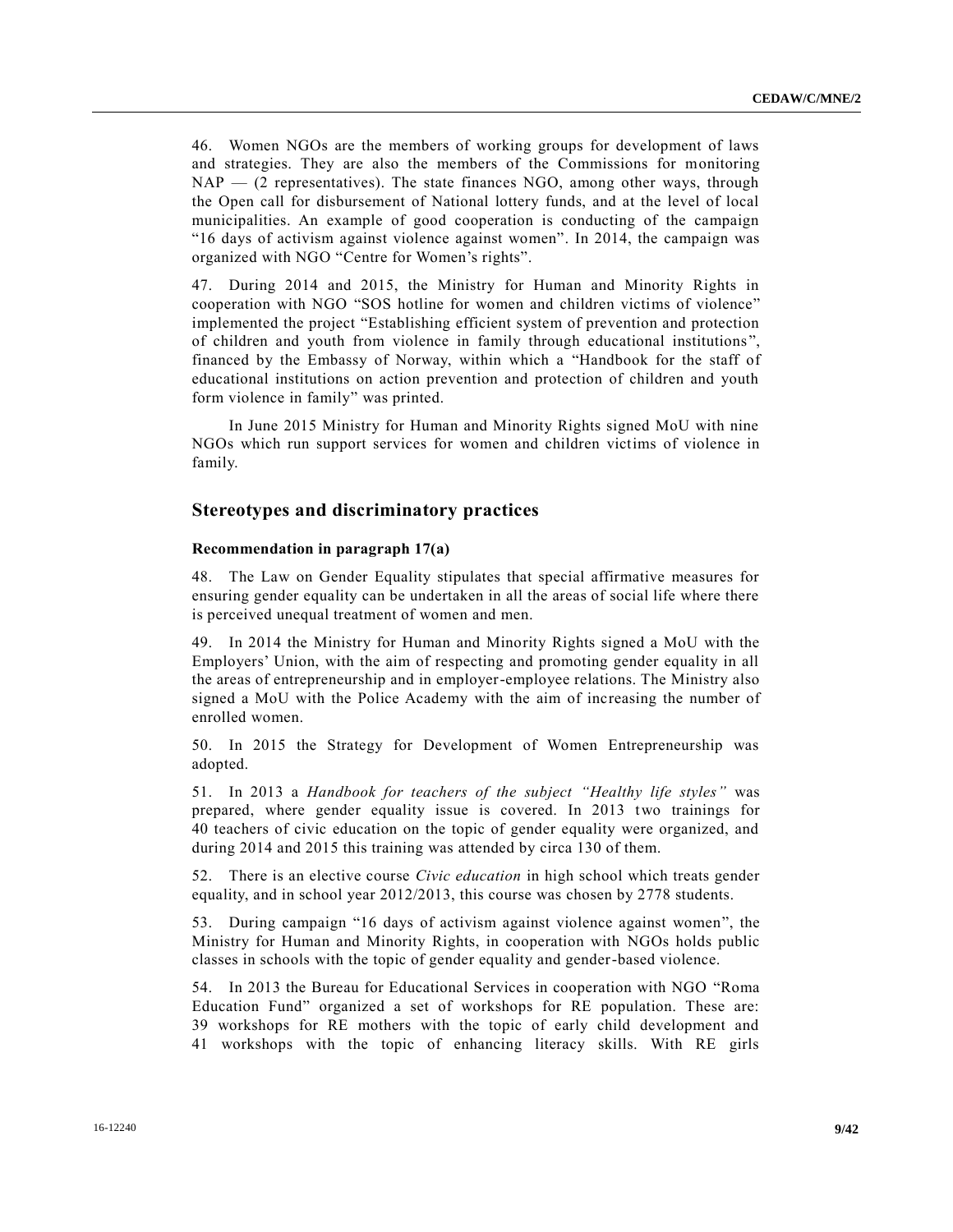39 workshops on early child development and 41 workshops on developing literacy skills were organized.

#### **Recommendation in paragraph 17(b)**

55. National legislation and strategic documents oblige mass communication media to avoid gender stereotypes and gender discrimination and to actively contribute to gender equality policies. Such an obligation of Montenegrin media originates from the Constitution of Montenegro, the Gender Equality Law, NAP for Gender Equality 2013-2017, the Law on Media, the Law on Radio-diffusion, the Law on Public Radio-Diffusion Services of Montenegro, and the Code of journalists of Montenegro.

56. The Department for Gender Equality in 2013/2014 published 2 publications: "The Register of professions and titles of women" and "Monitoring — gender sensitivity of Montenegrin media".

57. In 2013 two seminars for the staff of educational institutions were organized, with the topics: "*The culture of Human Rights*" and "*The pass to democracy" support to teachers in preparing the students for active citizenship*.

58. The Department for Gender Equality, through TAIEX programme of the European Commission in 2013 and 2014 organized the workshops on the gender equality policies for media representatives.

59. The NGOs "Centre for Civic Education" and "Civic alliance", through project "*Speed up human rights*", in January 2015 organized the training of gender equality in the media and the use of gender sensitive language for journalists.

60. Within the NAP for Gender Equality and the programme of military cooperation conducted by the Ministry of Defence, and the Military of Montenegro as a part of Euro Atlantic integrations, a special partnership goal has been definedgender perspectives. The Ministry of Defence and the Military of Montenegro continuously realize the measure on education of the Military on gender equality and the Resolution 1325.

61. The Committee for Gender Equality of the Parliament of Montenegro, the Ministry for Human and Minority Rights, the Ministry of Defence, the Military, and the NATO Coordination Team continuously organize conferences with the topic of the position of women in armed forces and implementation of Resolution 1325. The publication "Position of Women in Armed Forces of the Western Balkans" was prepared with the financial support of UNDP and SEESAC, and it was presented at the session of the Committee for Gender Equality in 2014.

#### **Recommendation in paragraph 17(c)**

62. In 2012 the Media Council for self-regulation was established as an independent self-regulatory body which monitors the work of printed, electronic and online media.

63. "Gender sensitization of Montenegrin media — A step forward" project was implemented with the support of the OSCE Mission to Montenegro and the Department for Gender Equality, in the period July-December 2013, and its aim was to advance media policies and practice related to implementation of gender equality policies and exercise of women human rights.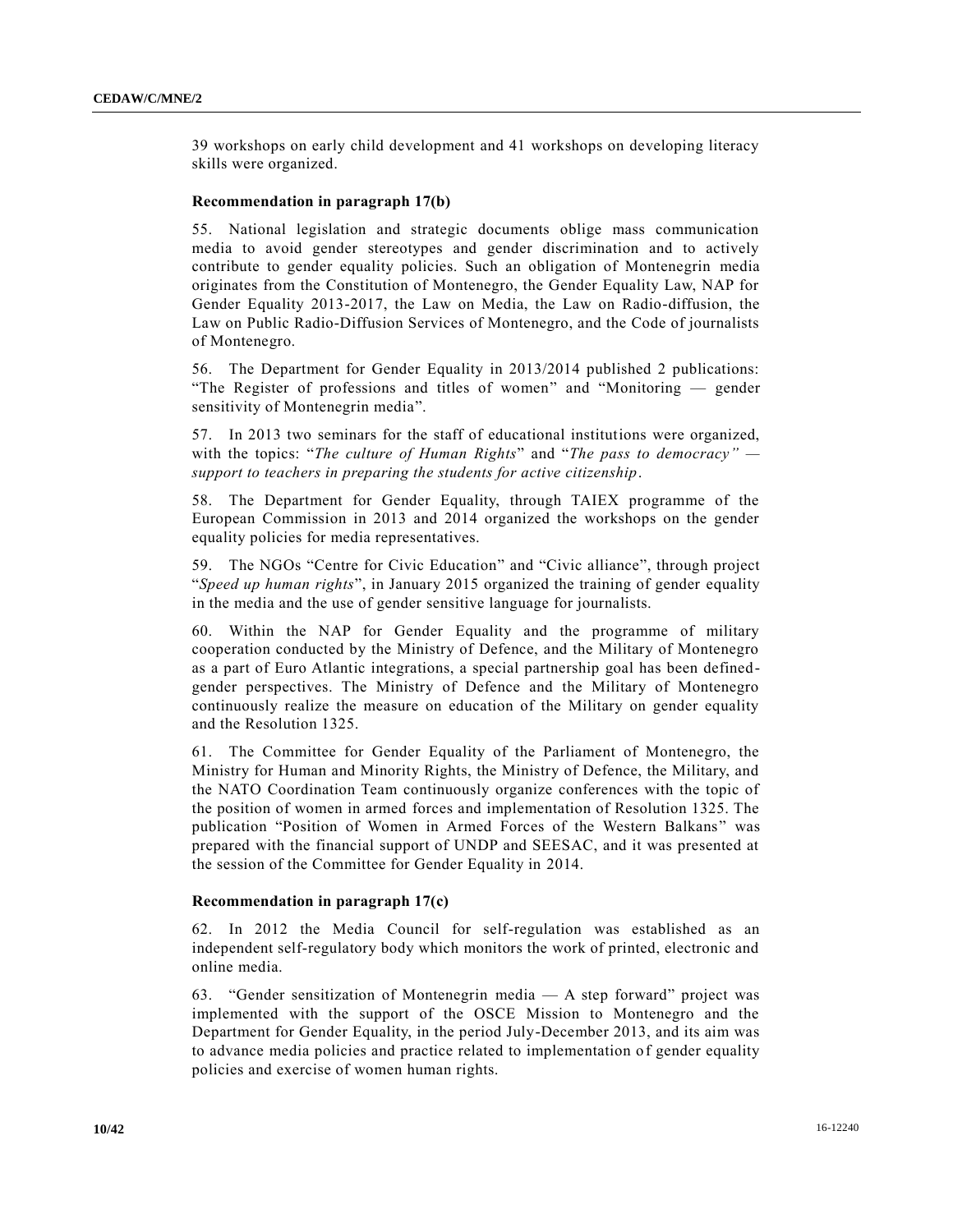64. Legal and strategic documents have been adopted which oblige the media to respect women human rights and promote gender equality policies. The Law amending the Law on Gender Equality in 2015 introduces two provisions for which sanctions are prescribed, and they refer to the use of gender sensitive language and necessary trainings on gender equality for all the employees, including the media.

65. In June 2011 the representatives of 5 NGO and the representatives of the Ministry of Culture signed the Memorandum of Cooperation. The Memorandum was later signed by the Committee for Gender Equality of the Parliament of Montenegro. The Memorandum anticipates that the signatories will actively work towards advancing the principles of self-regulation in accordance with the European standards and affirmation of gender-sensitive media language and informing.

66. Gender sensitization of Montenegrin media has been recognized in the NAP for Gender Equality (Chapter 6. Media and Culture), in terms of defining their role in implementing gender sensitive policies, as well as the necessity of undertaking measures aimed at ensuring more proactive role of the media in implementation of the standards of gender-correct media reporting.

# **Violence against women**

## **Recommendation in paragraph 19(a)**

67. Since adopting the Law on Protection from Violence in Family, the number of reported cases of violence in family and violence against women has been increasing, which indicates that the Law is implemented in practice, with raised awareness of the importance of reporting. The data from the Misdemeanour Panel and the Supreme Court for 2014 show the increase in the number of processed and solved cases.

68. The Police Directorate gathers the data on cases of violence in family based on the data of security departments. The data are gathered on: the number of criminal acts, victim and perpetrator of a criminal act, marital status, or the relation between the victim and the perpetrator, professional profile, social status, whether the perpetrators are recidivists, drug users, alcoholics, what the pronounced protective measures are etc. By the end of 2015 the Strategy on Protection from Violence in Family should be adopted.

69. Relevant statistical data is provided in the Annex I.

## **Recommendation in paragraph 19(b)**

70. Pursuant to the Law on Protection from Violence in Family, the Ministry of Interior brought the Rulebook on closer content and appearance of forms for restraining orders or prohibition of coming back to apartments or other housing space, in 2012, which describes the closer content and appearance of forms for restraining order or prohibition of coming back to apartments or other housing space to a perpetrator of violence, with the set boundaries of the area where the perpetrator is not allowed to move, stay or approach the victim as a precondition of the victim's protection, as well as the obligation of a perpetrator to submit to the police officers the keys of the apartment or other place of residence with the aim to ensure victim's safety.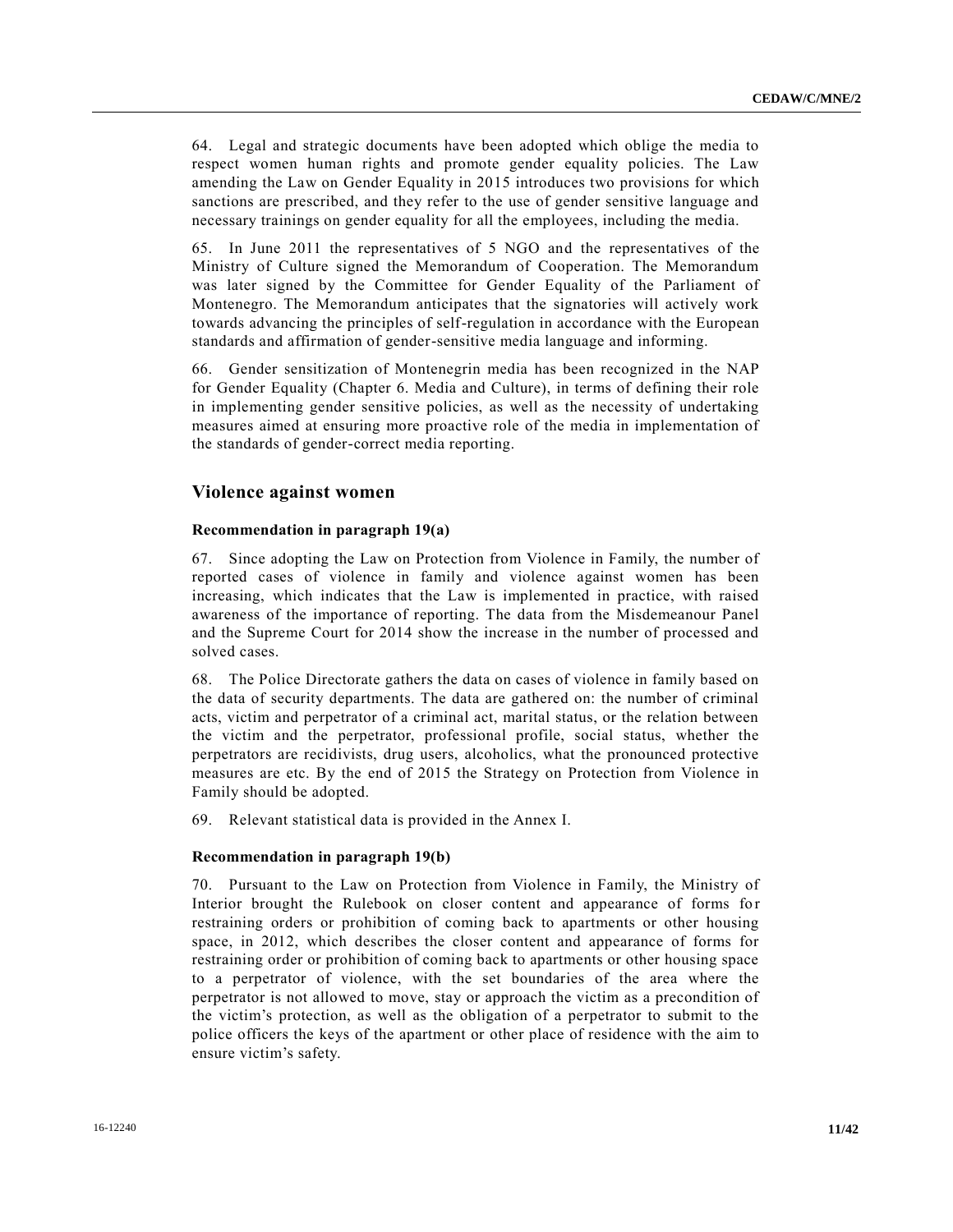71. The Ministry also brought the Rulebook on the way of execution of protective measures of eviction from apartment, restraining order and prohibition of harassment and stalking on victims in 2014. The Rulebook sets the measures, actions and authorities to be applied by the police officers in conducting the restraining orders, protective measure of prohibition of harassment or of the person exposed to violence, as well as protective measures of eviction from apartment or other joint housing space. Based on the performed risk assessment of the victim it is stipulated to bring about a plan of execution of protective measures, as well as the obligation to file a report on the execution of protective measures by a police officer who is in charge of conducting protective measures.

72. The Rulebook on conducting a protective measure of compulsory psychosocial treatment of a perpetrator was also brought in 2013.

73. When it comes to protective measures with criminal acts, the Amendments of the Criminal Code from 2013 introduced two new security measures: restraining order and eviction from apartment or other housing space. These measures eliminate the possibility of repeated criminal acts of particular kind by prohibiting the perpetrator to come close to the victim of a crime, or particular place. It is explicitly stipulated that measures can be proposed towards a perpetrator who, among others, commit a criminal act of violence in family or family community. By introducing these measures, provisions of the Criminal Code have been aligned with the Istanbul Convention.

74. In the case of criminal act *entering into illegal marriage* a more serious form is envisaged if another person is forced or threatened to enter into marriage. As for the criminal act *extramarital community with a minor* the graver form is supplemented by a qualifying circumstance when the act was done with the use of force or threat.

75. In the general section of the Criminal Code the compulsory aggravating circumstance is introduced for criminal acts committed out of hatred. Coming from the provisions of the CEDAW, the aim of the new provision is to ensure stricter sentencing, and by that improving criminal-law protection of particular especially vulnerable social groups whose members are victims of various criminal acts committed out of hatred for belonging to that group.

76. The article stipulating that prosecution for criminal acts of rape or sexual intercourse with a helpless person shall be taken by a private action, if that act is done to a spouse, has been erased. Taking into account the recommendations of international and non-governmental organizations, the reason for this change is the fact that that provision put into unequal position a spouse who is a victim of these criminal acts in relation to the other victims.

## **Recommendation in paragraph 19(c)**

77. In September 2015 a unique national SOS hotline for providing help to victims of violence in family was established, through the partnership of the Ministry of Labour and Social Welfare, the office of UNDP, the Delegation of the EU in Montenegro and the NGO SOS Niksic, which implements this project. For the time being this is the pilot project which lasts for 7 months, and for the continuation funds will be ensured from the state budget.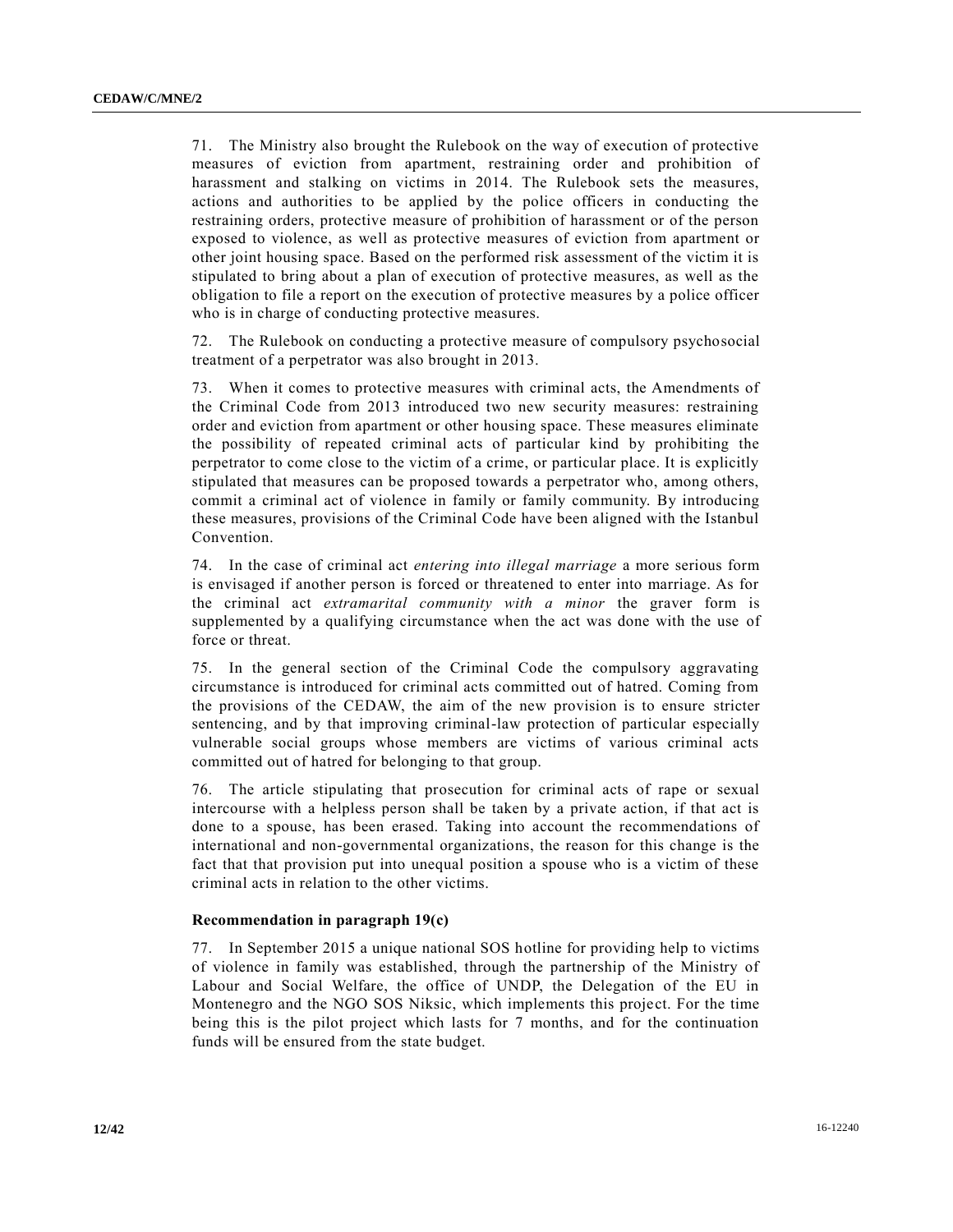|                  | Year | Finance provider               | Project name                                                                                            | Amount /EUR |
|------------------|------|--------------------------------|---------------------------------------------------------------------------------------------------------|-------------|
|                  | 2011 | Government of Montenegro (GoM) | General support to the service                                                                          | 4 0 0 0     |
| $\overline{2}$ . | 2012 | GoM                            | General support to the service                                                                          | 1 0 0 0     |
| 3                | 2013 | GoM                            | Violence victims protection<br>programme through engagement<br>of confidants in Niksic and<br>Podgorica | 5 500       |
| 4.               | 2013 | Municipality of Nikšić         | Local intervention for support<br>services for women and children<br>victims of violence                | 700         |
| 5.               | 2013 | GoM                            | Providing conditions for<br>integrated security and care for<br>victims of violence in Nikšić           | 5 700       |
| 6.               | 2014 | Municipality of Nikšić         | Local intervention for support<br>services for women and children<br>victims of violence                | 950         |
| 7                | 2014 | GoM                            | SOS social service (SOS for<br>women victims of violence)                                               | 2 500       |
| 8.               | 2015 | GoM                            | General support to the service                                                                          | 600         |

78. NGO SOS Nikšić provided the table with the overview of the funding they received from the state from 2011:

79. In 2012 the municipality of Nikšić provided the NGO "SOS Nikšić" with the land lot for use of the of the surface of  $738m<sup>2</sup>$  for the building of the shelter for women and children victims of violence, and exempted the NGO from paying the fees for communal furnishing of the construction land. The Ministry for Human and Minority Rights provided the funds for heating of the shelter in 2014.

#### **Recommendation in paragraph 19(d)**

80. The activities on establishing a unique data base on the victims of violence in family are in the preparatory phase, as a part of the project "Social card — Information system of social care", through networking of data bases of the Police Directorate, courts and the prosecution. It is expected that the data base will be operational by the end of 2015.

81. During 2014 the realization of the 1st phase of the Social Card project was finalized. The project was finalized in the planned timeframe, by 31 December 2014, so that the system started to work as of 1 January 2015. The Information system encompassed all the business processes in the centres for social work. Besides social protection benefits through the information system, case management for social services is conducted, as well as business intelligence (reporting and statistics), monitoring and control, and management of work flows. In such a way all the social protection allowances and services from the field of child protection will be entered into the information system, which will allow for quality reporting and generating statistics needed for further analyses.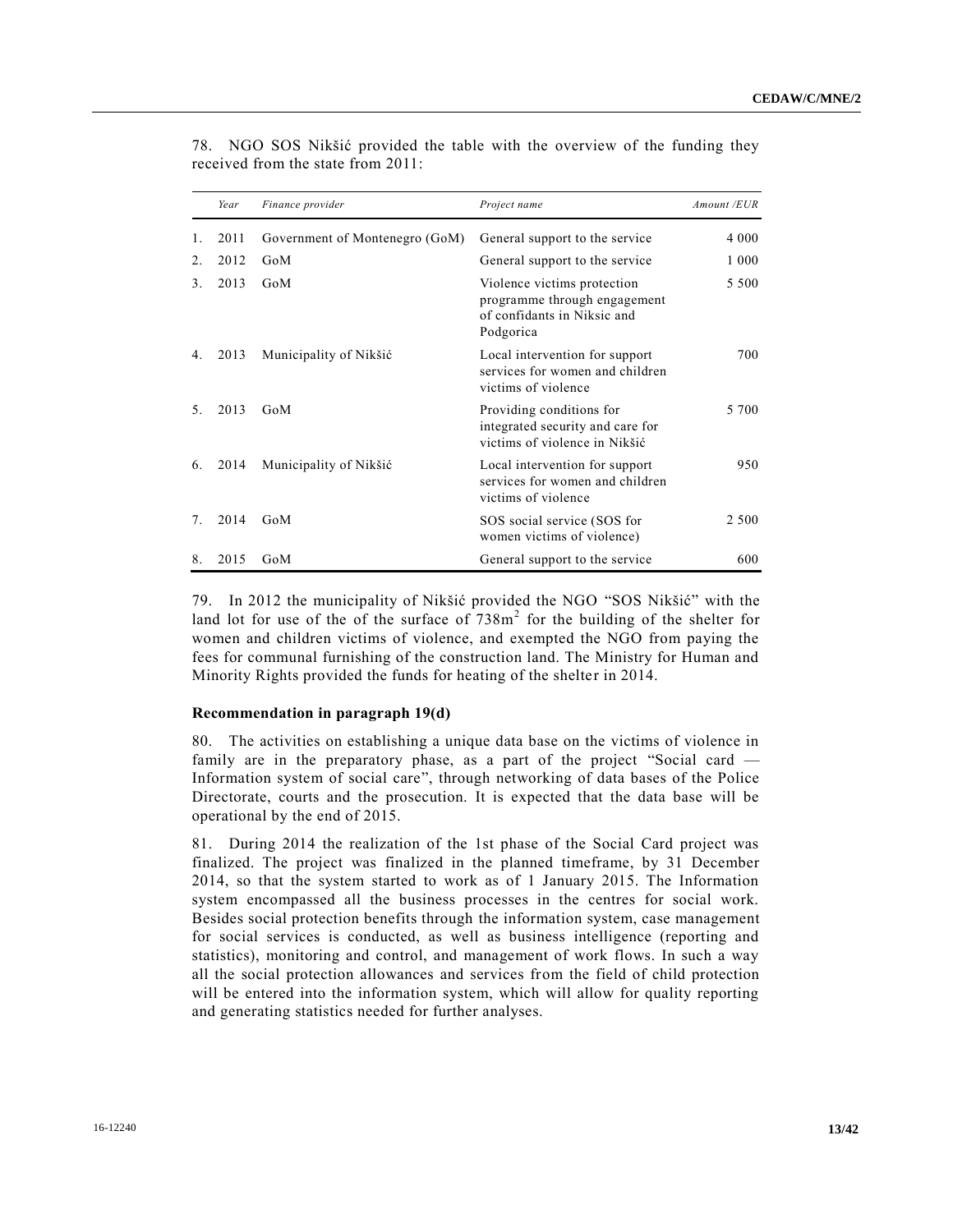## **Recommendation in paragraph 19(e)**

82. Trainings are organized in cooperation with the ministries in charge. For judges trainings are mandatory. The obligation originates from the Law on Judicial Council and Judges from 2015, which stipulates that judges have the right and duty to professionally develop. The Law also stipulates that a case of a judge not attending mandatory trainings is considered a minor disciplinary offence. These trainings provide information on the Law on Protection from Violence in Family, as well as other relevant regulations and international instruments for protection of human rights.

83. The Ministry for Human and Minority Rights, through TAIEX programme organizes trainings for different target groups.

84. The Law on Gender Equality from July 2015 anticipates mandatory trainings in gender equality, as well as corresponding sanctions for the legal persons that fail to perform that duty.

## **Trafficking and exploitation of prostitution**

#### **Recommendation in paragraph 21(a)**

85. For the criminal act trafficking in human beings prison sentences are pronounced. For criminalization of trafficking in human beings and its processing the main regulations are the Criminal Code and the Criminal Procedure Code.

86. The Criminal Code of Montenegro defines the basic forms of this criminal actlabour exploitation, forced labour, submission to servitude, slavery or slavery-like position for commission of criminal acts, prostitution or other form of sexual exploitation, begging, use for pornographic purposes, entering into unlawful marriage, taking away a body part for transplantation or for use in armed conflicts. A separate article defines the criminal act of trafficking in children for adoption.

87. For the basic form of the criminal act trafficking in human beings imprisonment from one to ten years is stipulated. If the criminal act is committed to a minor the stipulated imprisonment is minimum term of three years, with the maximum possible sentence imprisonment up to 20 years. If the criminal act results in death of a person, or the act was committed in an organized way, the prescribed minimum sentence is 10 years imprisonment, with the maximum possible sentence being imprisonment up to 20 years.

88. In accordance with the recommendations of the expert body of the Council of Europe-GRETA, novelties have been introduced into the Law amending the Criminal Code, which entered into force in August 2013. The changes are, among others, the following:

- Definition of a victim has been introduced.
- The description of the criminal act trafficking in human beings (Article 444) has been broadened and as a basic form from the paragraph 1 it introduces slavery or any practice similar to slavery and trafficking for entering into unlawful marriage, as well as the harder form from the Paragraph 3 if the criminal act is committed by an official or to a minor. In addition to this, a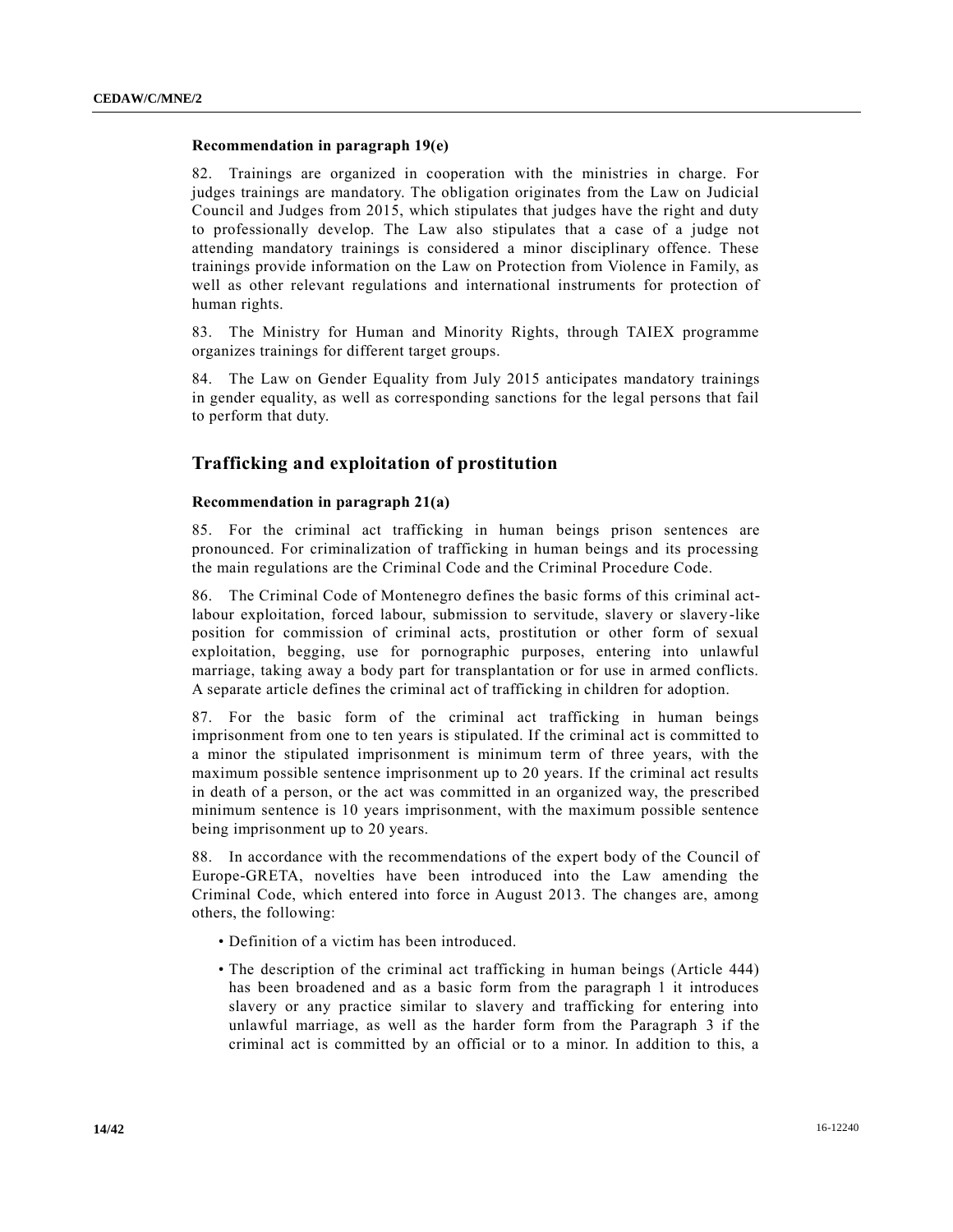provision removing the possible dilemma on whether the consent of a victim excludes this criminal act (paragraph 10) has been introduced.

- In addition to this, criminal act of trafficking in children for adoption has been extended also to juveniles from 14 to 18 years of age.
- Two new criminal acts have been incriminated "Trafficking in human body parts" and "Advertising in trafficking in human body parts".
- 89. The training and education of the staff or institutions in charge is continuous.

90. Judicial Training Centre, as an organizational unit of the Supreme Court continuously conducts activities of training of judges and prosecutors on the topic of trafficking in human beings. In 2012 the Centre organized 10 trainings/seminars/conferences with the participation of 94 representatives of judiciary. During first half of 2013, the Centre organized two trainings for 60 participants.

91. The Police Academy in 2015, apart from the curriculum from the regular educational programme, prepared the Plan for additional activities on this topic. From this programme, the following trainings were held:

- "Hearing of the under-aged victims of trafficking in human beings", for representatives of courts, prosecution and the police.
- "Trafficking in human beings" for police officers.
- 92. In 2013 the Office for fighting trafficking in human beings organized:
	- In cooperation with the Police directorate and the UNODC the seminar "Criminal-law response to the trafficking in human beings in Montenegro" for representatives of police structures, prosecution and judiciary.
	- In cooperation with the US Embassy to Montenegro and Judicial Training Centre regional seminar "Criminal act trafficking in human beings-conducting investigations-experiences of the countries of Southeast Europe".
	- In cooperation with the TADOC office, the OSCE Mission and the Police academy the training on Research on the cases of people smuggling and trafficking in human beings for officers of border police, officers for fighting organized crime, customs officers, representatives of the prosecution and the Office for Fighting Trafficking in Human Beings.
	- In cooperation with the Ministry of Interior of Slovenia the training on "Using joint investigation teams (JIT) for fighting trafficking in human beings on the Western Balkans at the local level", for the officers of the police and the prosecution.

## **Recommendation in paragraph 21(b)**

93. The Ministry for Human and Minority Rights in 2012 printed the publication "Arranged marriage" — confessions of Roma and Egyptian women from Montenegro. The film "Nightmare" which was filmed within the project of the NGO Montenegrin Women's Lobby "Stop trafficking in Human Beings", and it was partially financed from the budget funds. A number of seminars were held with representatives of NGOs dealing with the issues of women from RE population,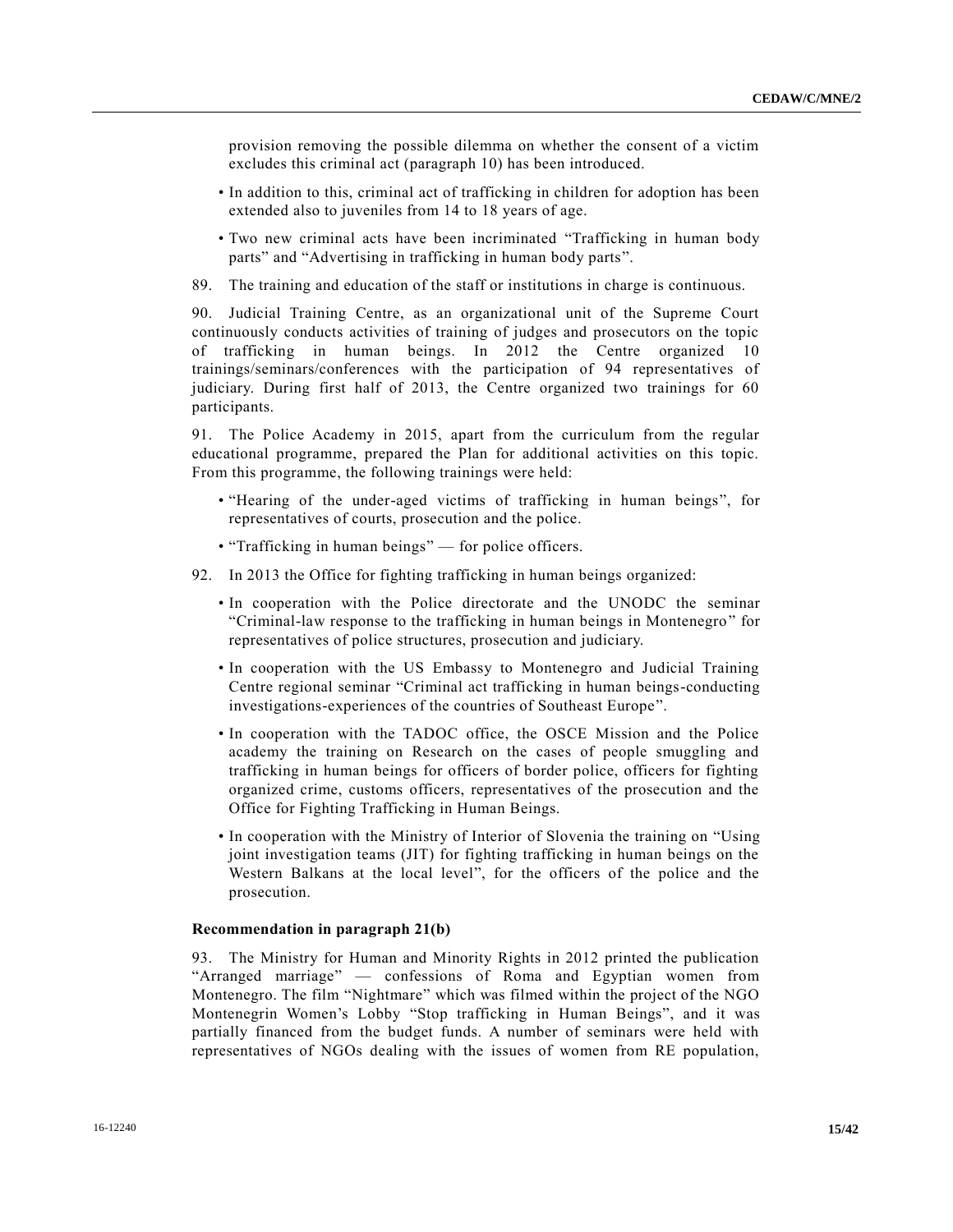with the aim of strengthening the network of women Roma NGOs in fighting arranged marriages in RE population.

94. The Office for fighting Trafficking in Human Beings continuously monitors the activities envisaged in the Strategy for permanent resolving of the issues of displaces persons in Montenegro with the special emphasis on the Konik. In 2012 in the refugee settlement, Red Cross organized a number of lectures with the topic of trafficking in human beings/children.

95. In July 2013, in cooperation with the OSCE Mission, the Office organized the workshop on which the list of indicators for early recognition of victims of trafficking in human beings was developed, which was printed in the form of a card and distributed to the representatives of all the law enforcement agencies in whose authority is fighting trafficking in human beings, and providing help and protection to victims of this criminal act, representatives of civil sector and international organizations.

96. In 2013, in cooperation with the American NGO "Fair girls" and the NGO "Montenegrin Women's lobby" the Office organized three seminars on the topic "Strengthening the capacities of the law enforcement agencies for identifying victims of trafficking in people/children of RE population" which was attended by representatives of the: Office, Centres for social work, health centres, Emergency Medical Services, Police Directorate, local self-governments.

97. In 2014, with the support of the Human Resources Management Authority of Montenegro, the Office organized 3 seminars on the topic "Strengthening the skills of early identification of potential cases of trafficking in human beings in Montenegro" for the police officers, social workers, inspection officers, staff of the Shelter for foreigners and Asylum centre.

98. A round table called "Together in prevention and protection" was organized for the representatives of the institutions, ministries, international and national NGOs on possibilities of finding the best solutions for the issues of begging, early and arranged marriages of Roma and Egyptian girls and youth in general.

99. Within the structures of the Security Centre Podgorica, by the end of 2014, the Support Team for RE population was formed, which is, besides the representatives of the Police Directorate, comprised of representatives of the relevant institution and NGO. The activities of the Team are focused on combating early and forced marriages and begging among representatives of RE population. The activity plan for the Security Centre Podgorica within this team was brought for the period April-December 2015.

100. The European Agency for the Management of Operational Cooperation at the External Borders of the Member States of the European Union — Frontex, developed the Training on trafficking in human beings for the Border Police which is specifically focused on prevention and recognition of trafficking in human beings by the members of the Border Police. The Office for Fight against Trafficking in Human Beings, with the Ministry of Interior-Sector for Border Police and the Mission of OSCE to Montenegro prepared a two-year plan of implementation of trainings for border police officers in accordance with this training programme. During 2014 the first round of trainings was conducted, through two phases, for 260 officers. In the first half of 2015 a number of trainings were conducted, which were attended by 126 border police officers.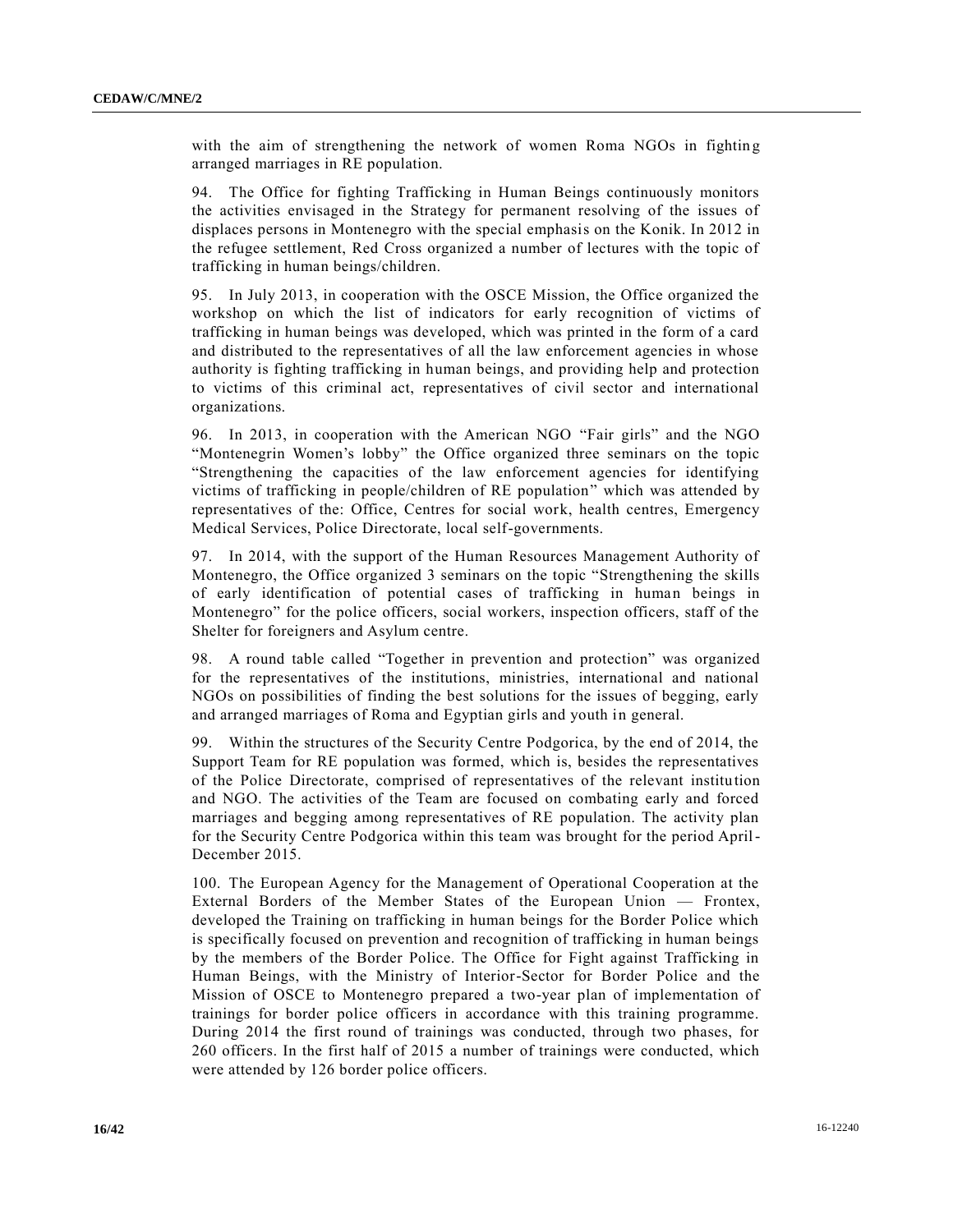101. The Office, with the support of the UNICEF office in Montenegro and in cooperation with the Institute for Social and Child Protection organized the training on the topic "Trafficking in children, child begging and early and forced marriages " for representatives of the institutions in charge.

102. This Office intensified cooperation with the Human Resources Management Authority of Montenegro, and in 2015 they held trainings for local councillors and servants from local self-governments for 70 participants.

#### **Recommendation in paragraph 21(c)**

103. According to the positive legislation, victims of criminal offences can exercise their right to compensation for damage in two ways: 1) from a defendant by submitting a proposal for legal property request realization in the criminal procedure or 2) submitting a complaint in a civil procedure.

104. In 2009 Montenegro ratified the European Convention on Compensating Victims of Criminal Acts of Violence, whereby it became a member state of the Convention and took over the obligation to bring a special law which will arrange the right to financial compensation to victims of criminal acts of violence committed with premeditation.

105. The Parliament of Montenegro brought the Crime victim Compensation Act in June 2015, which stipulates that the right to compensation of damage belongs to a victim of a criminal act committed with premeditation with the use of force and which has as its immediate consequences death, serious body injury, or serious harm to physical and psychological health. If the commission of criminal acre resulted in death of a victim, the right to compensation belongs to persons maintained by the victim.

106. The content of the law has been agreed on with the European Commission, which gave its positive review, while the Council of Europe in its opinion evaluated the content as high quality and commended the efforts of Montenegro to protect victims of criminal acts. The application of this law will start on the day Montenegro joins the European Union.

#### **Recommendation in paragraph 21(d)**

107. The Government of Montenegro from the budget of the Office for Fighting Trafficking in Human Beings provides necessary funds for the Shelter of victims of trafficking in human beings. This includes expenses for basic living needs of the victims, as well as for providing medical, legal, psychological, and other types of help. Direct help to victims and potential victims of trafficking in human beings in the Shelter is provided by 5 women activists of the NGO "Montenegrin Women's lobby". The Office budget also covers the running costs of the premises of the Shelter. From the budget funds the Office also finances SOS line for victims of the trafficking in human beings which is available 24 hours 7 days a week. The Office annually provides for these costs circa 40,000 EUR.

108. The revised Agreement on Cooperation of state institutions and civil sector in fighting trafficking in human beings was signed by the: Supreme State Prosecutor's office, Ministry of Health, Ministry of Labour and Social Welfare, Ministry of Interior/Police Directorate, Ministry of Education, Supreme Court, Office for fighting Trafficking in Human Beings, Red Cross of Montenegro, Centre for support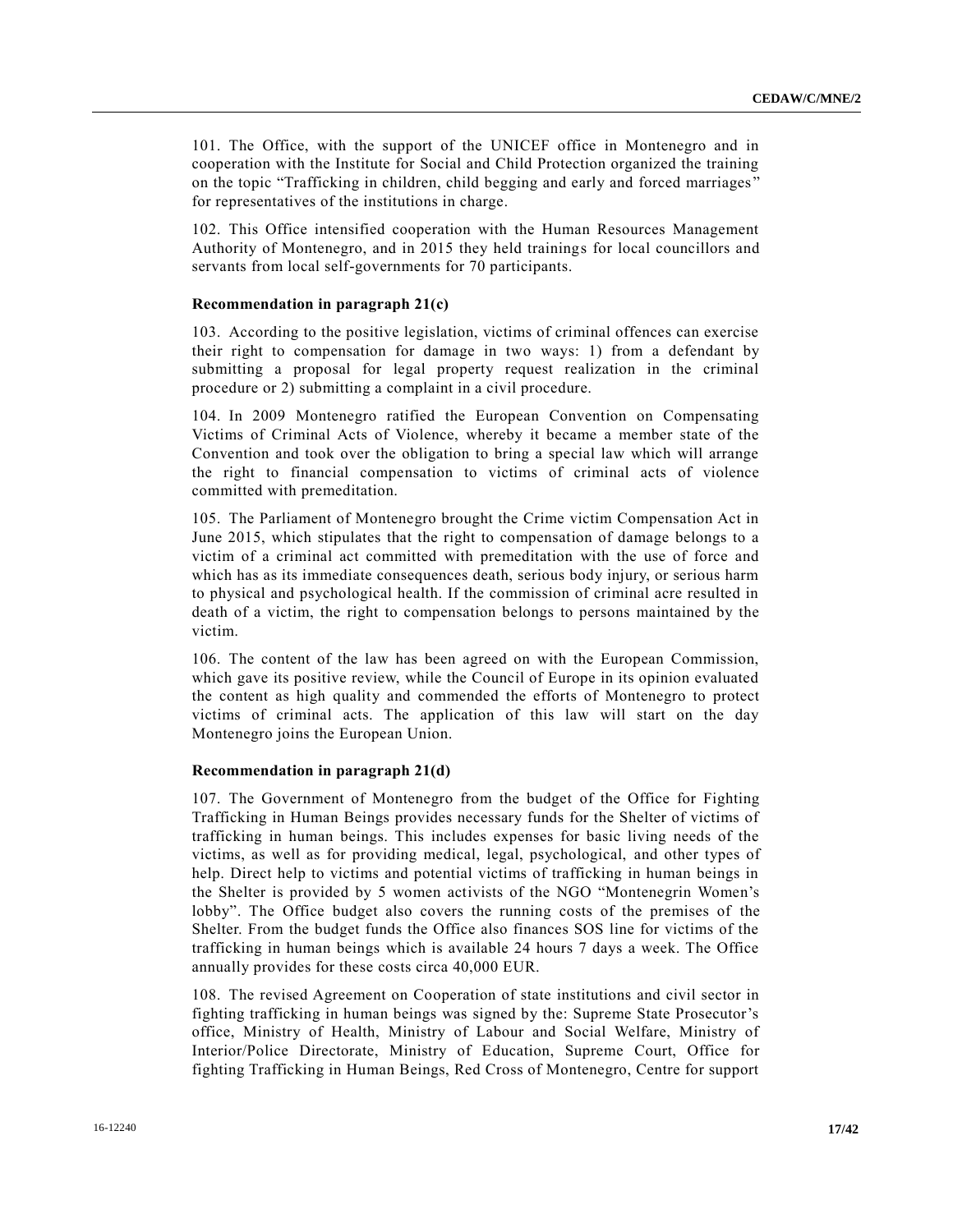to children and families and 6 NGOs: Montenegrin Women's lobby, Women's shelter, SOS telephone Nikšić, SOS telephone Podgorica, Institute for Social Inclusion and House of Hope. The Agreement specifies the legally defined duties of these institutions and organizations through clearly defined operational procedures which will be applied by the signatories in solving the concrete cases of human trafficking, with the special emphasis on proceeding on treatment of women and children victims of trafficking.

109. A representative of NGO "Montenegrin Women's Lobby" is in the working group for monitoring the implementation of the National Strategy for fighting trafficking in human beings.

110. After revising the Agreement of Cooperation in fighting trafficking in human beings which contains national referral mechanisms for action in the cases of trafficking in human beings, in September 2014 the Coordination Team for monitoring the implementation of the Agreement was formed. This is also the operational team for initiating concrete activities (in accordance with the Agreement) related to identification, offering support and protection of the victims of trafficking. The team includes the representatives of all the institutions in charge and signatories to the Agreement. The team meets at least twice a year, but also in ad hoc situations when they identify potential victims of violence on the territory of Montenegro. A potential victim of trafficking in human beings can be identified by all the signatories of the Agreement, about which they will immediately notify the contact person in the Police Directorate. The list of contact persons who are bound to be available 24 hours to this team in case when it is necessary to provide help and support to a victim of trafficking in human beings has been made and distributed.

111. The Protocol on cooperation between the Office and the Employers' Union of Montenegro has been signed, with the aim to enable attending of various specialized courses for quick professional skills building of victims and ensuring possibilities for their priority employment.

## **Recommendation in paragraph 21(e)**

112. The Parliament of Montenegro adopted the new Law on Foreigners in 2014. Before adoption, the law was the subject of consultations with the representatives of the European Commission, which submitted positive opinion on its content. The Law was aligned with the Directive of the European Parliament and Council 2011/98/EU on single procedure on issuing single residence and working permit to citizens of the third countries. The Law among others stipulates that the temporary residence permit from humanitarian reasons can be issued to a:

1) Foreigner who is assumed to be a victim of a criminal act of trafficking in human beings or criminal act of violence in family or family community;

2) Juvenile foreigner who is abandoned or victim of organized crime, or is from other reasons left without parental care or escort;

3) Foreigner from especially justified reasons of humanitarian nature.

113. The temporary residence permit from humanitarian reasons is issued on the basis of adequate proof of international organization, NGO or a state institution which offer help and support to a foreigner, or the evidence of relevant state body confirming that a foreigner cooperates in solving of criminal acts.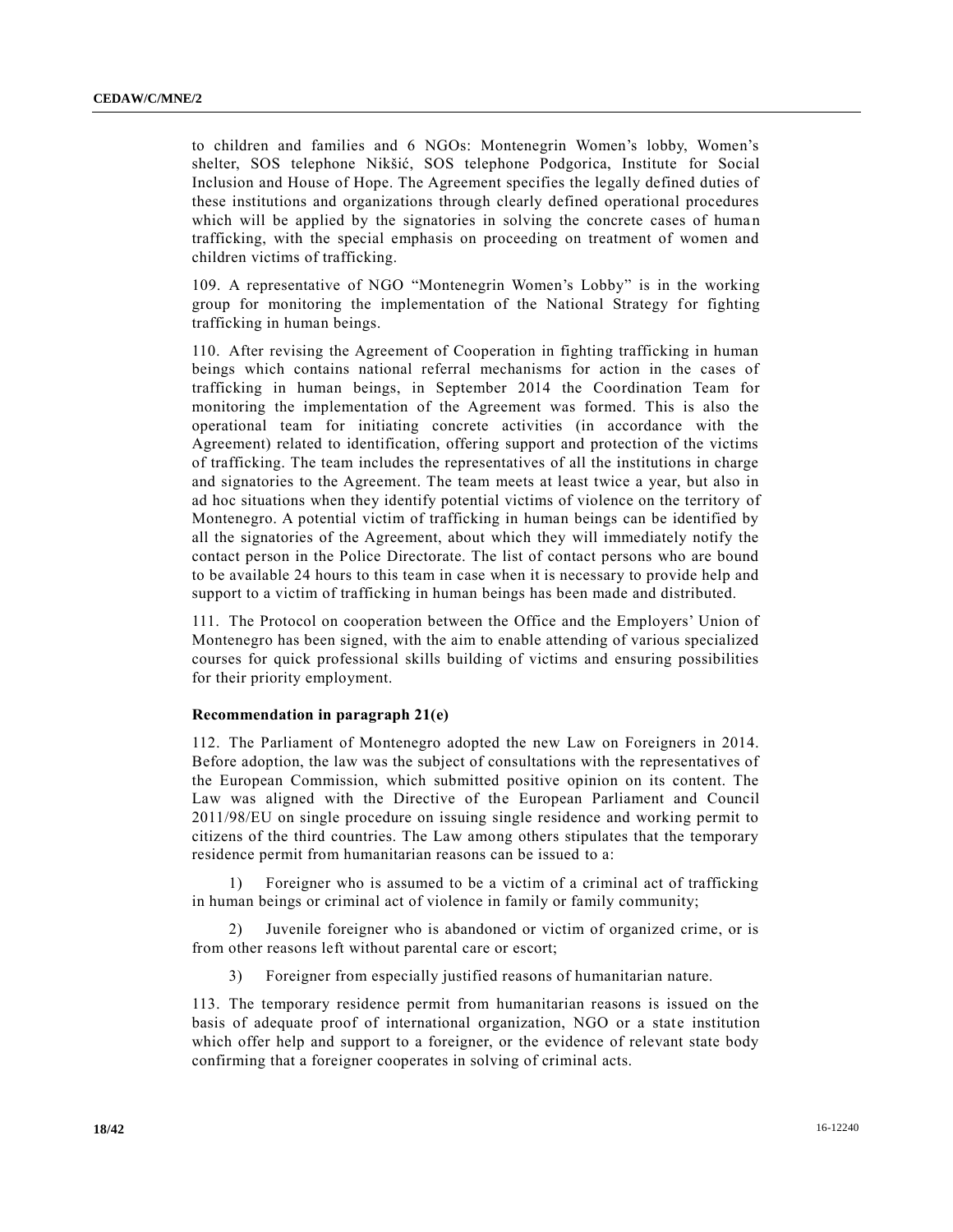114. A foreigner who has been issued a temporary residence permit from humanitarian reasons has the right to accommodation, health protection, education, work and financial assistance, in accordance with the Law.

115. The Law stipulates that a foreigner for whom the police establish to be a victim of the criminal act trafficking in human beings had the right to decide within 90 days whether he/she will cooperate in the criminal proceeding, that is whether he/she will join criminal prosecution or be a witness in that proceeding (reflection period).

116. The Police establishes whether a foreigner is a victim of criminal act trafficking in human beings, in cooperation with state bodies, NGOs, and other organizations in charge, that is those who work on prevention, education, reporting and criminal prosecution of perpetrators and protection of (potential) human trafficking victims, and when it is the case of a juvenile foreigner, the Police will cooperate with Centre for Social Work.

117. The Law prescribes that in case of a foreigner for whom there is justified fear that by making a testimony in a criminal procedure his/her life, health, physical integrity or freedom might be endangered, he/she is provided with protection and exercise of rights pursuant to the law which regulates witness protection area.

118. A juvenile foreigner who is determined to be the victim of a criminal act trafficking in human beings will not be returned to any country, if danger and safety assessment determines that there are circumstances indicating that such a return would not be in his/her best interest.

119. The Law on foreigners stipulates that request for extension of the temporary residence permit is submitted personally by a foreigner to the Ministry in the place of residence, 30 days before expiry date of the current temporary residence permit at the latest. The request is to be submitted together with the valid foreign passport or ID card issued by the competent authority of another state, and the proof that justifies the request for issuing temporary residence permit. It is also prescribed that without the temporary residence and work permit or proof of reported work, a foreigner can work in Montenegro if he/she has a temporary residence permit from humanitarian reasons. In this case, a foreigner has a free access to labour market of Montenegro, unless differently specified by another regulation.

120. The Ministry of Interior runs the statistics on approved temporary residences and permanent settlements, which is updated daily. In the reporting period there were no submitted temporary residence permit requests for victims of trafficking in human beings.

#### **Recommendation in paragraph 21(f)**

121. Two Protocols on Cooperation in fighting trafficking in human beings were signed with Kosovo and Albania, with the aim of improving identification, information sharing, referrals, cooperation in criminal proceedings and voluntary return of victims and potential victims of trafficking in human beings.

122. The Police Directorate continuously conducts raids of night clubs, night bars and other objects, as well as actions of intensified control of legality of residence of foreign citizens, all with the aim of prevention or possible revealing of potential victims of trafficking in human beings.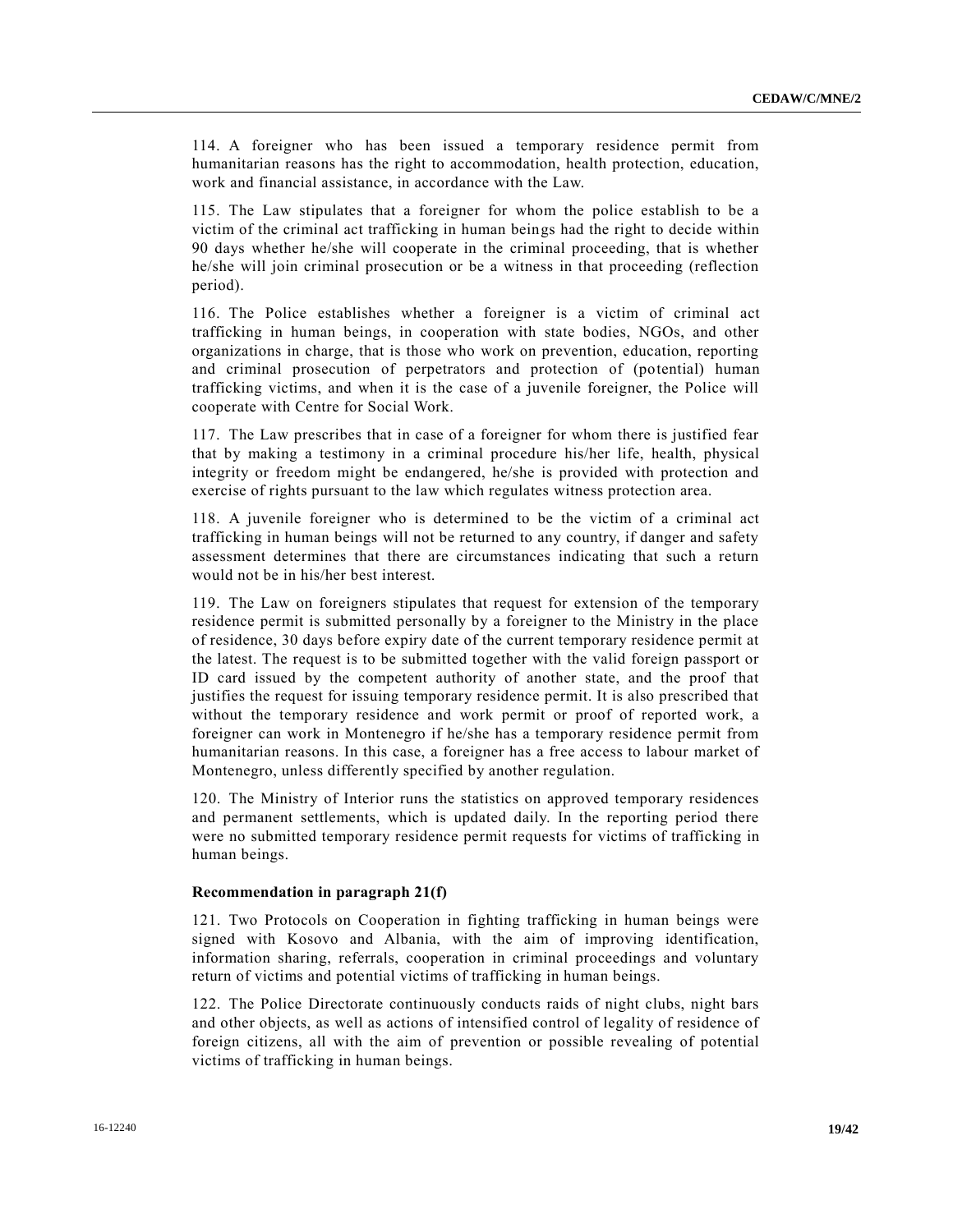123. The Office for Fighting Trafficking in Human Beings within the project "Enhancing the fight against sexual exploitation in tourism", in 2013, with support of TAIEX organized a regional workshop where the special attention was paid to the Code of Conduct for protection of children from sexual exploitation in travel and tourism.

124. Within the campaign of the Council of Europe against violence against children "One out of five" a number of meetings were organized which treated the issue of special vulnerability of children in relation to various forms of exploitation, and by itself in relation to trafficking in children for the purpose of work exploitation, forced begging, commissioning of criminal acts, entering into forced marriages, selling of body organs, sexual exploitation through child prostitution and sex tourism, child pornography and abuse of children in armed conflicts. During the work on changes of the Criminal Code, the alignment of criminal acts with the CoE Convention on Protection of Children from Sexual Exploitation and Sexual Abuse was reviewed. As a result, it was suggested to introduce a new criminal act — luring of a child in order to make a criminal act against sexual freedom, and to change criminal act — displaying pornographic material to children and production and possession of child pornography.

125. In 2014 the Office initiated a number of activities targeted primarily at raising awareness of the public about trafficking in human beings. During summer tourist season, and especially during July when the world day of fighting trafficking in human beings is marked and in August the cooperation was intensified with all the media. The media contributed to the activities by free broadcasting of the promotional video for SOS hotline for victims of trafficking in human beings. The hotline is free and anonymous, and active 24 hour a day.

126. Montenegro hosted a thematic meeting with police officers of regional countries, who are engaged as support on Montenegrin seaside during summer tourist season. This was jointly organized by the Office and the Police Directorate.

127. On the Albanian border crossing a meeting of national coordinators of Montenegro and Albania and police officers of both countries was held, with the aim to discuss the topics of trafficking of human beings, children beggars and children without escort.

128. On the occasion of 18 October — European day of trafficking in human beings, the Office in cooperation with NGO Montenegrin Women's Lobby and with the support of the OSCE Mission to Montenegro organized 4 workshops for the students.

129. The Office prepared the flyers as propaganda material which contains useful information aimed at younger population on the risks and dangers of trafficking in human beings, ways of prevention and services which are engaged in fighting this type of crime. The flyers were distributed in cooperation with the Ministry of Education. On all the border crossings in Montenegro posters with the number of SOS telephone for victims of trafficking in human beings were placed.

130. Within the campaign "Children write to the Ombudsman!" and "Contact the Protector" representatives of the Institution of Protector intensified direct work with children and youth with the aim of providing them with the comprehensive information about the rights that belong to them and the mechanisms for protection of guaranteed rights. Among others, the representatives of the Protector in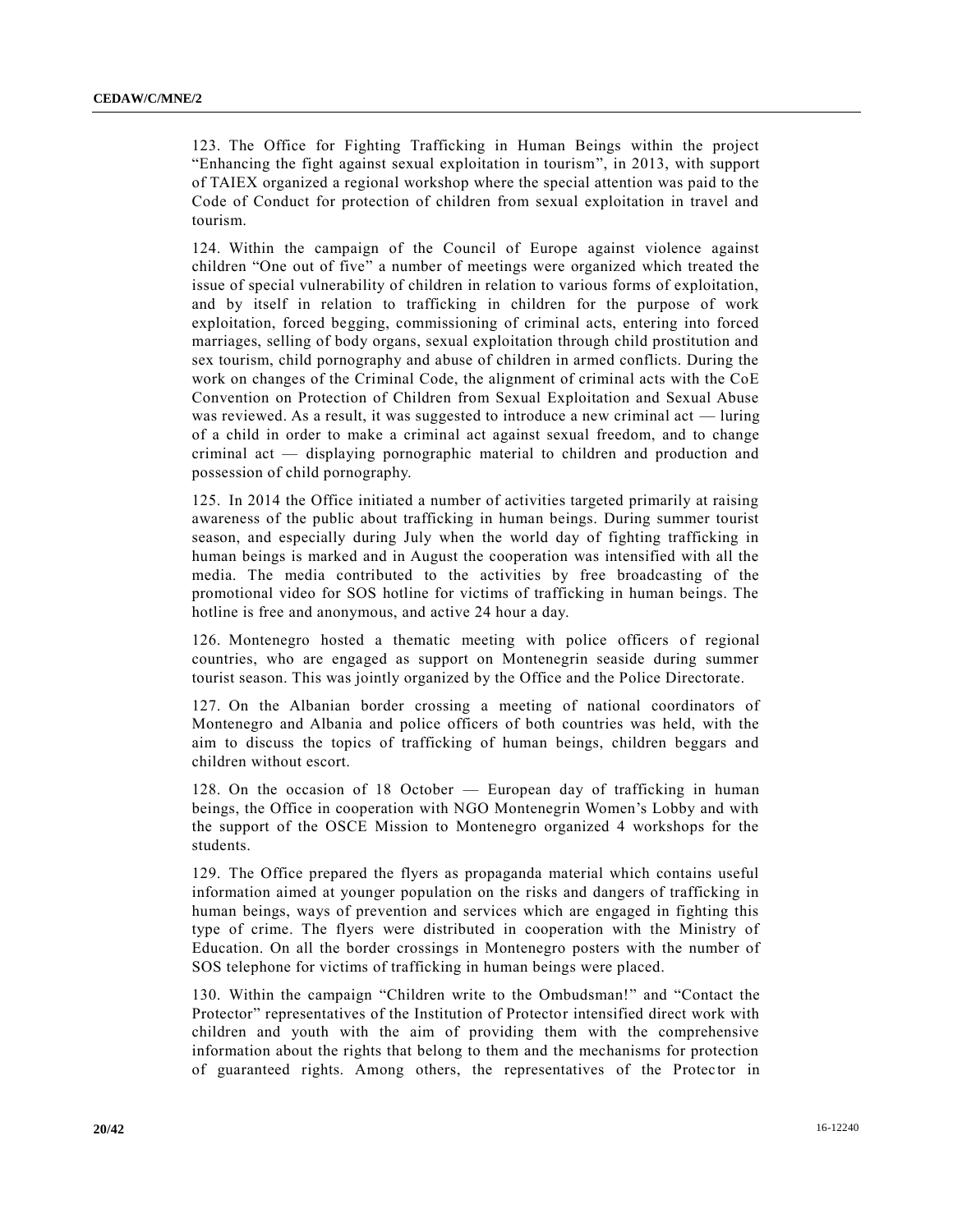cooperation with the Office organized joint public discussions with the representatives of local self-governments with the aim of promotion of SOS line and education of the trafficking phenomenon.

131. When it comes to activities regarding mechanisms for protection of children from abuse via internet, the cooperation was established with private, civic and NGO sector, so that children can familiarize themselves with safe ways of using internet. A special electronic line was opened within CIRT (computer incidence response team) for reporting illegal content which, in any way, via internet endangers child rights.

132. At the beginning of school year 2014/2015 in the curriculum of the subject "Civic education" in the VII grade as an elective topic "Trafficking in human beings" was introduced, whereby the issue of education of children on this topic was initiated in a systematic way. The Handbook for teachers on the methods of transmitting the knowledge about trafficking in human beings and children in primary and secondary schools was developed. This was preceded by a comprehensive teacher training conducted by the Office.

133. Statistical data on trafficking in human beings is provided in the Annex 2.

## **Participation in political and public life**

## **Recommendation in paragraph 23(a)**

134. The Amendments to the Law on Election of Counsellors and MPs from 2011, for the first time in Montenegro introduces the quota system on electoral candidate lists — whose aim is to enhance women participation in the bodies of representative government. The Law stipulates that an electoral list needs to have at least 30 per cent of candidates of a less represented sex, in order for it to be approved by the State Electoral Commission. Apart from this, there were no other guarantees, such as order on the list, by which higher percentage of women in the national and local parliaments would be ensured. Political parties applied this provision in the way that they placed candidates of a less represented sex (women) on last positions of the lists, which resulted in the fact that in the composition of the Parliament of Montenegro, after parliamentary elections in 2012, there were only 14 women MPs, which is around 17 per cent of the total number of MPs.

135. Through the Gender Programme IPA 2010, which was implemented in partnership of the Department for Gender Equality of the Ministry of Human and Minority Rights and UNDP, with the financial support of the EU, intensive advocacy was undertaken in order to improve affirmative action in the Law on Elections of Counsellors and MPs. The advocacy programme included the management, MPs and women groups of parliamentary political parties through a set of meetings about which the public was also informed. The media also supported these activities with TV shows dedicated to the topic, with the aim of raising awareness and creating more positive climate in the society and support for including more women in politics. The campaign resulted in the introduction of the measure which to an extent advances the quota for higher representation of womenthe measure that women must be positioned as at least every fourth on the list. Namely, The Law on amendments to the Law on Election of Counsellors and MPs from March 2014 stipulates that among every four candidates on an electoral list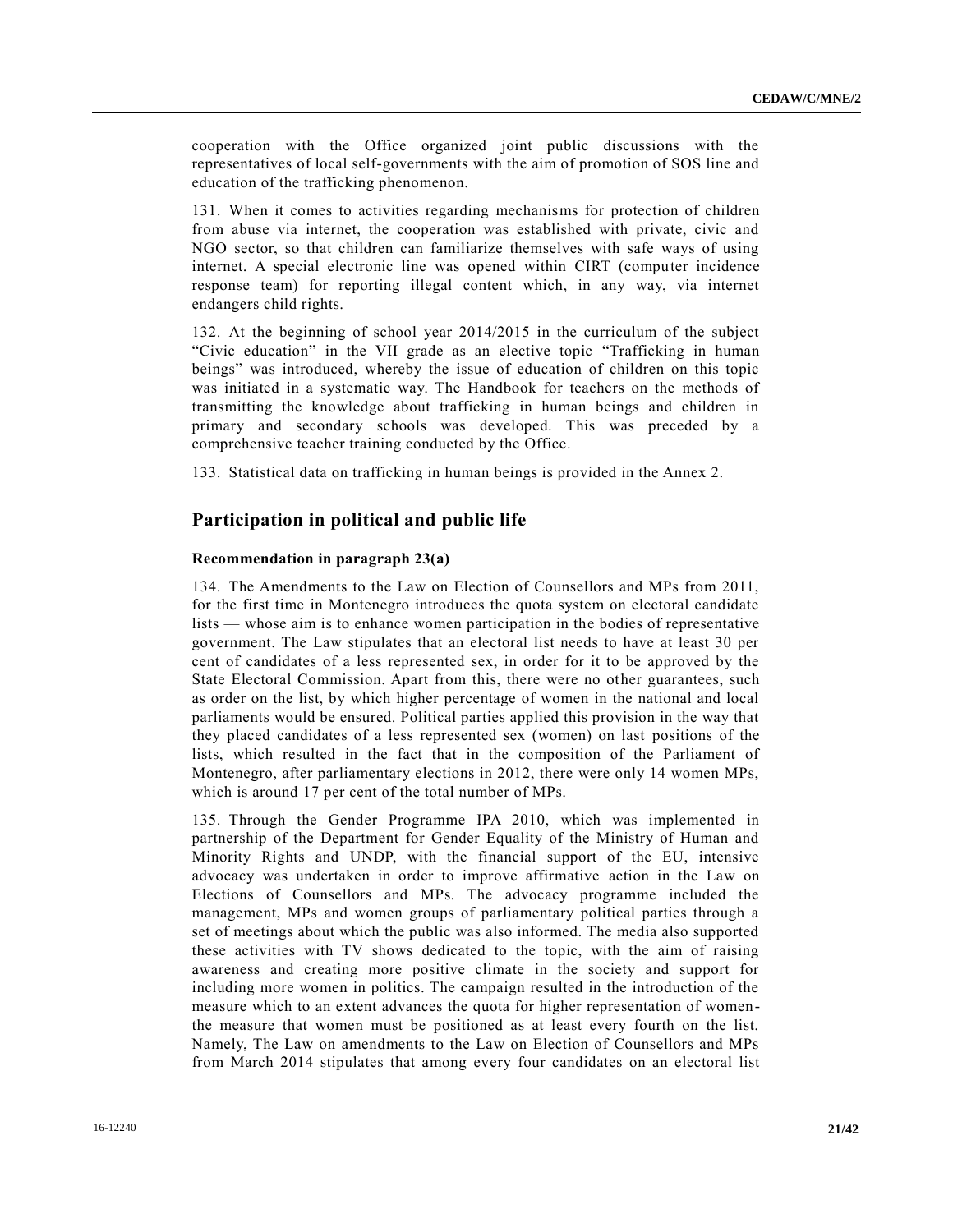following the list order (first four positions, second four positions etc.), there must be at least one candidate of a less represented sex.

136. It is important to emphasize that in the latest changes of the law from 2014, and additional guarantee for greater participation of women was introduced. The newly adopted measure stipulates that *If the mandate of a counsellor or an MP from the less represented sex expires, that counsellor or an MP will be replaced by the next first candidate from the electoral list from the less represented sex*.

137. For assessing the efficiency of applying the new solutions, it is necessary to wait for the new parliamentary elections in 2016. These solutions have, however, already had a positive impact on municipal elections in 2014, which lead to an increased participation of women counsellors, which was at the level of 26.52 per cent out of total number of counsellors. In the capital city Podgorica the participation of women in the city parliament rose from 17.54 to 32.2 per cent.

138. The table with the data is provided in the Annex 3.

#### **Recommendation in paragraph 23(b)**

139. The Law Amending the Law on Gender Equality which was adopted in the Parliament in June 2015 introduces the suggestions of the European Commission that promoting the principles of gender equality should be the part of the activities of legislative and executive power. A closer link has been established between the Gender Equality Law and the duties of political parties, with the Law on Political Parties and the Law on Election of Counsellors and MPs as separate laws, stipulating that political parties should in its acts predict solutions which will ensure equal access and higher participation of women in governing and decision-making structures.

## **Recommendation in paragraph 23(c)**

140. In August 2015 the Government of Montenegro adopted the Information on the participation of women in legislative, executive and judiciary power, with the recommendations for improving the situation in this area. Some of them are: Improve the statistics about political participation of women, conduct research on the level of women's interest for political activism every five years, establish cooperation with the media aimed at promoting women's political activism, encourage political parties to establish quota within the system and provide logistical support etc. The data shows that in public administration women are employed to a greater extent. The data are provided in the Annex 4.

#### **Recommendation in paragraph 23(d)**

141. According to the Ministry of Education, in preschool institutions there are 3 men and 15 women directors, in primary schools there are 117 men directors and 44 women, in secondary schools there are 40 men and 8 women directors, in educational centres there are 1 man and 1 woman directors, in primary and secondary music schools there are 3 men and 7 women directors, and in 3 resources centres all 3 directors are men.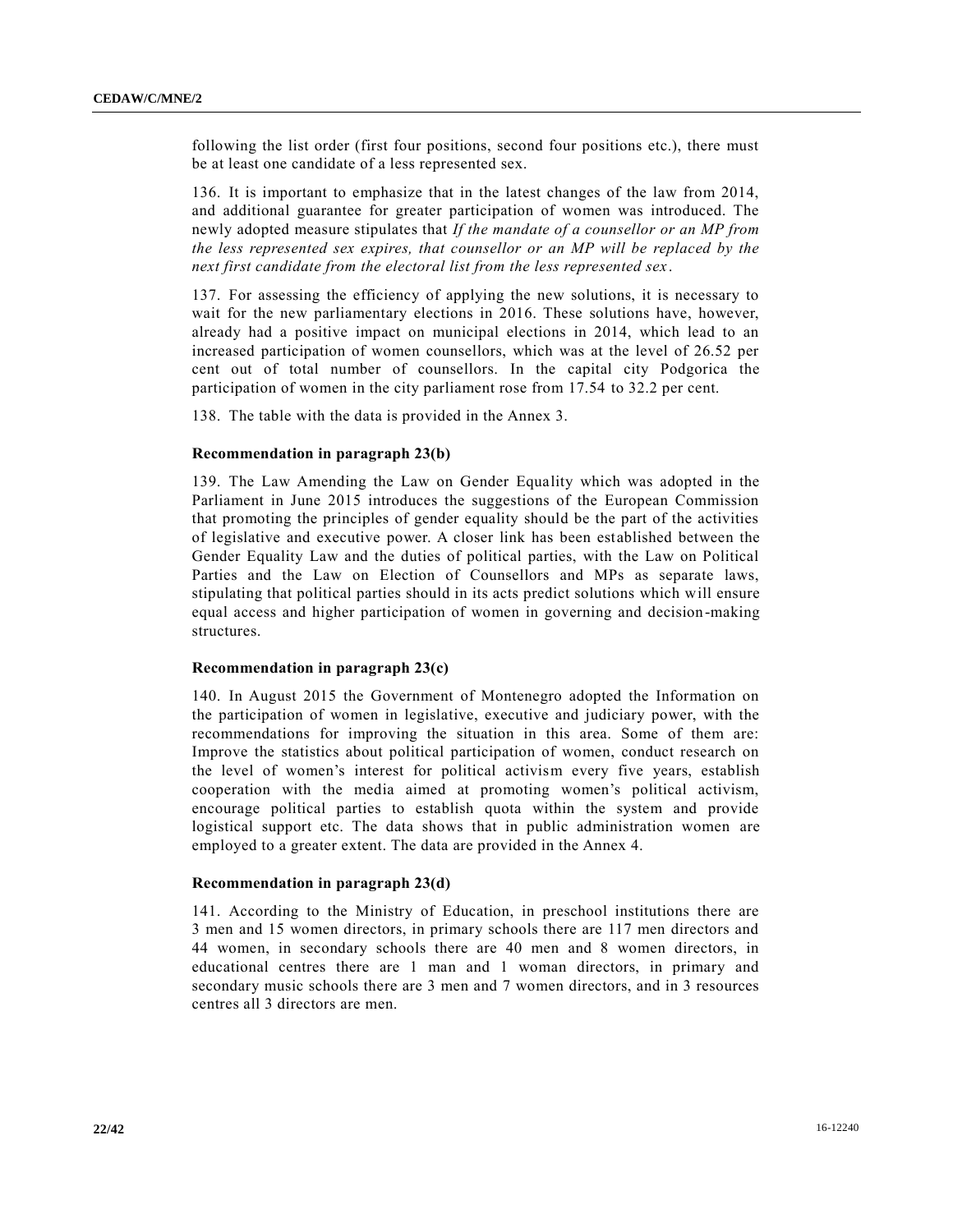## **Recommendation in paragraph 23(e)**

142. Apart from the measures introduced in the legal system to ensure legal equality of men and women, measures of preferential treatment for women in politics are set up, such as quota system and other intraparty measures. The statutes of political parties in Montenegro mainly prescribe basic principles of promoting gender equality. Besides general principles, the statutes of most of the political parties in Montenegro contain provisions that introduce intraparty quotas for percentages in the process of proposing candidates and selecting members of party bodies, whereby the participation of women in decision-making party bodies is ensured. However, even besides legal guarantees contained in the highest legal acts of the political parties, it is not a rare case that de facto situation, i.e. real participation of women in management bodies is not on a required level, meaning that representation of women in highest party structures does not comply with the standards envisaged in the legal acts. Therefore, statutes of Montenegrin political parties should, besides mandatory setting standards on quota for women in management bodies, also contain mechanisms and procedures to be followed in order for the statutory provisions to be aligned with the real situation and to ensure higher participation of women in intraparty decision-making processes.

## **Recommendation in paragraph 23(f)**

143. When it comes to women forums, all the parties have formed women associations which act as separate organizational units within political parties. One of the recommendations within the Information on the participation of women in legislative, executive and judicial power is the need to strengthen intraparty women associations.

144. The Government of Montenegro adopted the Strategy for improving the Position of Roma and Egyptians in Montenegro 2012 -2016, and its Action Plan contains the section on "Participation in political and public life" with concretely set goals and activities.

145. The Ministry for Human and Minority Rights, in cooperation with OSCE Mission to Montenegro, for a number of consecutive years has been supporting the programmes for improving gender equality on the local level, and political participation of women is one of the topics. In June 2014 the seminar in Old Royal Capital of Cetinje was held for the staff of municipal institutions and NGO sector, about political participation of woman. Two trainings were also held in Pljevlja, aimed at members of political parties and counsellors, as well as activities at the local level for increasing political participation of women.

146. Within Gender Programme IPA 2010, in November 2014, 18 certificates were handed out to the women representatives of parliamentary political parties which went through the Training of Trainers programme. The aim of the programme was to additionally strengthen their capacities for political activism, and for work with women from their parties on further implementation and promotion of gender sensitivity in the area of participation of women in intraparty decision making, and in public and political life in general.

147. As of January 2015 a Roma woman has been included in the work of the Committee for Gender Equality of the Parliament of Montenegro, as a representative of Roma NGO.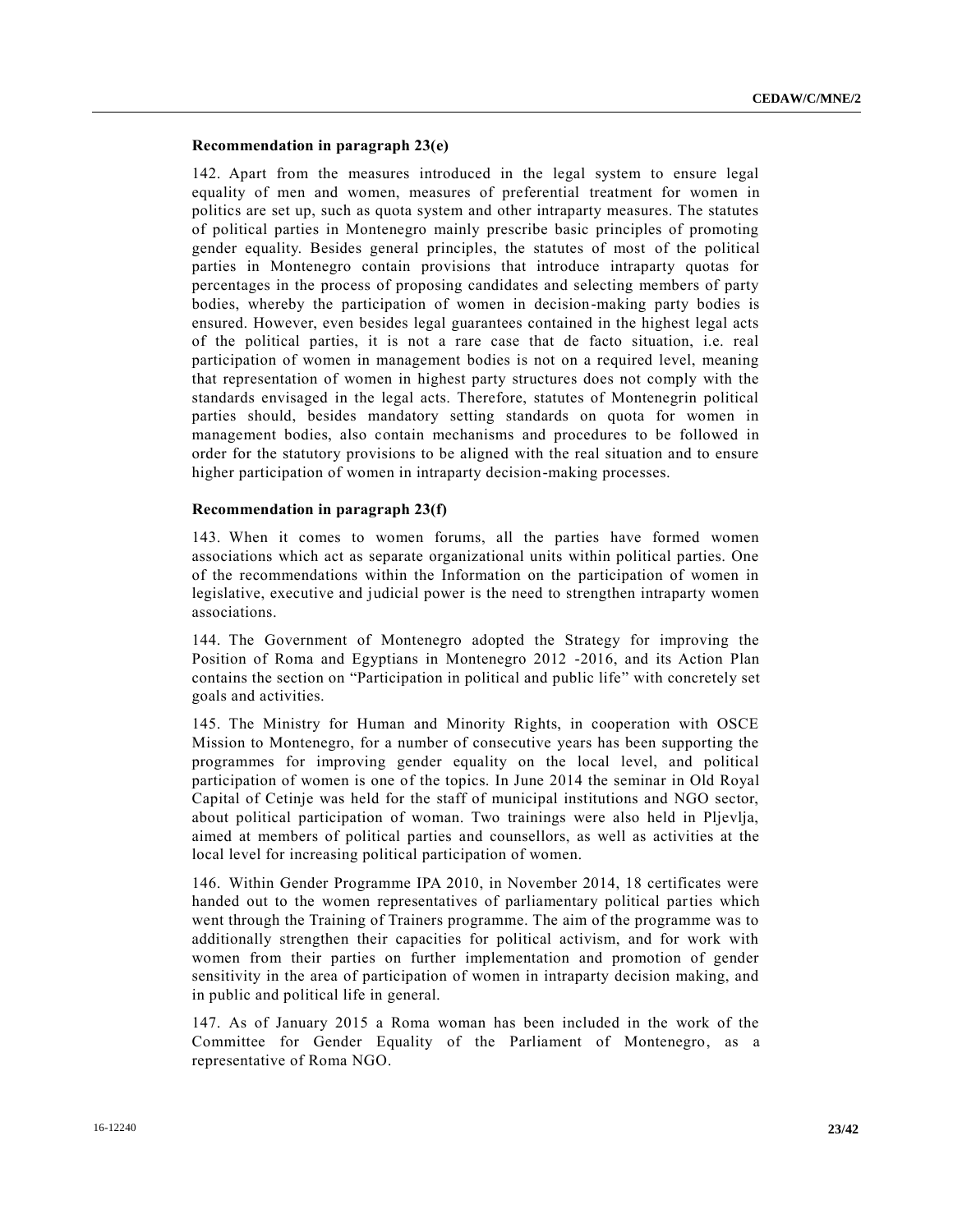148. Women RE network "First" in cooperation with the NGO Centre for Roma Initiatives, and the support of the Ministry for Human and Minority Rights conducts the campaign "My and our struggle continues", with the aim of raising awareness of the institutions on the importance of including Roma and Egyptian women through public advocacy.

149. Out of 13 municipalities in Montenegro in which RE population resides, 7 adopted Operational plans for realization of Action Plans for integration of RE population, which were prepared in cooperation with the NGO sector, and it is expected that the plans will be adopted in the remaining 6 municipalities.

150. Women RE network "First" and the Ministry for Human and Minority Rights in December 2014 organized a round table on the importance of including RE women in decision-making bodies (Boards, Councils).

151. In June 2015 the Ministry for Human and Minority Rights, organized the training for young women representatives of national minorities, with the focus on Roma and Egyptians, aimed at strengthening their capacities for political activism.

# **Education**

## **Recommendation in paragraph 25**

152. In Montenegro equal access to education for both women and men at all levels is guaranteed. During recent years the percentage of women which have higher education has increased.

153. The NAP for Gender Equality envisages for the year 2016 to conduct the campaign for encouraging men and women to educate for the professions in which they have not been traditionally represented, and for which there is the need at the labour market.

154. The Ministry for Human and Minority Rights and UNDP within Gender Programme IPA 2010 conducted the study on women entrepreneurship in Montenegro.

155. The Strategy for Development of Women Entrepreneurship in Montenegro 2015-202 has been adopted, with the aim to intensify faster and easier economic empowerment of women, and to support their entrepreneurship potential.

156. The Chamber of Commerce of Montenegro realizes activities aimed at enhancing economic situation of women, and through projects tries to encourage their entrepreneurial spirit. One of the projects is a National network of mentors for women entrepreneurs in Montenegro, where in the period of 12 moths mentors provided advice to a number of women entrepreneurs. Within the Chamber there is the Board for Women Entrepreneurship which organizes trainings and workshops for the affirmation of women entrepreneurship.

## **Recommendation in paragraph 27(a)**

157. When it comes to the education of RE population, the focus was on early integration, preparatory kindergartens, disaggregated education, implementation of mechanisms for prevention of drop-out, mentorship programmes for secondary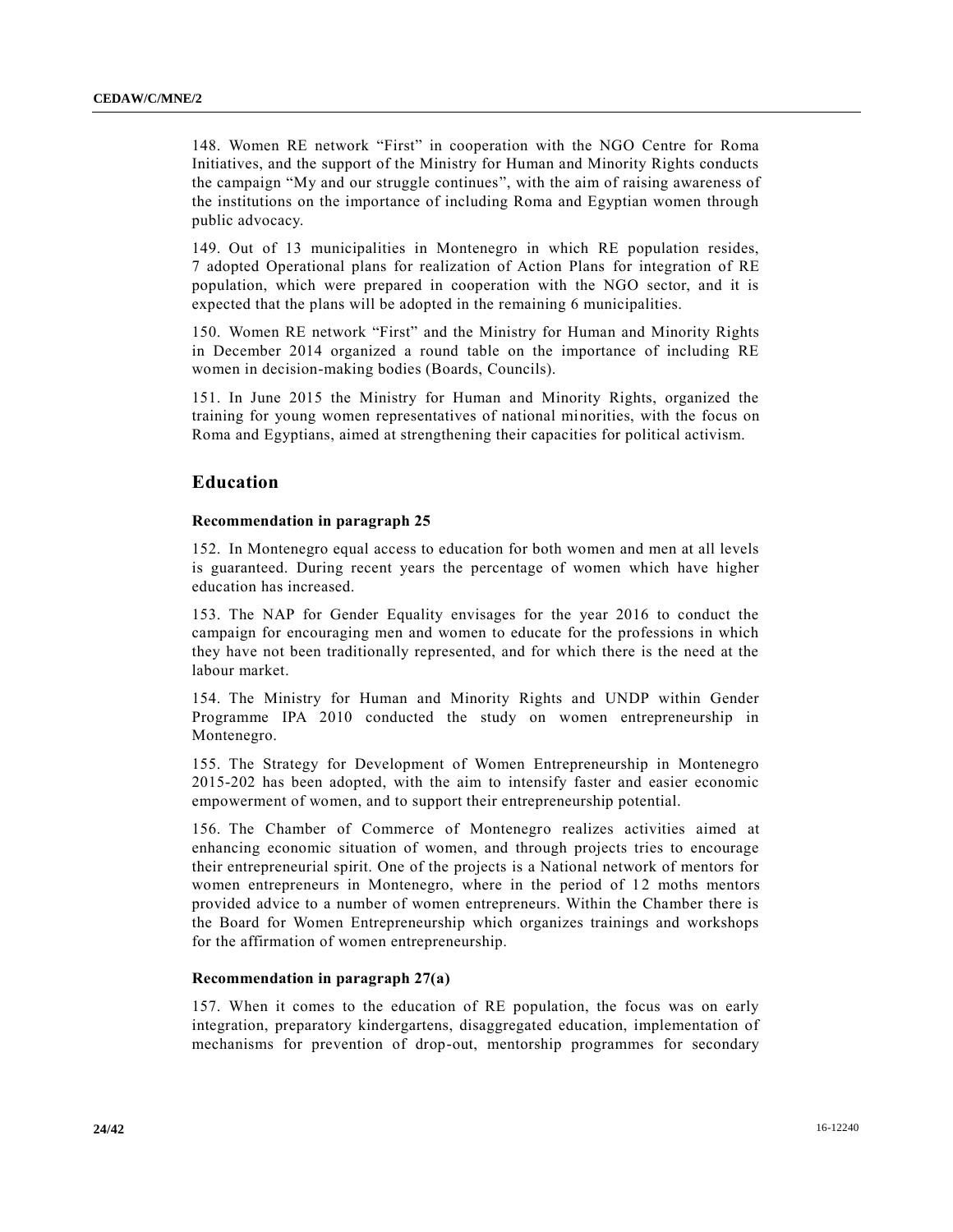school students, affirmative action measures for enrolling secondary schools and faculties, extraordinary passing of the exams etc.

158. In the area of preschool education, preparatory kindergartens for the children of RE population have been organized for 4 years already, and they cover 8 public pre-school institutions. Activities include contact with families, RE community, local self-government, municipal organizations of Red Cross, centres for social work, schools which children will enrol. Bureau for Education conducts training and support the engagement of RE mediators.

159. Desegregated education of RE children from Konik 1 and 2 camps is organized in 6 primary schools in Podgorica. Children at risk of drop out are regularly monitored, and the measures are proposed for overcoming the problem, including visits to the families and establishing direct contact with them (teachers, professional associates of city schools). Six RE mediators takes care that children regularly attend classes, cooperate with teachers and school professional services in order to improve their performance. The Bureau for Textbooks edited the textbooks for Montenegrin language as non-native for the 1st, 2nd, 4th, and 6th and 7th grade of primary school, which represents significant support. For the 3rd, 5th, 8th and 9th grade the preparation of textbooks is under way. Sets of textbooks have been distributed for free in schools where desegregated education takes place. The number of RE children in primary schools has been steadily increasing — the figure of 1,883 students in 2014/2015 represents a triple increase in relation to 2001/2002 school year, when the number was 536.

160. At the secondary and tertiary education levels, the programme "Scholarships and mentorship support for RE students of secondary schools and faculties in Montenegro" is implemented. The mentorship team has a task to monitor the performance of students, conduct tutorship classes and communicate with parents.

161. Students of RE population enrol secondary schools where lecturing is organized in Montenegrin and other languages in official use in most of the cases as per the principles of affirmative action. For enrolled RE students of secondary schools the Ministry of Education, in cooperation with the Ministry for Labour and Social Welfare provides free textbooks, and scholarships are provided by the Ministry for Human and Minority Rights. Considering the activities of different actors, recent years have evidenced a significant increase in the number of RE population that continue with their education as the tertiary level. Currently, there are 17 RE students attending Montenegrin faculties.

Table — overview of the number of RE pre-primary, primary, secondary and tertiary students per school year:

School 2012/13

| RE children in pre-primary education RE primary students RE secondary school students RE tertiary students |      |  |
|------------------------------------------------------------------------------------------------------------|------|--|
| $13.81$ per cent                                                                                           | 1583 |  |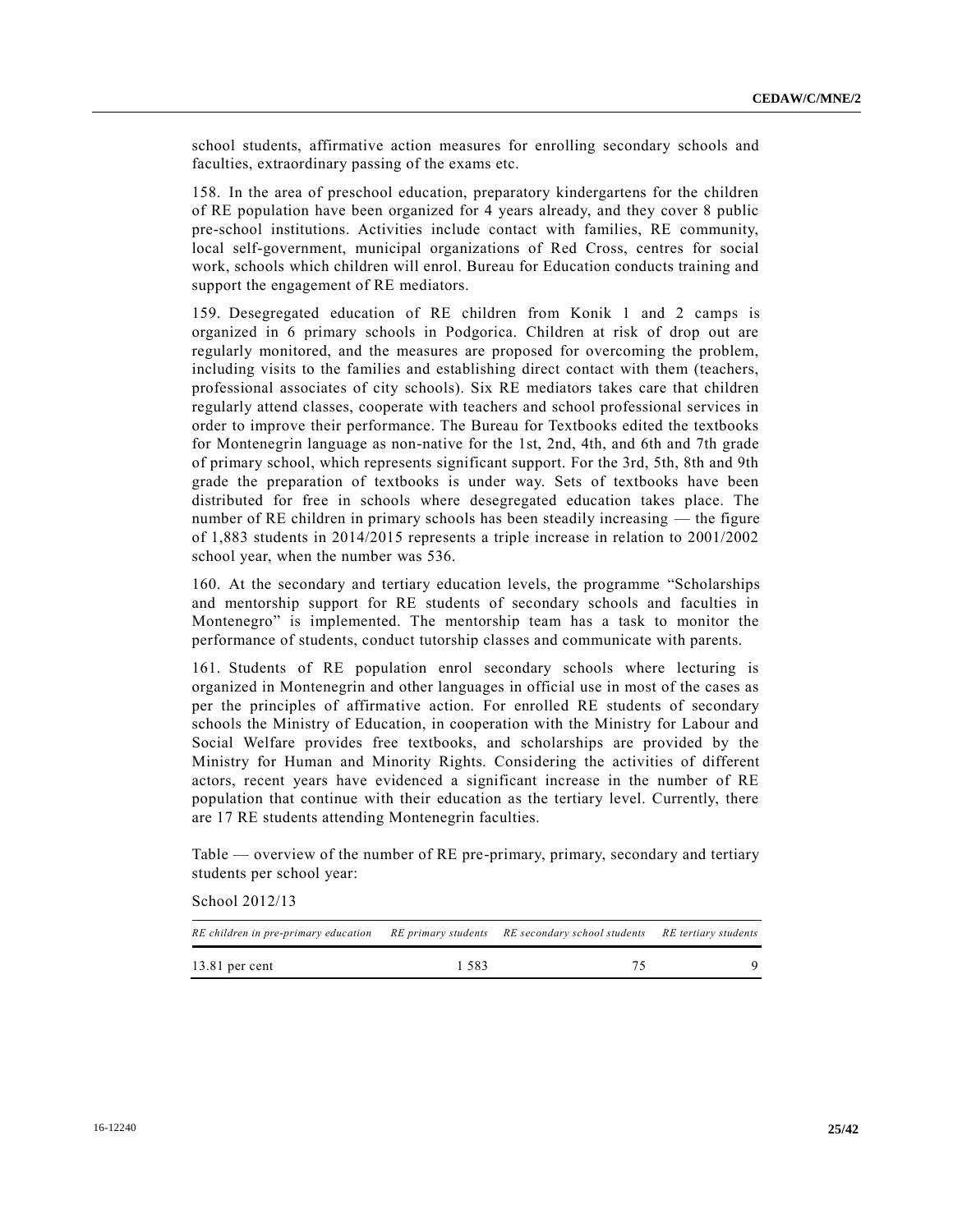| School 2013/14                       |      |                       |        |                              |       |                         |      |  |
|--------------------------------------|------|-----------------------|--------|------------------------------|-------|-------------------------|------|--|
| RE children in pre-primary education |      | RE primary students   |        | RE secondary school students |       | RE tertiary students    |      |  |
| Half-day programme 80<br>Total 224   |      | M. 855<br>Total 1 582 | F. 725 | F. 45<br>M. 46<br>Total 91   |       | M.9<br>F. 6<br>Total 15 |      |  |
| School 2014/15                       |      |                       |        |                              |       |                         |      |  |
| RE children in pre-primary education |      | RE primary students   |        | RE secondary school students |       | RE tertiary students    |      |  |
| M. 76                                | F.57 | M. 816                | F 722  | M 42                         | F. 38 | $M_{\odot}$ 9           | F. 8 |  |
| Total 133                            |      | <b>Total 1 538</b>    |        | Total 80                     |       | Total 17                |      |  |

#### **Recommendation in paragraph 27(b)**

162. The Ministry for Human and Minority Rights provides the funds for free textbooks for the students of I, II and III grade of primary school. The programme is realized in cooperation with the Ministry of Education, and textbooks are distributed through schools. In school year 2014/15 the Ministry earmarked for these purposes 47.500,00 EUR, and for 2015/2016 38.600,00 EUR has been provided.

163. Teachers went through a number of seminars related to human rights interculturality: Index for inclusion (35 teachers), Peace and tolerance — Creative problem solving (32 teachers), Step by step, basic (28 teachers) and advanced (26 teachers), Development of critical thinking (18 teachers); Education for social justice — against stereotypes and prejudices (25 teachers), Active learning (48 teachers), Innovative method in education for integration of Roma (12 teachers), etc. Additional teaching is done regularly. Within the programme of Roma education initiative, the school developed the additional curriculum for the 1st cycle (I, II and III grade) for the subjects Montenegrin language and literature, Nature and society and Music with contents from Roma literature, history, tradition and musical culture. It is estimated that this content should be covered within 20 per cent of the curriculum planned for cooperation with local community.

164. Desegregated education of RE children from Konik camps 1 and 2 takes place in 6 primary schools in Podgorica. The activities present the 1st phase of closing of the branch office of the school "Božidar Vuković Podgoričanin". In school year 2014/15 teaching in the camp is organized only for the III and IV grade, while all the other children are integrated in these 6 schools. Around 200 students are transported to city schools for free every day.

165. In 2014 the Ministry for Human and Minority Rights, Roma Education Fund (REF) and the Bureau for Educational Services signed the Memorandum on cooperation in the area of providing scholarships for RE secondary and tertiary students. The aim of the agreement is to improve the enrolment, the degree of staying and performance in secondary schools for around 80 RE students enrolled in regular and technical schools on 8 locations in Montenegro, as well as to lower the level of drop out among at-risk RE secondary students. The Ministry for Human and Minority Rights in 2014 marked 75,000 EUR for scholarships and 80,000 EUR in 2015.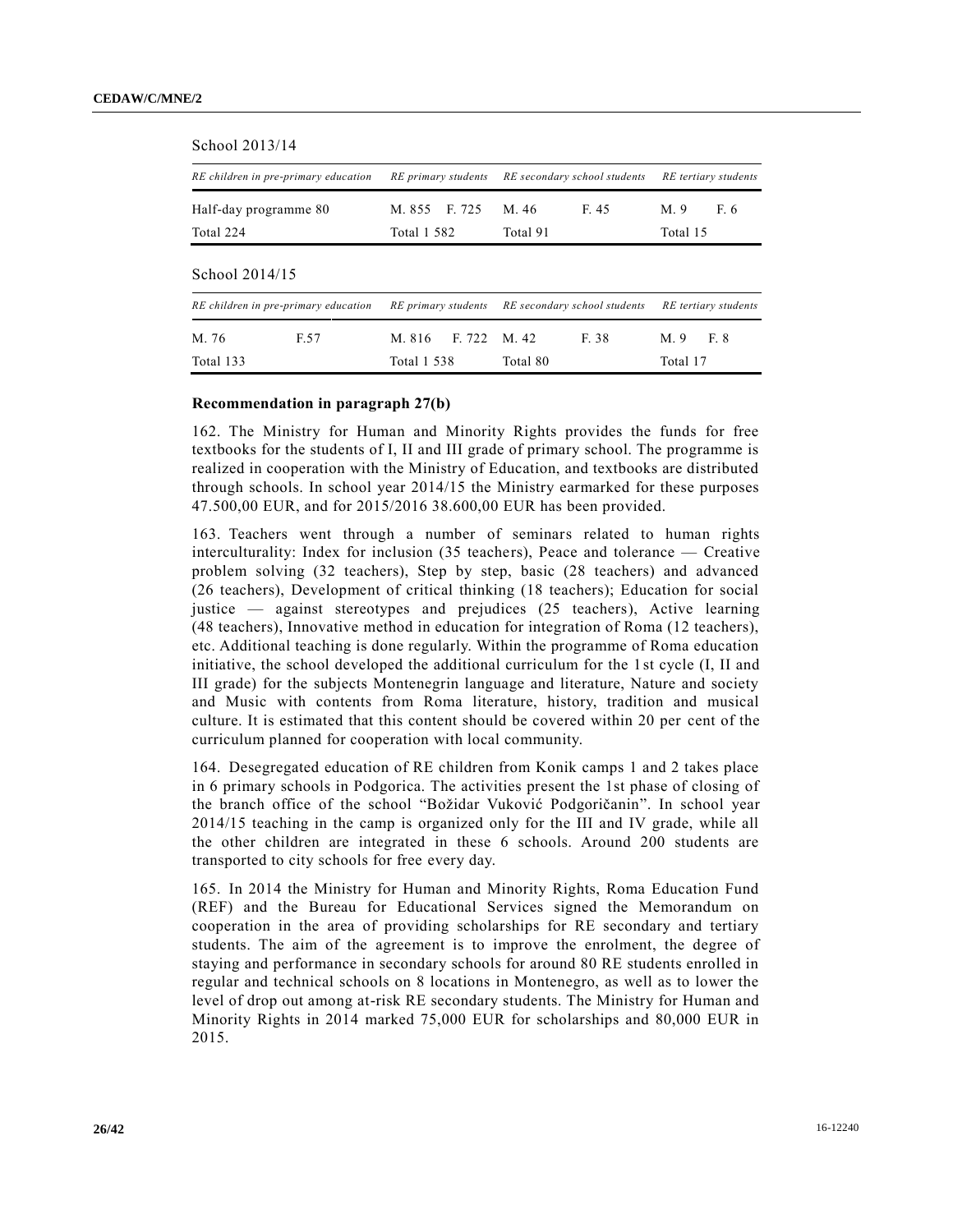## **Recommendation in paragraph 27(c)**

166. In school year 2005/06 the project "Violence-free school-safe school environment" was started in cooperation of the Ministry of Education and UNICEF office in Montenegro. It is meant for students, school staff, parents and all of the community, and aims to decrease and prevent violence among school children in Montenegro. The Handbook and Brochure for parents were developed, as well as the Questionnaire for assessing peer violence. For directors of primary schools the project presentation was organized, and professional services staff underwent one day workshop in order to familiarize themselves with the basic work methods within this Programme. Following the adoption of the Law on Protection from Violence in Family and the Strategy for protection from family violence for the period 2012 - 2015, the Protocol on Action, Prevention and Protection in the Cases of Violence in Family was developed. The Protocol specifies the procedures of competent institutions and duties in undertaking necessary measures from the domain of their responsibilities. The guideline "Division of responsibilities and procedures in the aim of prevention and in cases of actual violence-instructions for schools" was developed on the basis of guidelines for actions recommended in the handbook "Violence-free school — safe school environment", and on the basis of the steps and duties prescribed within the mentioned Protocol. The guidelines offer theoretic basis for recognizing all the forms of violence, abuse and neglect of children. It recommends the steps envisaged through the programme "Violence-free school", measures to be undertaken when violence is recognized, approach in developing individual plan for support, and adequate forms have been developed accordingly.

#### **Recommendation in paragraph 27(d)**

167. Through the Programme "Support for integration and voluntary return of RE and other I/DPs living in the Konik camp-" parents' capacities are built (especially mothers'), they are being motivated for sending their children to school, especially girls. In primary school "Božidar Vuković Podgoričanin" the Club stimulating entrepreneurship of RE girls is set up. It organizes workshops attended by 8th grade girls, with the aim to develop the skills needed for entrepreneurship.

## **Employment**

## **Recommendation in paragraph 29(a)**

168. The Law on Labour stipulates that an employee has the right to appropriate wage, determined in accordance with the law, collective agreement and labour contract. Each employed man, or woman, is guaranteed equal wage for equal work or work of the same value which is performed with an employer. The work of the same value implies the work which requires the same educational level, or education or professional qualifications, responsibility, skills, conditions and results of work. In the case of breach of these rights an employee has the right to damage compensation in the amount of unpaid portion of the wage. The employer's decision or agreement with the employee which is not in accordance with the provisions of this law is not valid.

169. The Law stipulates that an employer cannot refuse to conclude a labour contract with a pregnant woman, or cancel the labour contract due to her pregnancy or if she uses the maternity leave. An employer can also not cancel the labour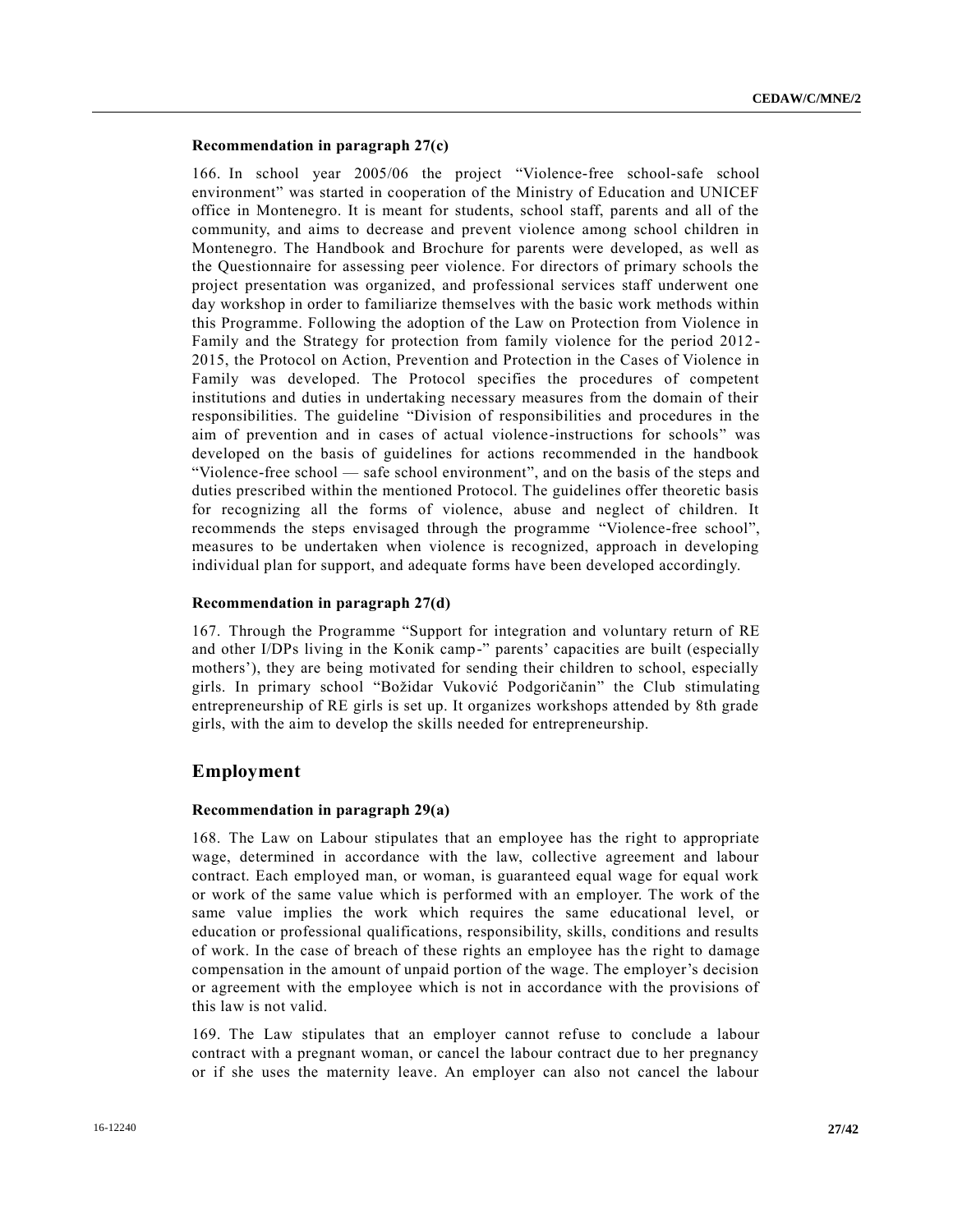contract with the parent who works half of the full time due to attending a child with severe development difficulties, a single parent of a child under seven years of age, or a child with severe disability, or with a person using one of the aforementioned rights.

170. An employer cannot cancel the labour contract to an employee during the absence from work due to care for a child or parental leave. An employed woman whose fixed-term contract of employment expires while she is on maternity leave, the term of employment according to the fixed-term contract of employment shall be extended until expiry of the maternity leave.

171. The Law defines parental leave as entitlement of one of the parents to use absence from work for the purpose of providing care and nursing to child. Parental leave may be used for 365 days from the birth of the child. The parent may start work even prior to expiry of the parental leave, but not prior to expiry of 45 days from the birth of the child. If one of the parents interrupts parental leave, the other parent shall be entitled to use the remaining part of the parental leave. A child's mother may not interrupt parental leave prior to expiry of 45 days from the birth of the child.

172. The Law prescribes that an employed woman may start maternity leave 45 days prior to delivery, and 28 days prior to delivery as mandatory leave. If an employed woman starts work as shall be entitled to use, apart from daily break, in agreement with the employer, another 90 minutes of leave for the purpose of breastfeeding the child. During the leave the parent shall be entitled to wage compensation in the amount of the salary he/she would earn if he/she was at work, in accordance with the law and collective agreement. The employer shall provide the employee with return to the same working position or to an adequate working position with at least the same salary upon expiry of maternity, or parental, leave.

## **Recommendation in paragraph 29(b)**

173. In Montenegro the law sets working hours in a way that the decision on the schedule of working hours, redistribution of working hours, shortened working hours and introducing working hours longer than full time working hours is brought by the authorized body of an employer. Also, the decision of a competent state authority or local self-government authority determines the schedule, start and finishing of working hours in particular types of business and particular jobs. An employer is bound to bring a written decision on the schedule of working hours of the employees, if that employer organizes work on shifts.

174. The Ministry of Education and UNICEF office in Montenegro, conducted the campaign in kindergartens in 2015 whose aim was enrolment of as much children aged 3-6 as possible in kindergartens. As a way of support to working parents, kindergartens have set up working hours in accordance with the working hours of public institutions, state authorities and organizations.

175. With the aim of raising awareness of responsible fatherhood, the Ministry for Human and Minority Rights in 2012 conducted the campaign "Find some time to be a dad" which produced visible results because a large number of fathers participated in the manifestations organized within the campaign.

176. Flexible working arrangements and work from home are also promoted by the Employers' Union of Montenegro.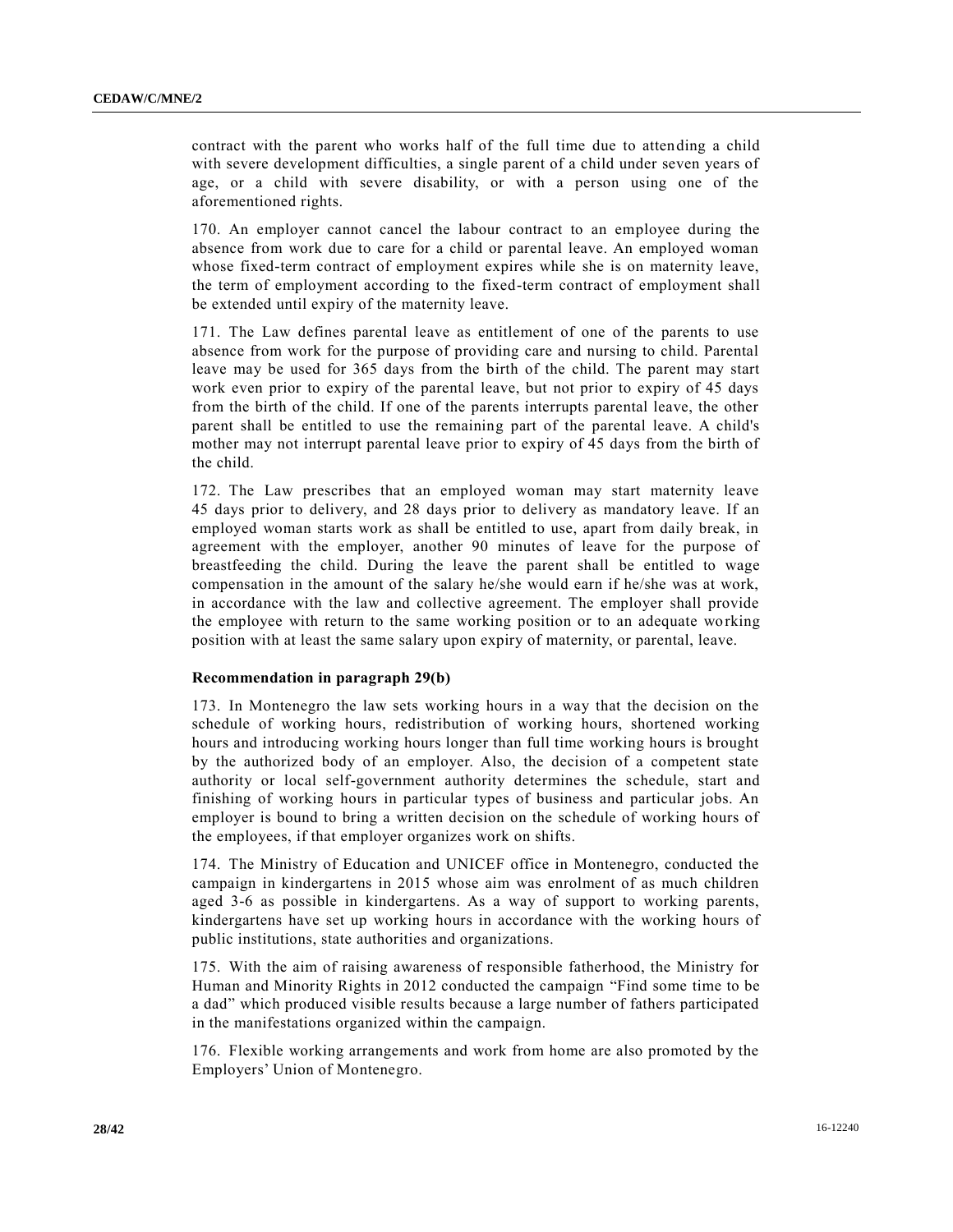# **Recommendation in paragraph 29(c)**

177. Data of the Inspection Directorate:

|    |                                            | I quarter | II quarter | III and IV quarter | <i>TOTAL:</i> |
|----|--------------------------------------------|-----------|------------|--------------------|---------------|
| 1. | Number of cases of reported discrimination |           |            |                    |               |
|    | against                                    | $\theta$  |            |                    |               |
|    | - men                                      | $\theta$  | $^{(1)}$   |                    |               |
|    | - women                                    | $\theta$  |            |                    |               |
| 2. | Number of cases of abuse at work (mobbing) | 4         |            |                    | 12.           |
|    | - men                                      | 4         | 3          |                    | 8             |
|    | - women                                    | $\Omega$  | 4          |                    | 4             |

178. The Judiciary Information System in courts can at any time provide the statistics on all the court cases formed out of criminal acts against labour related rights. The statistics also offers the data on the cases formed out of criminal act Breach of equality in employment.

#### **Recommendation in paragraph 29(d)**

179. The Employment Agency of Montenegro conducts active employment policies, through plans, programmes and measures aimed at increasing employment, that is decreasing unemployment. Information and professional counselling centres have been formed, where users can receive information on advertised jobs and possibilities offered by the Employment Agency in relation to employment.

180. Within the programme of professional orientation measures of informing, advice giving, workshop organizing etc. are being realized. The programme for encouraging career development of directly employable persons is aimed at persons who register at the Agency for the first time, and functions as an encouragement of professional development of candidates for employment. In all of these programmes, women are represented in the percentage higher than 60 per cent.

181. Women from RE population are included in the training programme for particular jobs, such as "hairdresser for women". In 2014 the public works programmes were realized, where 681 women were included, or 61.7 per cent.

182. The Agency continuously realizes public work called "Sunny workshop" (creation of souvenirs, cards, decorations and other paper products) with the aim of more efficient and faster employing of persons with disability. Participation of women in this public work is 57.1 per cent.

183. In the period 1 January 2014 — 30 June 201, 36 members of RE populations were engaged on seasonal jobs, out of whom 20 were women (55.55 per cent).

184. Virtual enterprises is a programme aimed at those who wish to receive training for work in companies, as well as unemployed persons who wish to set up their own company. In 2014, 57 persons were trained, out of whom 40 were women (70 per cent).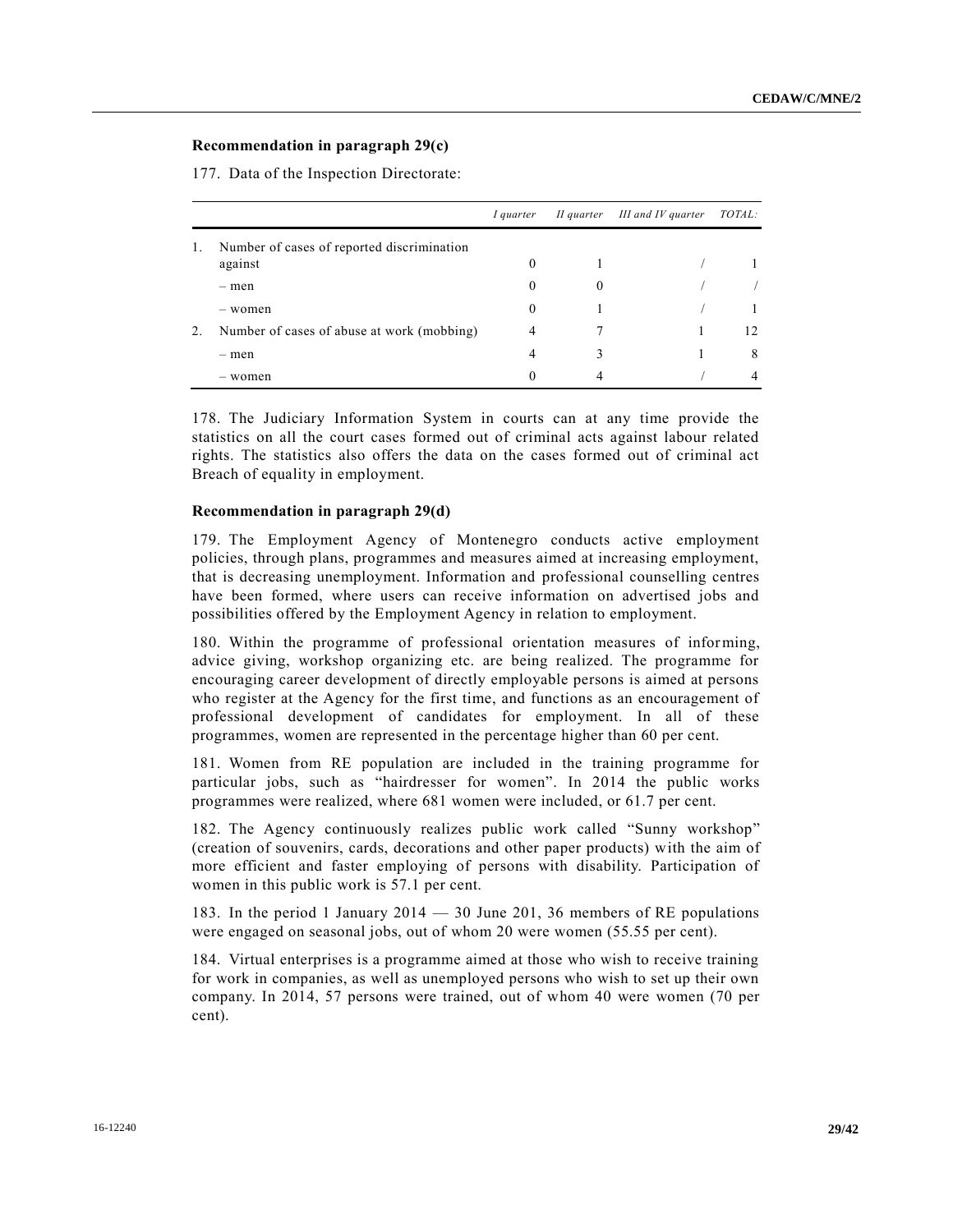185. The Law on Professional Rehabilitation and Employment of Persons with Disability determines the measures and incentives for their more efficient and faster employment.

186. The Employment Agency runs the programme for continuous stimulating of employment and entrepreneurship in Montenegro. The annual interest rate is 3 per cent for the projects whose carriers are unemployed women and project that are realized in less developed municipalities. In 2014 unemployed persons were granted with 35 loans, out of which 17 loans were for women (48.6 per cent).

187. Investment-Development Fun of Montenegro in2014 continued with the realization of the programme of financial support to women in business, with one change and this is introduction of 2 credit lines exclusively for women for setting up small and medium sized enterprises, with very favourable conditions and interest rate of 2.5 per cent for women, which is the lowest in Montenegro. IRF defined this programme through signing of the Memorandum of Cooperation with the Ministry for Human and Minority Rights and UNDP.

# **Health**

## **Recommendation in paragraph 31(a), (b)**

188. The right to health protection has been prescribed in the Law on Health Protection and the Law on Health Insurance of Montenegro. In the health system no data is collected based on ethnical, national or any other belonging of health protection users. All the women, including women with disability, RE women and refugee and displaced women have a free and adequate access to gaining health services through an elected GP, or elected gynaecologist at the primary level of health protection, as the basis for ensuring health services at the higher levels of health protection.

189. In all the health centres at the primary level of health protection, counselling centres have been formed, or support centres for all the users of health protection, including women (counselling for HIV/AIDS, reproductive and sexual health and other centres as prevention and protection of women's health). Data shows that, in 2013, within the counselling centre for youth, 167 workshops were held, and the total number of clients was 1940. In counselling centres for reproductive health, at the national level 231 workshops were organized in total, and the number of clients was 1627.

190. Through educational campaigns, the media and enhanced counselling service by public health institutions in Montenegro, full contribution is given to the importance of preventive measures, both for the use of contraceptives in family planning and prevention of sexually transmitted diseases, including HIV/AIDS.

191. The Law on Health Insurance stipulates that socially vulnerable categories, women during pregnancy and in a year after delivery, older than 65 and those suffering from contagious diseases do not participate in treatment costs, meaning that they have free health protection. The Directive on the manner of exercising health protection of foreigners ensures that also refugee RE women receive health protection, like all the other citizens of Montenegro.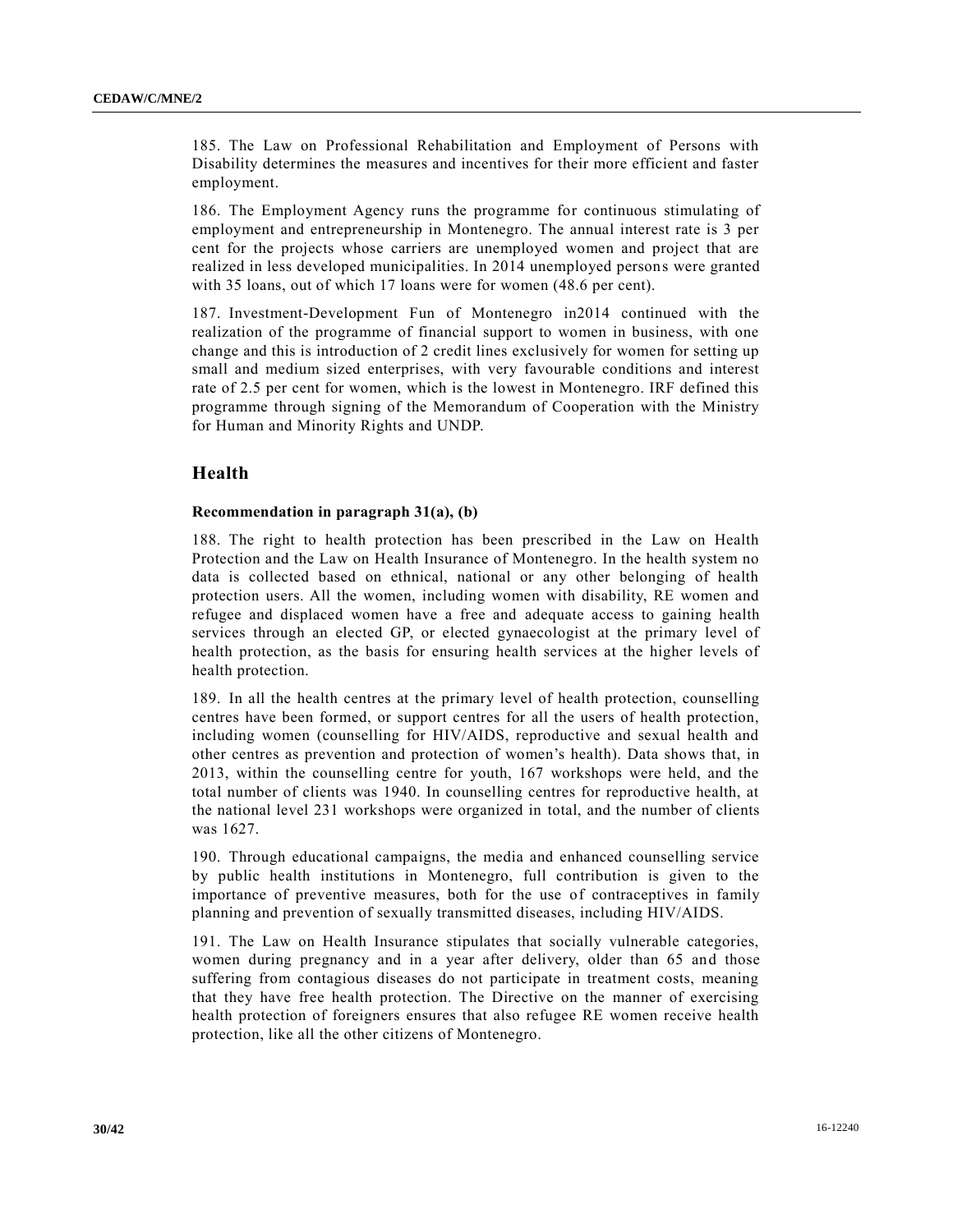192. Next to the refugee camps Konik I and Konik II there is an ambulance, even though members of RE population can exercise health protection on all the locations of health institutions.

193. With the aim of preventing contagious diseases of RE children who do not have their elected paediatrician, and who do not go to school but live in collective settlements, vaccination is organized in those communities. The Institute for Public Health organized a number of campaigns which resulted in high percentage of coverage (for certain diseases up to 98 per cent).

194. Activities were conducted both in terms of monitoring health situation of RE population, but also in terms of education-informative workshops and public calls through the media for examinations and vaccinations. Brochures were printed for women, youth and children.

195. The Law on Health Protection defines also gender identity, with the aim of recognizing anti-discriminatory relation on all the bases in the health system.

196. In 2014 a set of educational sessions and organized visits to a gynaecologist, for teachers of secondary schools and women with disabilities were conducted at the local level.

197. In March and April 2014, NGO Centre for Roma Initiatives and Women RE Network "First" organized12 educational sessions on the topic "*Importance of pregnancy control and family planning*". Four workshops for RE women from Nikšić, Berane and Podgorica were held, and they were attended by 120 representatives of RE population (40 girls). These NGOs during 2015 organized 6 one-day seminars on the importance of combating different forms of violence, and prevention of sexually transmitted diseases, including HIV, for members of RE population.

## **Recommendation in paragraph 31(c)**

198. In the process of revising curriculums in 2013, the topic: Sexual-reproductive system was included for the subject Biology (high school and technical schools). In the objectives, the non-discriminatory attitude towards different sexual orientation is especially emphasized. Apart from that, in the subjects such as Biology, Psychology, Sociology, Civic education or Individual in a group, the curriculum enables the possibility to plan additional goals related to sex education and upbringing.

199. The curriculum for Healthy Life Styles in I or II grade of high school treats sexuality through some of these topics: development in adolescence, mental health, sexual and reproductive health, HIV/AIDS, prevention of violence (including sexual). Acknowledging the recommendations of the Council of Europe, and the concept of "intercurricular approach" the Bureau for Education developed the document *Intercurricular subjects and topics*, where special attention is paid to intercurricular area of health education and upbringing, including the topic of sexual education of youth.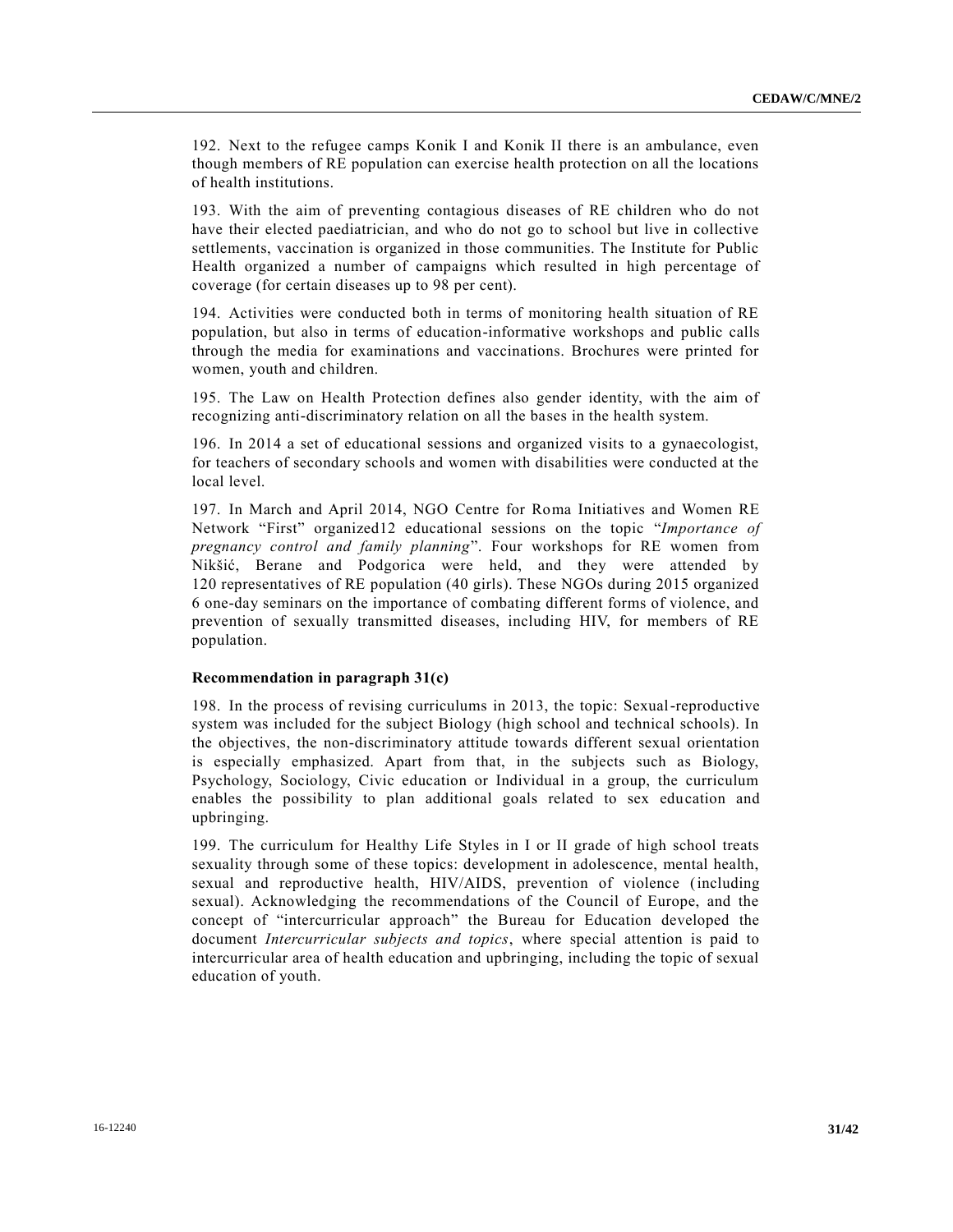# **Family benefits**

#### **Recommendation in paragraph 33(a), (b)**

200. The Law on Social and Child Protection prescribes the protection of discrimination of users based on race, sex, age, nationality, social status, sexual orientation, religion, political, trade union or other appropriation, property owning, culture, language, disability, nature. The Law defines single person, as such: a divorced parent or a parent who finds himself in a situation that the other parent has died or is unknown, and maintains the child, or exercises prolonged parental right, in accordance with the law, until a marriage or common law marriage is established. Bringing the new Law on Social and Child Protection advances the area of material support, and prescribes the possibility of employment of material support users capable of work.

201. Montenegro has 11 centres for social work. The elderly and grown-ups with disability who are not able to live independently in their households, or family, have the right to accommodation in the Home for Elderly "Grabovac" in Risan, the Home for Elderly in Bijelo Polje and public institution "Komanski most" in Podgorica. Children without parental care and children whose development has been hindered due to family circumstances, are provided with the accommodation in Children's Home "Mladost" in Bijela or other family. Children without parental care who attend school are provided with free textbooks. Children with special needs have the right of placement in an institution of social and child protection or accommodation in another family, care and support, personal disability allowance, and the right to child allowance. Additionally, these children have the right to help for education and upbringing if they are done according to the positive regulations from the sphere of education. The right to help includes accommodation and transportation costs. Nine day care centres for children with disabilities have been opened. Opening of day care centres in other municipalities in Montenegro is in the initial planning phase. The public institution Centre for children and youth "Ljubović" in Podgorica runs the service of accommodation of children and youth with behavioural disorders.

202. The Law on Social and Child Protection stipulates that the rights from social and child protection determined in this law and international agreement can be exercised by a person who has the status of a foreigner with temporary residence permit or permanent residence in the state, in accordance with the special law.

203. The amount of material support is harmonized on semi-annual basis (on 1 January and on 1 July of the current year) with the living costs trends and the average salary of employees at the territory of Montenegro.

## **Disadvantaged groups of women**

## **Recommendation in paragraph 35(a)-(c)**

204. The Ministry for Human and Minority rights implements the policies of protection and advancement of rights of RE population, and that policy is implemented also through the activities of the Department of Gender Equality, and the Department for improving and protection of the rights of RE population which operate within this ministry.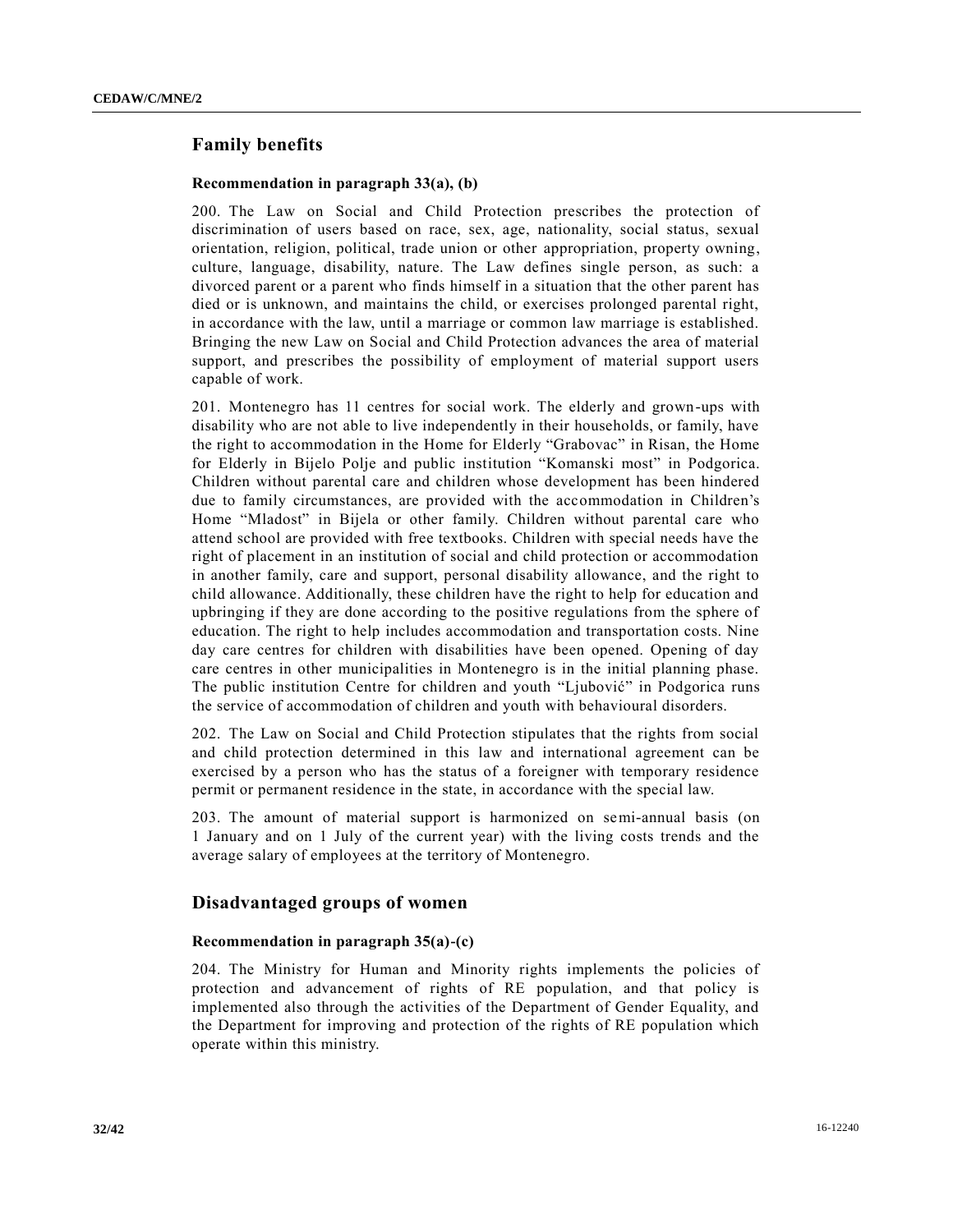205. In cooperation with other competent institutions and the NGO sector, the Ministry implements two very important strategic documents: The NAP for Gender Equality 2013-2017 and the Strategy for improving the position of Roma and Egyptians in Montenegro 2012-2016. Some of the activities are directed towards promotion and education on the policies of advancing the rights of RE population of all the relevant stakeholders.

206. The Ministry, in cooperation with the NGO sector in 2014 and 2015 continuously organized seminars, round tables and public lectures where topics of gender equality were discussed, including international and national legal framework in the area violence against women, forced marriages in RE communities, the importance of education and employment of RE population and their inclusion in decision-making bodies. Participants were RE women and men, representatives of local self-governments, NGO sector, state institutions and international organizations.

207. Within the Regional Housing Programme the building of housing units in Konik started in 2014 through an IPA project. Currently in the first phase 51 is under construction, out of 90 which are planned for RE population.

208. The permanent solution of the legal status of DP from ex Yugoslavian republics and IDP from Kosovo who reside in Montenegro has been enabled through acknowledging the right to permanent settlement or temporary residence, through bringing the Law on Amendments to the Law on Foreigners, which entered into force on 7 November 2009. The deadline for submitting the request for regulating the status, prescribed in this law, lasted for two years, by November 2011. The deadline was extended three more times, and it was extended to 31 December 2014. Solving the status of these persons in the previous period was possible also through naturalization to Montenegrin citizenship, in accordance with the existing legislation, which was used by a number of them.

209. The Government of Montenegro brought the Strategy for Durable Solutions of the issues regarding DP and IDP in Montenegro, with the special emphasis on the Konik area, with the annual action plans. The Strategy contains measures and activities aimed at regulating the status of these persons.

210. In March 2014 an MoC was signed between the Ministry of Interior, the Ministry of Labour and Social Welfare, and UNHCR, with the aim of final solving of the legal status of DP an IDP in Montenegro, with an overview of activities for solving their legal issue. The Operational team was formed, in whose composition are, among the representatives of state administration bodies and representatives of UNHCR.

211. At the beginning of 2015 the Memorandum on Amendments to the MoC was signed, in order to continue with the activities by the end of 2015.

212. In the aim of encouraging DP and IDP to use the legal possibility of regulating their status, informative campaigns have continuously been organized, both through the media and field visits to Montenegrin municipalities, by the representatives of the relevant institutions and UNHCR. The Ministry of Interior of Montenegro, in cooperation with the UNHCR, OSCE and EC advertised the Public Call for DP and IDP persons to submit the requests for obtaining the status of foreigner with permanent settlement or temporary residence in Montenegro, by 31 December 2014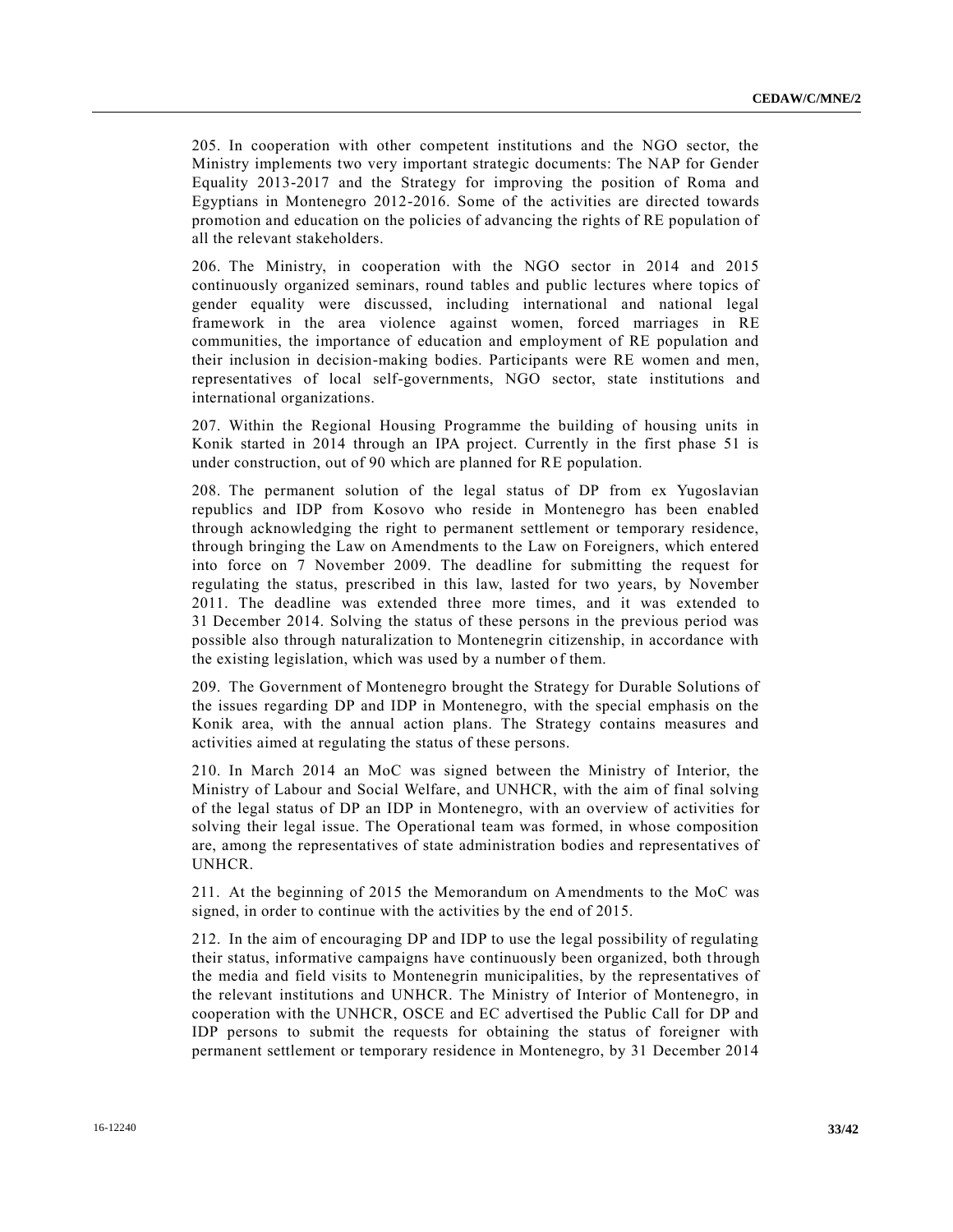at the latest. A bilingual leaflet with the detailed information on the possibilities for solving the legal status of these persons in Montenegro was distributed.

213. Acknowledging the fact that a number of these persons from objective reasons was not able to obtain all the documents necessary for regulating their status from their country of origin, the Ministry of Interior made it possible for the IDP from Kosovo to submit the request only on the basis of a displaced person ID.

214. Pursuant to the Law on Foreigners, a number of these persons will be able to, as all the other foreigners in Montenegro, regulate temporary residence which is approved for the period of up to 1 year, in the case there is a legal basis for such a residence (temporary residence for the purpose of employment and work, family reunion, education and studying etc.). The persons who are not able to regulate their residence through the regular procedure of the Law on Foreigners, in a way previously described, will be considered as foreigners with illegal residence in Montenegro. In that case, the legal obligation of competent authorities, in particular the Ministry of Interior, would be to enable return of these persons to their states of origin, in accordance with the procedures envisaged in readmission agreements. Montenegro concluded readmission agreements with Serbia, Kosovo, Albania, Croatia and Bosnia and Herzegovina.

215. The requests for naturalization into Montenegrin citizenship, submitted by displaced persons are resolved in the legally defined timeframe. So far 1,045 displaced persons were admitted to Montenegrin citizenship through naturalization, and 58 guarantees have been issued to displaced persons, stating that they will acquire Montenegrin citizenship if they bring a discharge from their citizenship of origin. Out of this number of issued guarantees for acquiring Montene grin citizenship through naturalization, the procedure following 15 requests based on issued guarantees is ongoing. The difference refers to the number of persons who met the conditions for naturalization to Montenegrin citizenship, or withdrew their requests.

## **Statistics**

216. In the period from 7/11/2009 (the date of entering into force of the Law on Amendments to the Law on Foreigners), to 30/06/2015,displaced and internally displaced persons submitted in total 14,022 requests for obtaining permanent settlement or up to three years' temporary residence permit. Out of this number 11,523 requests were solved, while the procedure for 2,499 requests is ongoing.

## *Displaced persons*

217. 4,673 requests for obtaining permanent settlement permit were submitted. 4,426 requests were solved, while the procedure for 247 requests is ongoing.

## *Internally displaced persons*

218. 7,906 requests for obtaining permanent settlement permit were submitted 6,602 requests were solved, while the procedure for 1,304 requests is ongoing.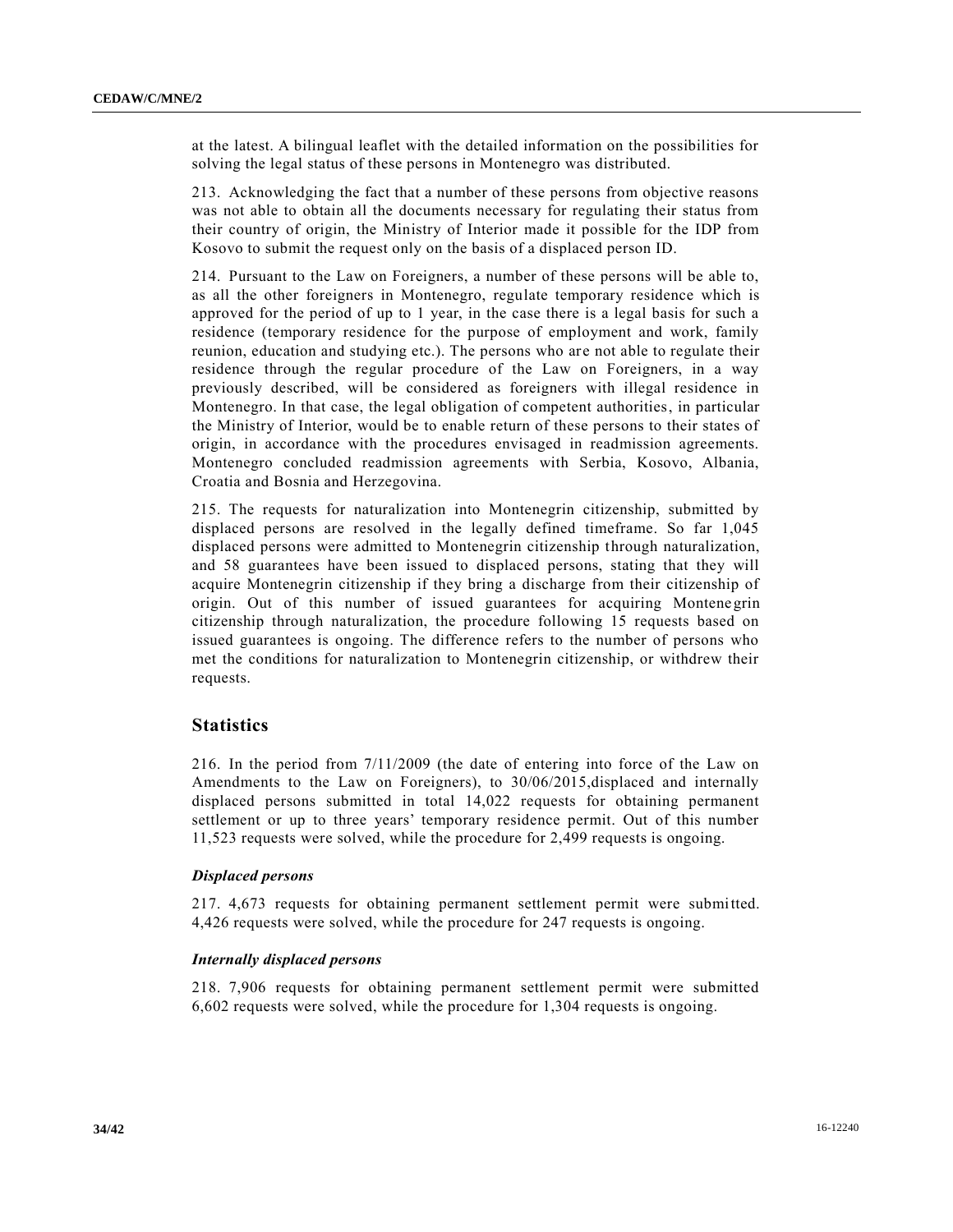## *Temporary residence up to three years — displaced persons*

219. 300 requests for obtaining temporary residence up to three years were submitted. 223 requests were resolved, while the procedure for 77 requests is ongoing.

#### *Temporary residence up to three years — internally displaced persons*

220. 1,143 requests for obtaining temporary residence up to three years were submitted. 272 requests were resolved, while the procedure for 871 requests is ongoing.

#### **Recommendation in paragraph 35(d)**

221. Upon renewing its independence in 2006 and acquiring the membership in the United Nations Montenegro agreed to continue with application of all the UN conventions which had been ratified by the countries which Montenegro was the part of, including the Convention on the Status of Persons without Citizenship from 1954.

222. In 2007 Montenegro became a member state of the Council of Europe and acceded to the Convention on the Reduction of Statelessness in relation to the succession of states. It also acceded to the European Convention on Nationality in 2010, with the reserve to Article 16 ("A State Party shall not make the renunciation or loss of another nationality a condition for the acquisition or retention of its nationality where such renunciation or loss is not possible or cannot reasonably be required.").

223. In December 2013 Montenegro ratified the UN Convention on Reduction of Statelessness from 1961, which makes her one out of only a few European countries that acceded to both UN conventions and both CoE conventions that deal with the issue of statelessness.

224. The Ministry of Interior, as a carrier of primary authority and its implementing partners UNICEF and UNHCR announced the Public Call for persons residing in Montenegro but do not have access to citizenship of any country, or cannot prove that they have it, to approach the nearest branch office of the Ministry of Interior, in order to provide them with their personal data. The media campaign lasted in the period from 22 September to 22 November of 2014. The questionnaire was prepared for persons who applied on a public call in order to identify which category they belong to.

225. After collecting closer data, it was determined whether those persons legally resided in Montenegro, which is one of the basic conditions prescribed by law to acquire Montenegrin citizenship, depending on the number of years of legal residence, whether they had earlier submitted requests for acquiring citizenship through naturalization and in which phase of solving their requests were, as well as whether they possessed any identification document, a birth certificate etc., which had to be backed up by evidence. In total 486 persons answered the call and filled in those questionnaires. After that the comprehensive analyses of this public call was conducted.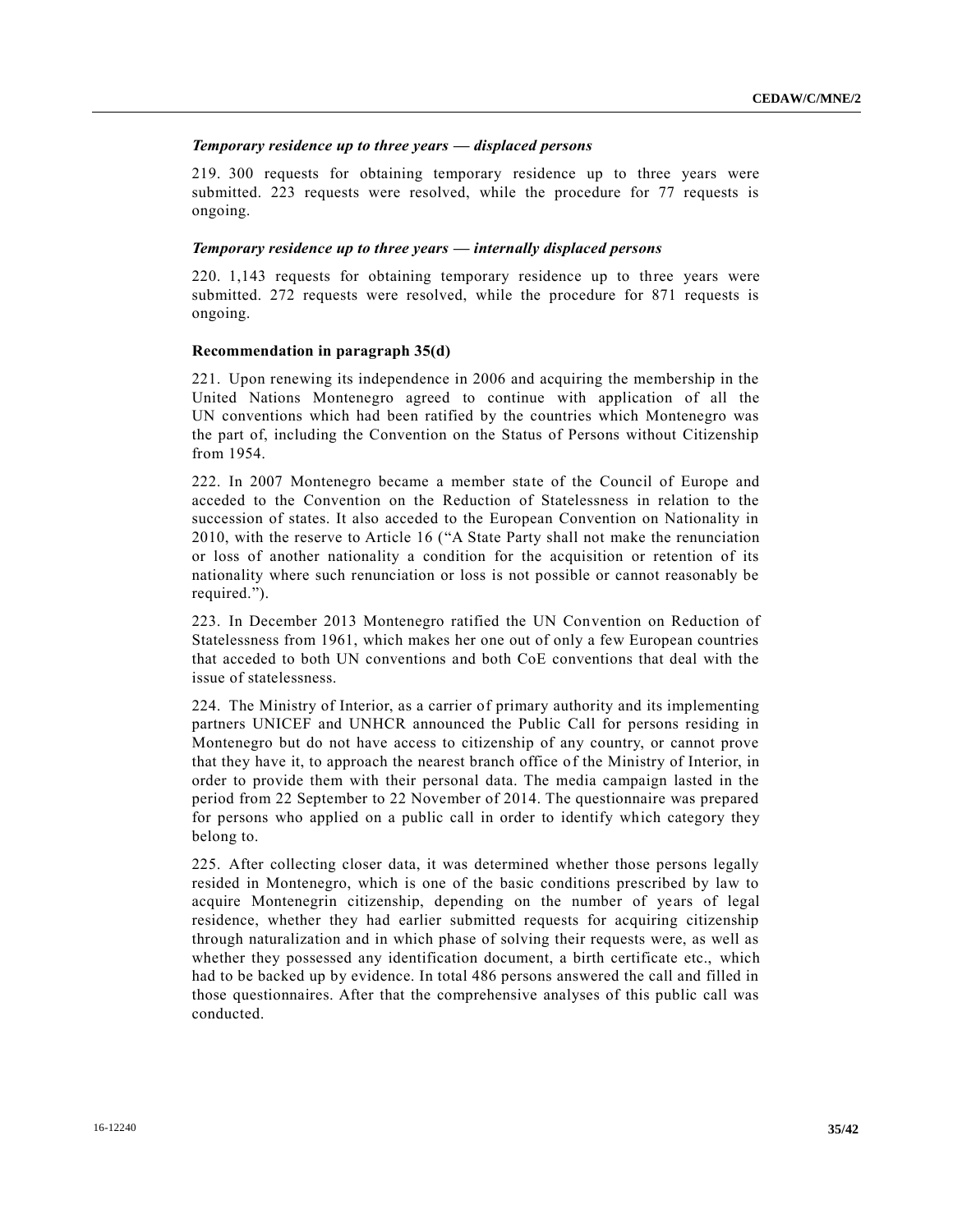# **Marriage and family relations**

#### **Recommendation in paragraph 37(a), (b)**

226. A spouse can have the entitlement to family pension in accordance with legal regulations from the area of pension and disability insurance. Family pension is determined by old-age or disability pension that would be granted to the insuree at the time of death, that is, by pension which would be granted to the beneficiary at moment of death, in a percentage determined by the number of family members eligible for this pension, as such: for one member 70 per cent; for two members 80 per cent; for three members 90 per cent; for four or more members 100 per cent. The minimum pension level is determined when the insuree's pensionable service is multiplied by the coefficient 0.5, which means that, in calculating the pension amount, the insuree is guaranteed a personal coefficient 0.5, i.e., he/she during his/her working life realized profit in the amount of 50 per cent of the average wage in Montenegro. In addition to such determined minimum pension the insuree is, if it is more favourable for him, guaranteed a minimum pension in the nominal amount which amounts to 100,40 EUR. Therefore, when determining the pension amount it is compared which one of the two minimum pensions is higher, whether it is the minimum pension with personal coefficient of 0.5 or the minimum pension in nominal amount. The insuree is granted the more favourable amount.

227. The law also defines minimum partial disability pension, which is determined in the amount of 75 per cent of the minimum full disability pension. Minimum family pension is determined by the minimum old-age or disability pension that would be granted to the insuree at the time of death, that is, by the minimum pension granted to the beneficiary at the moment of death, in a percentage determined depending on the number of family members entitled to family pension. Instead of such determined minimum family pension, family members, if it is more favourable for them, are granted the minimum family pension in the nominal amount of 100.40 EUR.

228. The Law on Amendments to the Family Law is currently being drafted, and the working group which is formed for preparing the text of the law has been informed about the Committee recommendation.

## **Forced and early marriage**

#### **Recommendation in paragraph 39**

229. Part of the relevant information was provided in replies the recommendations 21 and 35.

230. In 2014 a training was organized on the topic of "Education of parents, children, RAE activists and civil servants on the protection from violence in family and early forced marriages" — by the Ministry for Human and Minority Rights, Police Directorate/Local unit from Nikšić and NGO "Centre for Roma initiatives" from Nikšić, for 44 participants.

231. NGO Centre for Roma Initiatives in cooperation with women NGO RAE network "First", with the support of the Ministry for Human and Minority Rights, in 2014 organized a round table where the results of the study "Arranged marriage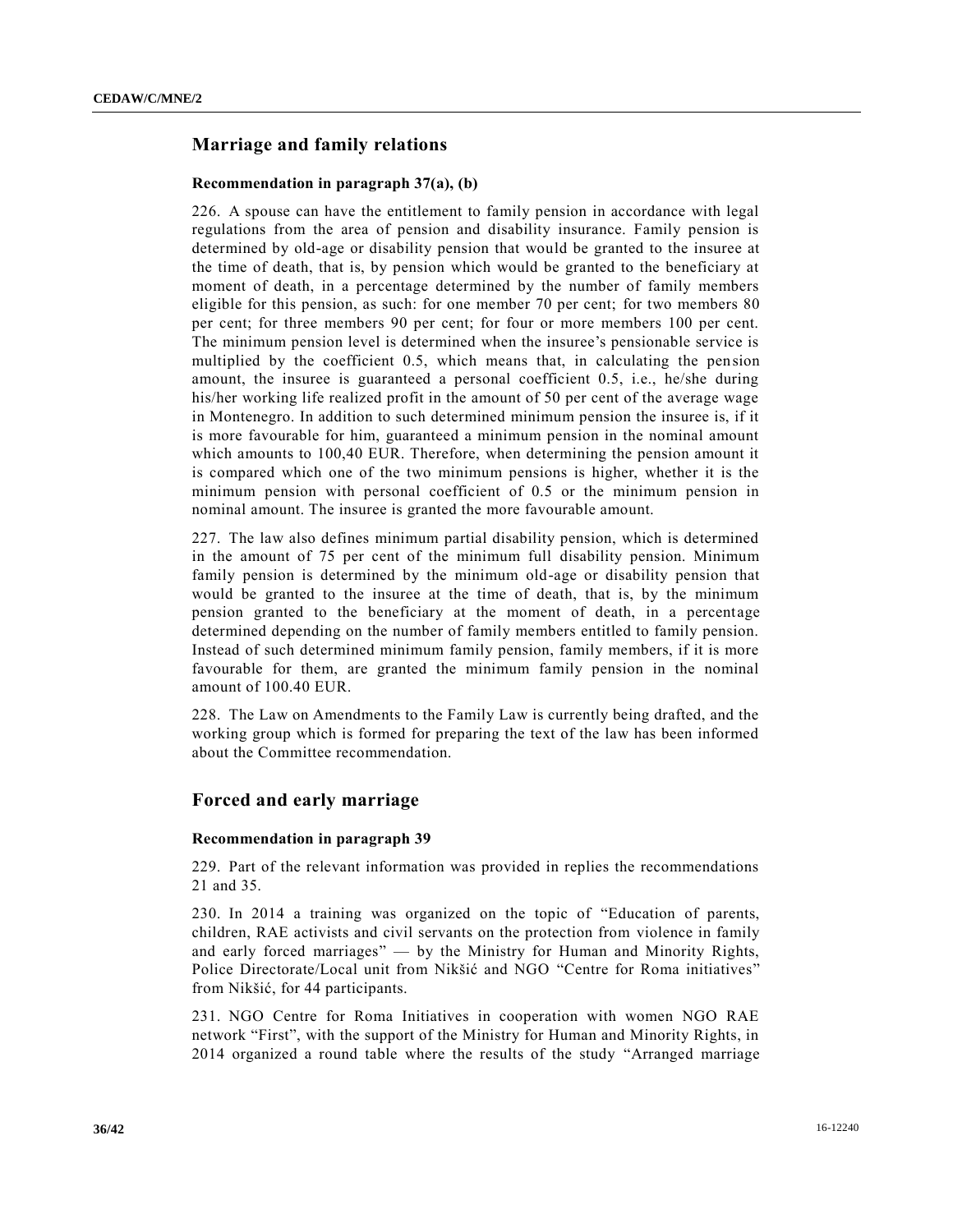stronger than law" were presented. Printing of the publication was financed by the Ministry for Human and Minority Rights.

232. In 2014, through the project financed by the US Embassy to Montenegro, and with the support of the Ministry for Human and Minority Rights, NGO Centre for Roma Initiatives conducted the first national research on the causes of early arranged marriages, which covered 652 representatives of RE population. Through joint action of the state authorities and the Centre for Roma Initiatives, 20 cases of early arranged marriages were prevented. The possibility for entering into extramarital union was decreased in three cases of arranged child marriages by the Police Directorate-Unit in Nikšić, who prevented three Roma girls to leave the country and enter into extramarital union.

233. Amendments to the Criminal Code from 2013 introduced a number of new solutions. In the case of criminal act Concluding a void marriage from the Article 214 a graver form of offence is defined in the case that a person is by force or thre at compelled to conclude marriage. In the case of criminal act Extramarital community with a minor from the Article 216 a graver form is supplemented by a qualificatory circumstance when the offence was committed by the use of force or threat. Therefore, these two criminal acts are now defined as follows:

## **Concluding a void marriage**

#### **Article 214**

1. Anyone who concluding a marriage hides from the other party a fact due to which the marriage becomes void or deceives or keeps the other party deceived on that fact, shall be punished by an imprisonment sentence of three months to three years.

2. Anyone who compels other person to enter into marriage by force or threat, shall be punished by an imprisonment sentence of six months to five years.

3. Prosecution can be undertaken only if the marriage concluded is pronounced void for reasons as of Paragraphs1 and 2 of this Article.

## **Extramarital community with a minor**

## **Article 216**

1) An adult person who lives in an extramarital community with a minor, shall be punished by an imprisonment sentence of three months to three years.

2) A parent, adoptive parent or a guardian who enables a minor to live in an extramarital community with another person or incites him/her into it shall be punished by a penalty referred to in Paragraph 1 of this Article.

3) If an act as of Paragraph 2 of this Article is done by force, threat, or for gain, the perpetrator shall be punished by an imprisonment sentence of six months to five years.

4) If a marriage is concluded, prosecution shall not be undertaken, and if it is undertaken it shall be stopped.

Statistics are provided in Annex 5.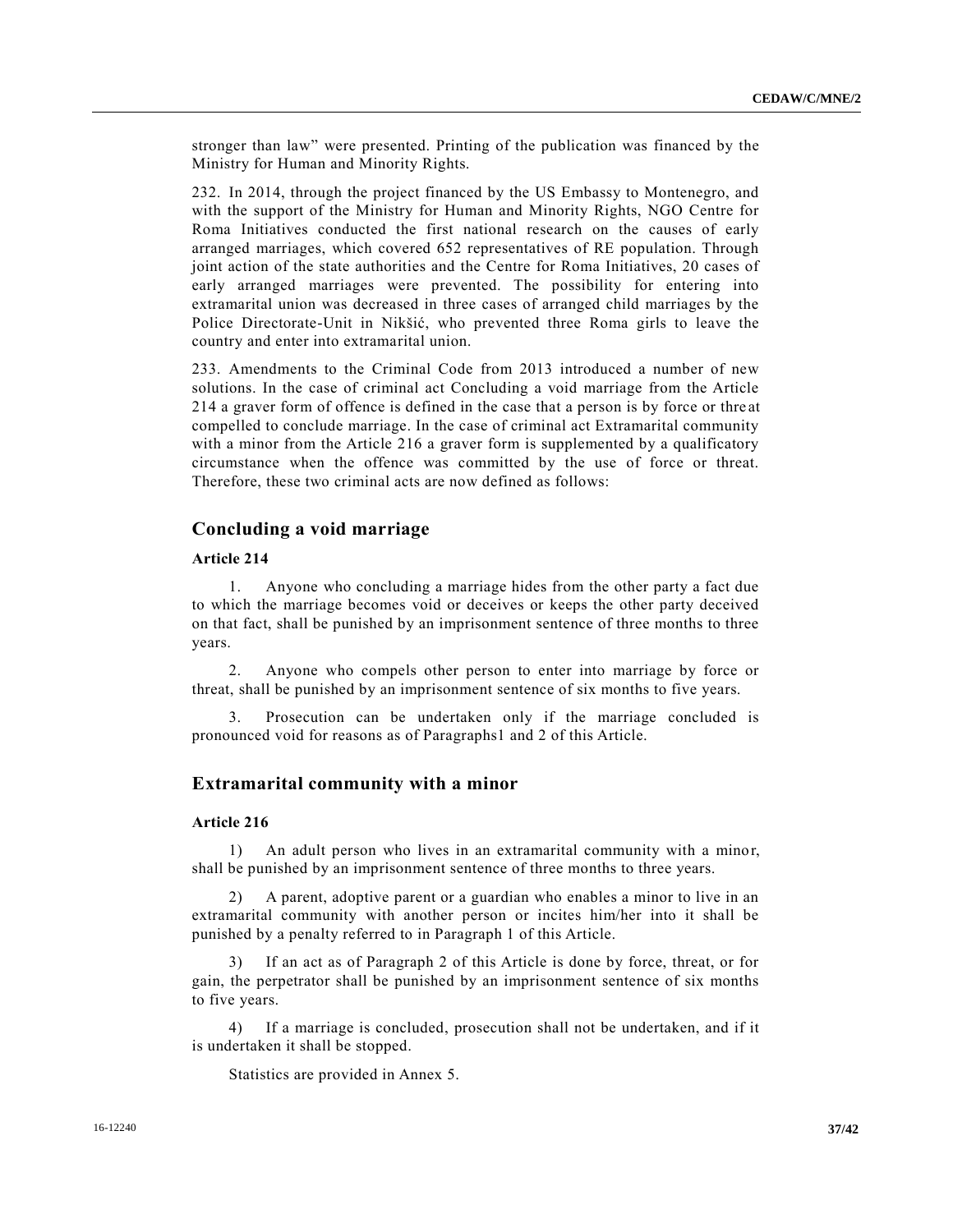# **Amendment to article 20, paragraph 1, of the Convention**

#### **Recommendation in paragraph 40**

234. Process in procedure.

# **Beijing Declaration and Platform for Action**

#### **Recommendation in paragraph 41**

235. Information provided in the reply to the recommendation 11.

## **Dissemination**

#### **Recommendation in paragraph 42**

236. After receiving recommendation from the Committee, meetings were held with local and national gender focal points, and recommendations were presented to them. The recommendations were also presented at the VIII meeting of the Forum for dialogue with NGOs, in December 2011, as well as at the special thematic session of the Committee for Gender Equality of the Parliament of Montenegro. All of the certified trainers for prosecutors, judges, social workers, police officers are due to include CEDAW recommendations in their presentations. Through the media the public has been familiarized with the content of the recommendations, especially through the activities of the Ministry for Human and Minority Rights. All the international documents, as mentioned previously, are covered as a mandatory topic of all the trainings and campaigns having to do with gender equality.

## **Ratification of other treaties**

#### **Recommendation in paragraph 43**

237. Particular provisions of ICRMW are not aligned with positive legal regulations which regulate the statutory issues of the residence of foreigners in Montenegro. Ratifying this convention would result in the necessity to change existing regulations, in a way that does not guarantee alignment of national legislation with EU acquis. The Law on Employment and Work of Foreigners, when it comes to legal migrations and employment of foreigners, is based on the standards of ILO, most significantly the ILO Constitution. This law defines migration policies that protect the interests of foreign workers and members of their families which legally reside in Montenegro. Therefore it is not necessary to ratify ICRMW because interests of the migrants are already protected.

#### **Report on the implementation of the articles of the Convention**

#### *Part I-Articles 1-6*

## *Article 2*

238. In the areas of antidiscrimination and equal opportunities the basic law is **the Law on Prohibition of Discrimination**, as an organic law providing the basis and mechanisms for the fight against discrimination on any personal characteristic (race,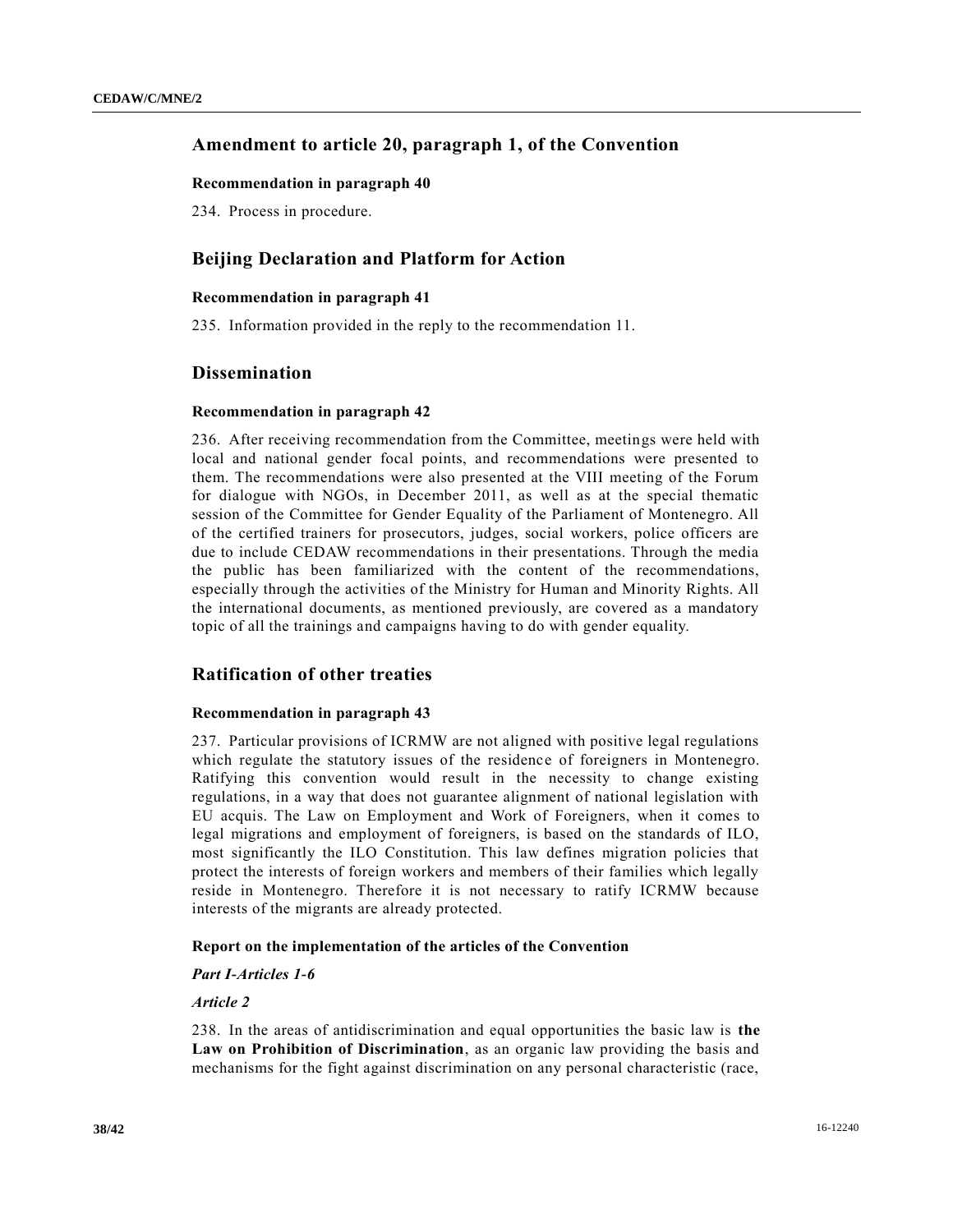colour, citizenship, nationality or ethnic origin, religious or political beliefs, sex, gender identity, sexual orientation, birth, genetic characteristics, health, disability, marital and family status, age, membership in political, trade union and other organizations, and other real or presumed personal characteristics). The Law also characterizes incitement to discrimination as discrimination. The scope of the Law is defined, i.e. the Law applies to all persons to whom regulations of Montenegro apply (citizens, foreigners, IDPs, asylum seekers, etc.).

239. The Law defines terms of harassment, mobbing, segregation, and particularly emphasizes grave form of discrimination, which should be a guide to court when deciding on sanctions or amounts for compensation of damage.

240. Discrimination in proceedings before public authorities, discrimination in the use of facilities and areas in public use, discrimination based on health status, discrimination based on age, discrimination in the field of education and vocational training, discrimination in the field of labour, discrimination on the basis of religion and belief, discrimination against persons with disabilities, discrimination based on gender identity and sexual orientation are particularly emphasized.

241. Amendments to the Law changed the concept of direct discrimination and the Law is now fully aligned with European legislation. It is specified that the Law applies to public and private sectors, special forms of discrimination were introduced ("harassment", "sexual harassment" and "racial discrimination"), a more comprehensive definition of "hate speech" was given, and a ban on "victimization" was introduced, discrimination against persons with disabilities also makes an integral part of this Law; the following terms are defined: "gender identity" and "sexual orientation", competences of the Protector of Human Rights and Freedoms of Montenegro are specified as an institutional mechanism for implementation of this Law.

242. The Law on the Protector of Human Rights and Freedoms regulates jurisdiction, powers, manner of operation and conduct of the Protector in protecting human rights and freedoms guaranteed by the Constitution, law, ratified international treaties on human rights and generally accepted rules of interna tional law, as well as other issues of importance for the work of the Protector. Moreover, a more transparent process of selection of candidates for the Protector is provided, the powers of the Protector were expanded as the national mechanism for the prevention of torture (NPM).

243. Law Amending the Law on Gender Equality was adopted on 26th June 2015 by the Parliament of Montenegro. The text of the Law was agreed with the European Commission, before it was sent to the Government of Montenegro for adoption. It is important to note that this Law extended the scope of sanctions related to gender discrimination and violation of the principle of equal treatment of men and women in certain areas of life, including discrimination against women due to pregnancy.

244. The Law Amending the Law on Gender Equality is aligned with the Law against Discrimination, as well as with the EU acquis. This primarily refers to harmonization of definitions of discrimination based on sex with the definitions of direct and indirect discrimination in line with EU standards.

245. The Law Amending the Law on Gender Equality is aligned with EU Directives related to gender equality and equal treatment of women and men: Council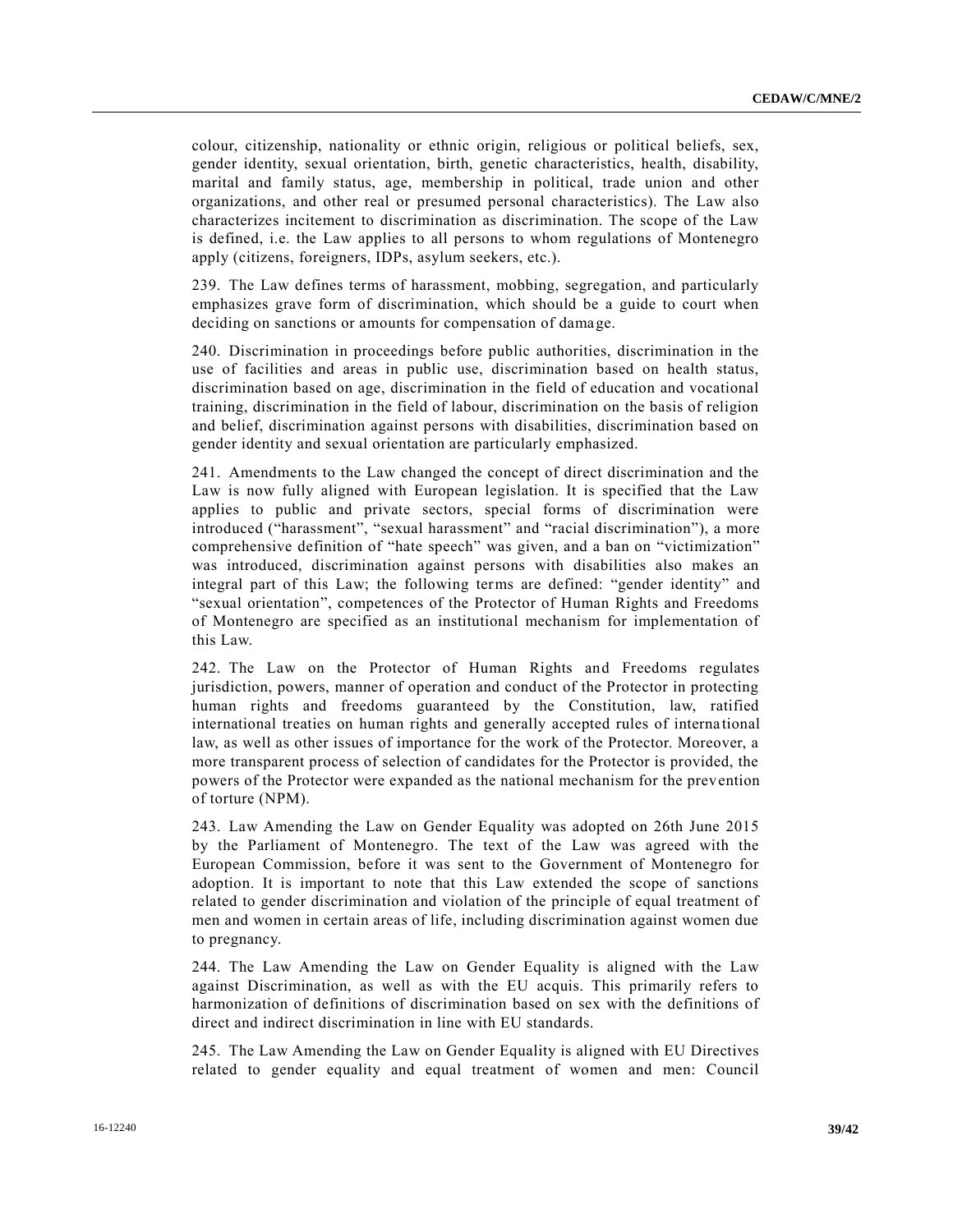Directive 79/7/EEC; Council Directive 2000/78/EC; Council Directive 2004/113/EC; Directive 2006/54/EC; Directive 2010/41/EU.

246. This Law sets the elimination of discrimination based on sex and the achievement of gender equality as imperatives, since introduction of penalty provisions prescribed a very clear obligation for legal entities, responsible persons in legal entity, and entrepreneurs and women entrepreneurs to respect anti-discrimination standards and norms providing full realization of gender equality. It is expected that the prescribed sanctions will contribute to better implementation of the law which is the most important mechanism for elimination of discrimination based on sex in all areas and structures of society.

247. This Law defines that gender equality, beside men and women, involves people of different gender identity. The proposal also extended the obligation to conduct gender equality to companies, other legal entities and entrepreneurs. The new proposal defines the issues of direct and indirect discrimination on grounds of sex (alongside with all forms of discrimination) is within the jurisdiction of the Protector of human rights and freedoms, and in accordance with that procedure to petitions in cases of discrimination based on sex in the competence of this institution. The proposal introduces more violations than it has been the case so far.

248. Sex-based discrimination is defined in the Article 4, as such:

"Discrimination based on sex is every legal and de facto, direct or indirect differentiation or unequal treatment, or lack of treatment towards one person, or group of persons of one sex in relation to persons of other sex, as well as exclusion or restriction or giving privilege to one person, or group of persons of one sex in relation to persons of another sex, which makes other person being difficult or negated acknowledgement, enjoyment or exercising of rights and freedoms in civic and political, economic, social, cultural, and in other fields of public and private life. Incitement, helping, giving instructions, as well as announced intention to discriminate against a certain person or a group of persons is also considered to be discrimination based on sex. Discrimination is also every treatment wherewith a women is put in a more unfavourable position in relation to other persons due to pregnancy or motherhood, in the process of employment, self-employment, exercising the rights on the basis of social protection and other rights. Sex-based harassment, Sexual harassment, incitement of other person to discrimination and usage of words in masculine gender as generic neutral form for masculine and feminine gender, within the meaning of the paragraph 1 of this article is considered to be discrimination. The right of women on protection of maternity and prescribed special protection at the working place for biological characteristic is not considered to be discrimination from the paragraph 1 of this Article."

249. The new Law on the Prohibition of Discrimination of Persons with Disabilities has been adopted on 26 June 2015 by the Parliament of Montenegro.

250. This Law obtained some very significant articles relating to the following: the introduction of several new form of discrimination, especially when it comes to discrimination in the field of accessibility to areas and facilities in public use, discrimination in access to goods and services, discrimination in health care, social and child protection, in access to public transport, limiting the rights to independent living and life in community, the freedom of opinion and expression, discrimination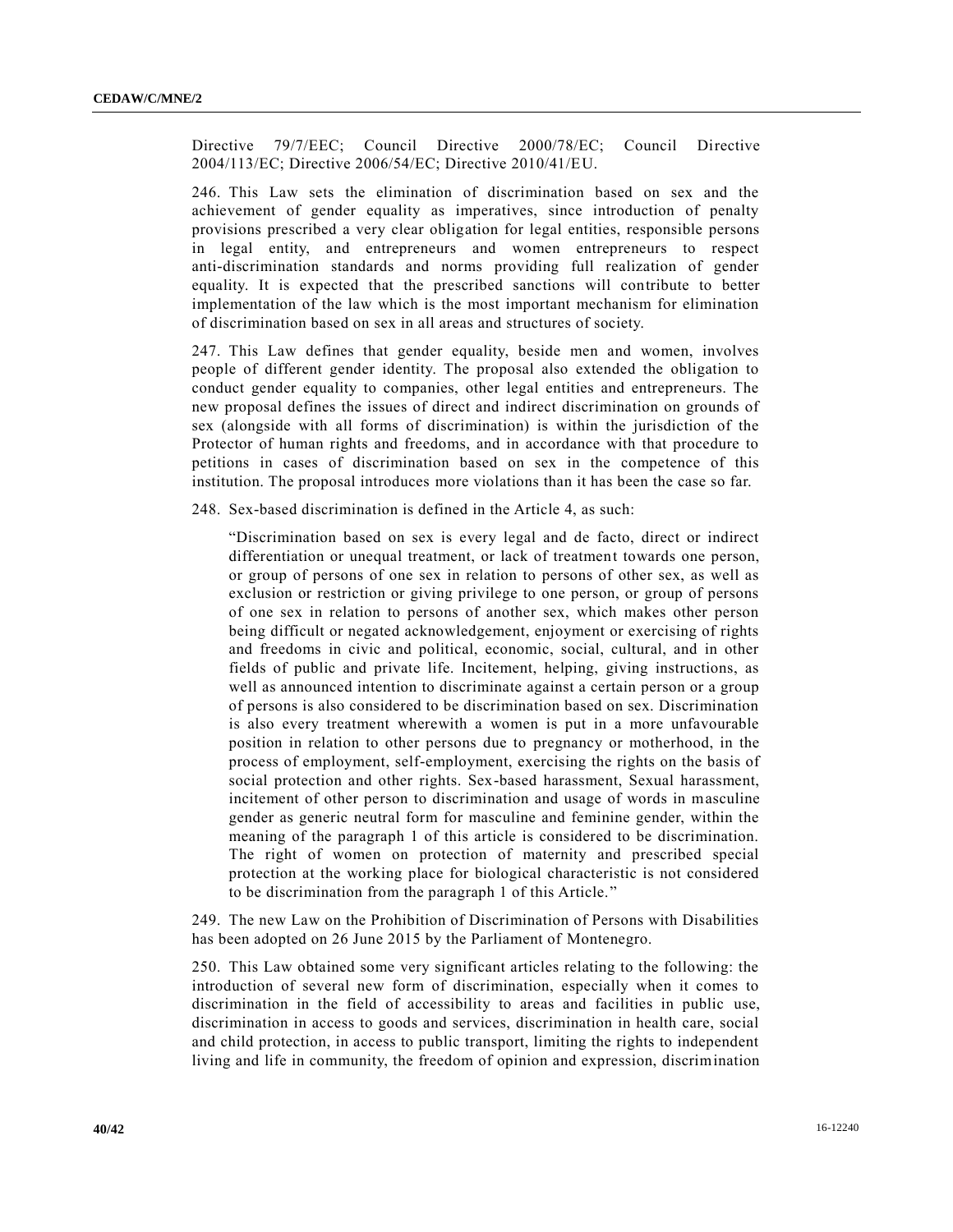in family relations, area of education, professional rehabilitation, labour and employment, political and public life, area of culture, sports, etc. The Law also content the penalty provisions with very high amount of fines which are enough dissuasive for actors of discrimination.

## *Article 3*

251. Covered in recommendations.

## *Article 4*

252. As mentioned above in replies to the recommendations, the laws and strategic documents ensure gender equality through general and special measures.

#### *Article 5*

253. Covered in recommendations.

## *Article 6*

254. Covered in recommendations.

*Part II-Articles 7-9* 

*Article 7*

255. Covered in recommendation 23.

#### *Article 8*

256. In diplomatic-consular services of Montenegro women are underrepresented, especially on higher positions. The situation, however, has been improving in relation to the previous period, when these positions were considered to be exclusively male. The table is provided in the Annex 6.

## *Article 9*

257. The Law on Montenegrin Citizenship stipulates that the person who has been married to a Montenegrin citizen for at least three years and has lived in Montenegro legally and continuously for at least five years may acquire Montenegrin citizenship by naturalization if that person has reached 18 years of age; has a guaranteed residence and guaranteed permanent source of income in Montenegro of an amount that enables material and social welfare; has not been irrevocably sentenced in Montenegro or a foreign state to a prison term longer than one year and for a criminal offence prosecuted "ex officio" or legal consequences of such sentence are cessated, or if the person poses no threat to the security and defence of Montenegro.

258. We emphasize that in the case of admission to Montenegrin citizenship through naturalization no release from the citizenship of another state is required. In addition to this, the provisions of this law also refer to a person who had been married to a Montenegrin citizen for at least three years, and the marriage ended due to the death of a spouse.